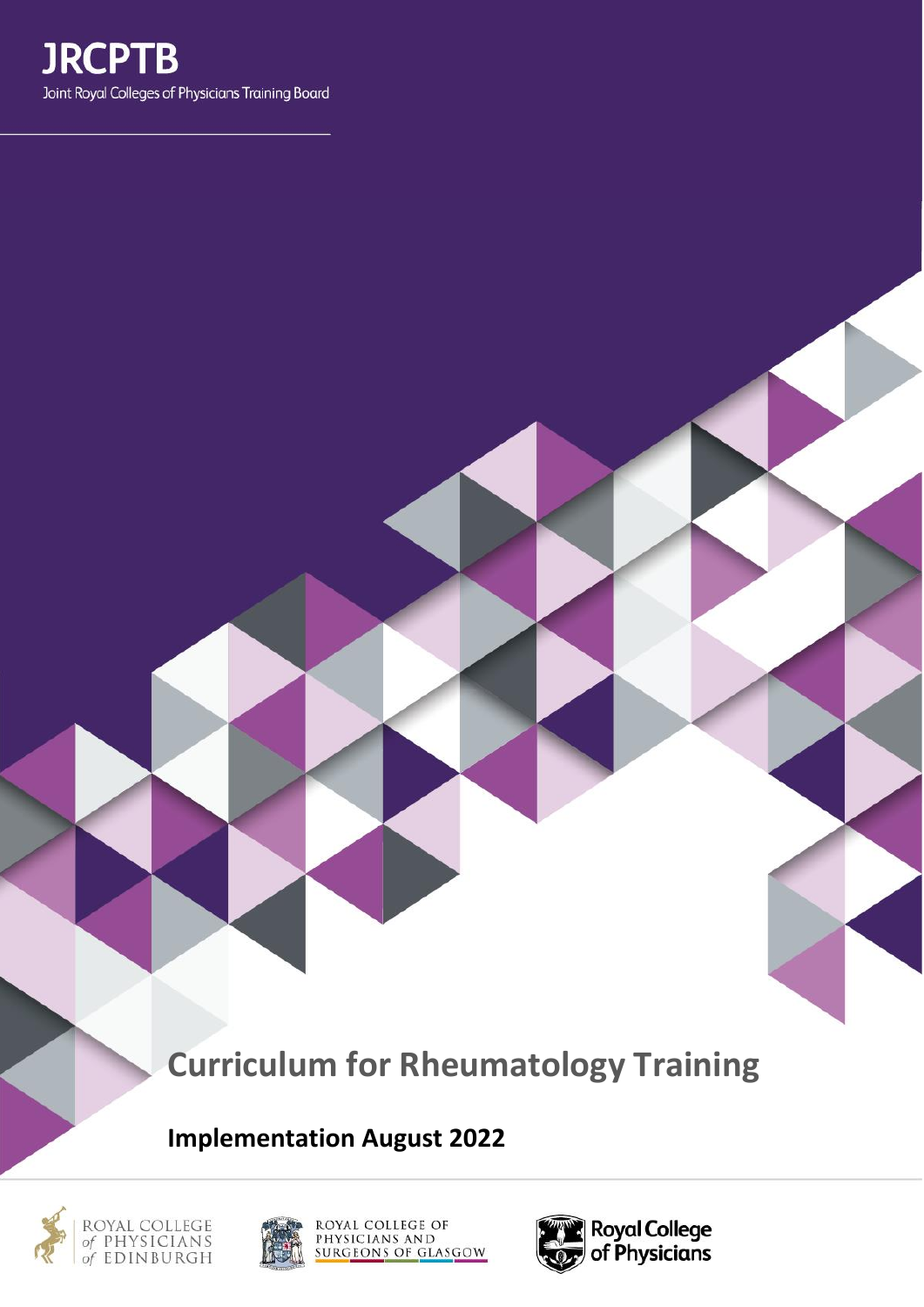## **Contents**

| 1.  |                          |  |
|-----|--------------------------|--|
| 2.  |                          |  |
| 2.1 |                          |  |
| 2.2 |                          |  |
| 2.3 |                          |  |
| 2.4 |                          |  |
| 2.5 |                          |  |
| 2.6 |                          |  |
| 2.7 |                          |  |
| 3   |                          |  |
| 3.1 |                          |  |
| 3.2 |                          |  |
| 3.3 |                          |  |
| 3.4 |                          |  |
| 3.5 |                          |  |
| 3.6 |                          |  |
| 4   |                          |  |
| 4.1 |                          |  |
| 4.2 |                          |  |
| 4.3 |                          |  |
| 4.4 |                          |  |
| 4.5 |                          |  |
| 5   |                          |  |
| 5.1 |                          |  |
| 5.2 |                          |  |
| 5.3 |                          |  |
| 5.4 |                          |  |
| 5.5 |                          |  |
| 5.6 |                          |  |
| 5.7 |                          |  |
| 6   | Supervision and feedback |  |
| 6.1 |                          |  |
| 6.2 |                          |  |
| 7   |                          |  |
| 8   |                          |  |
| 9   |                          |  |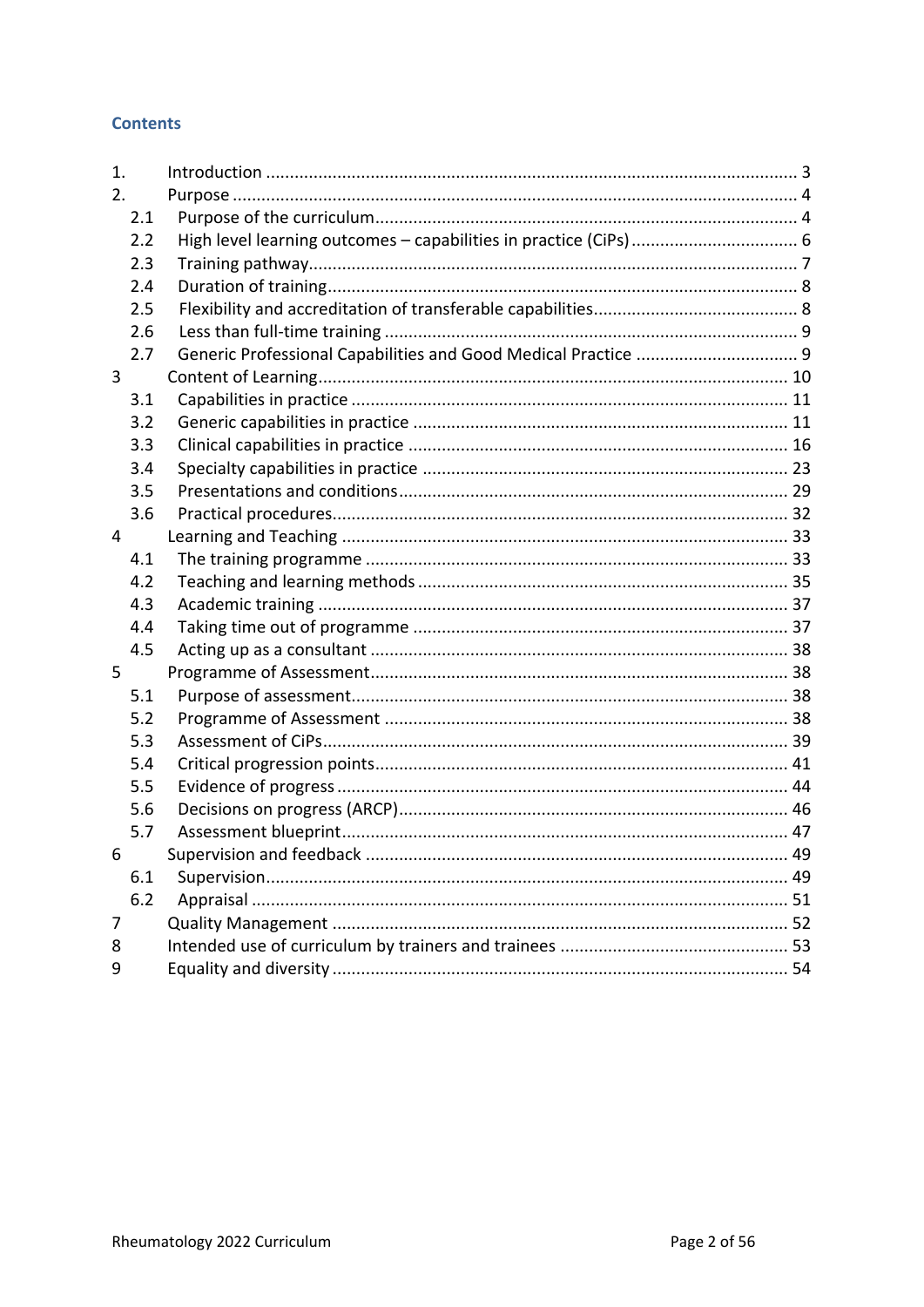## <span id="page-2-0"></span>**1. Introduction**

Rheumatology is concerned with the specialist medical care of people with musculoskeletal (MSK) disorders including inflammatory arthritis and autoimmune rheumatic diseases and in the promotion of better transitional care of children with arthritis.

The purpose of the rheumatology specialty training curriculum is to produce doctors with the generic professional and specialty specific capabilities needed to manage patients presenting with inflammatory arthritis, rheumatological emergencies, complex connective tissue diseases and multiple co-morbidities. Such doctors will be qualified to practice as specialist consultant rheumatologists, entrusted to deliver services for people with MSK disorders within acute, in-patient, out-patient or community settings. They will have the skills required to address the challenges of delivering timely care to patients with inflammatory arthritis and complex autoimmune rheumatic diseases, tailoring modern treatments, managing osteoarthritis and soft tissue MSK disorders as part of the multidisciplinary team and providing transitional care for children with arthritis.

The curriculum for rheumatology has been developed with input from trainees, consultants actively involved in delivering teaching and training across the UK, service representatives and lay persons. This has been through the work of the JRCPTB, the Rheumatology Specialty Advisory Committee and the Education and Training Committee of the British Society for Rheumatology.

The Shape of Training (SoT) review was a catalyst for reform of postgraduate training of all doctors to ensure it is more patient focused, more general (especially in the early years) and with more flexibility of career structure. For physician training, the views and recommendations of SoT were like those of the Future Hospital Commission and the Francis report. With an ageing population, elderly patients exhibit co-morbidities and increasing complexity so acute medical and palliative medicine services need a revised approach to train the physician of the future to meet these needs.

A further driver for change was the GMC review of the curricula and assessment standards and introduction of the GPC framework. From May 2017, all postgraduate curricula should be based on higher level learning outcomes and must incorporate the generic professional capabilities. A fundamental component of the GPCs is ensuring that the patient is at the centre of any consultation and decision making.

JRCPTB, on behalf of the Federation of Royal Colleges of Physicians, developed a model that consists of a period of dual training leading to CCTs in a specialty plus Internal Medicine (IM). There will be competitive entry following completion of stage 1 Internal Medicine Training (IMT) or Acute Care Common Stem - Internal Medicine (ACCS-IM), during which there will be increasing responsibility for the acute medical take and the MRCP(UK) Diploma will be achieved.

Rheumatologists provide acute and long-term care to patients with inflammatory arthritis, complex rare autoimmune diseases such as vasculitis and systemic lupus erythematosus, regional musculoskeletal disorders and metabolic bone disease such as osteoporosis. All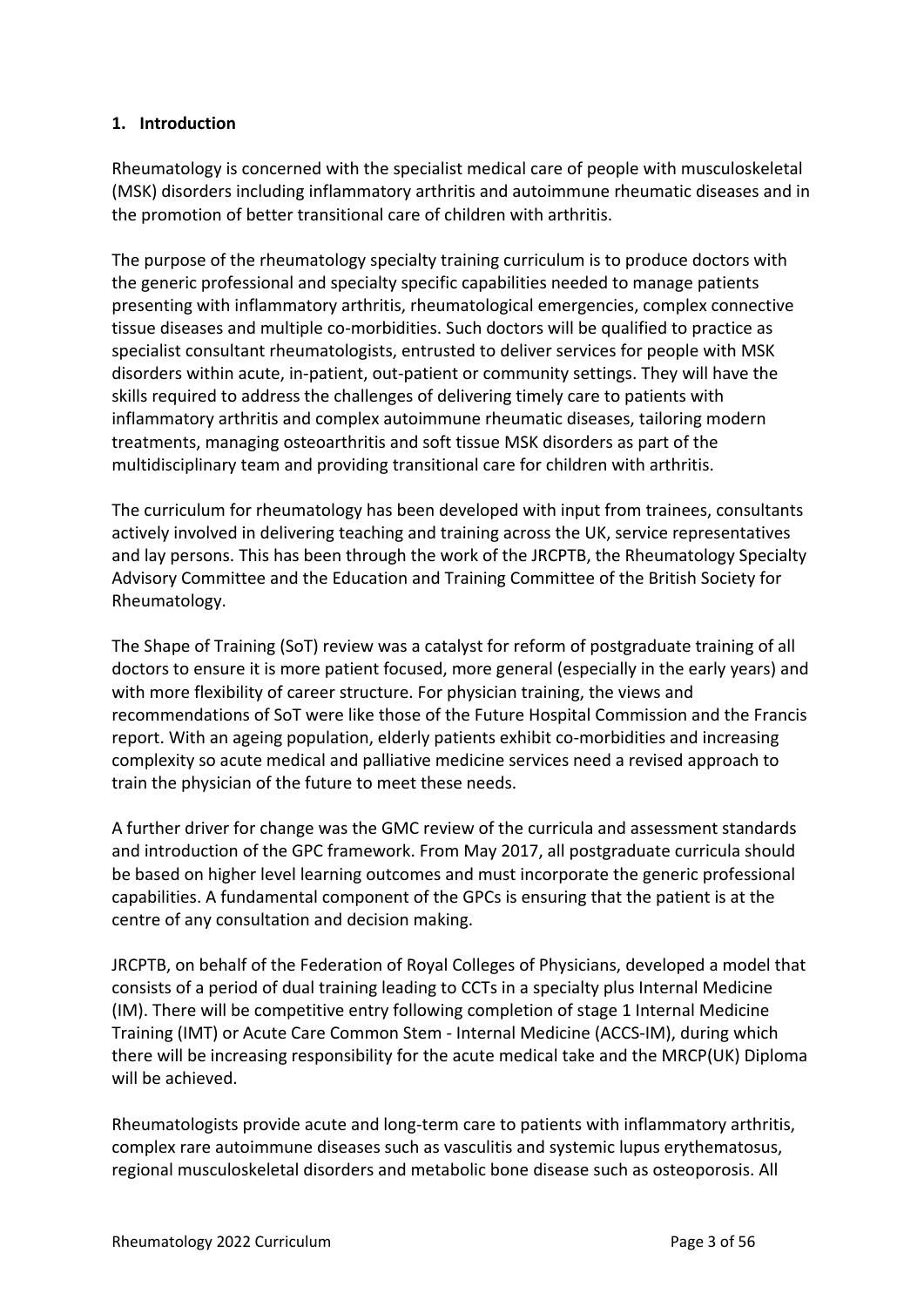trainees train in IM and rheumatology and are eligible to obtain dual accreditation on completion.

Rheumatologists work as part of a multidisciplinary team, which includes nurse specialists, physiotherapists, podiatrists, occupational therapists, pharmacists and appropriate diagnostic support services. In addition, they frequently share care with organ-specific specialists (e.g. renal physicians) for patients with multi-system autoimmune disease, and orthopaedic consultants for damaging bone and joint disease. Due to the nature of the rheumatological diseases however, there is inevitably an interface with acute and general internal medicine required for those presenting with emergencies due to their disease or complications of treatments. Some presentations will need to be seen urgently-e.g. organthreatening autoimmune disease.

Most rheumatology services are based in secondary care, but there has been an increasing proportion being delivered in primary care. Frequently aspects of rheumatological care such as prescription and monitoring of immunosuppressive drugs are shared with primary care under shared-care agreements, and engagement with primary care is recognised as an increasingly important skill in this curriculum.

Over the past decade, the complexity of rheumatological practice has increased. The advent of new biologic and small molecule drugs, the development of more intensive treatmentregimes and increasing personalised medicine has improved outcomes but also increased workload. Similarly, polypharmacy and multi-morbidity are challenges faced in rheumatology as elsewhere. This curriculum in conjunction with the Internal Medicine curriculum addresses these issues.

## <span id="page-3-0"></span>**2. Purpose**

## <span id="page-3-1"></span>**2.1 Purpose of the curriculum**

This curriculum will ensure that the trainee develops the full range of generic professional capabilities and underlying knowledge and skills, specifically their application in the practice of internal medicine. It will also ensure that the trainee develops the full range of specialty specific core capabilities in rheumatology, with the underlying professional knowledge and skills.

The objectives of the curriculum are:

- To set out a range of specific professional capabilities that encompass all knowledge, skills and activities needed to practise rheumatology and internal medicine at consultant level.
- To set expected standards of knowledge and performance of various professional skills and activities at each stage;
- To suggest indicative training times and experiences needed to achieve the required standards.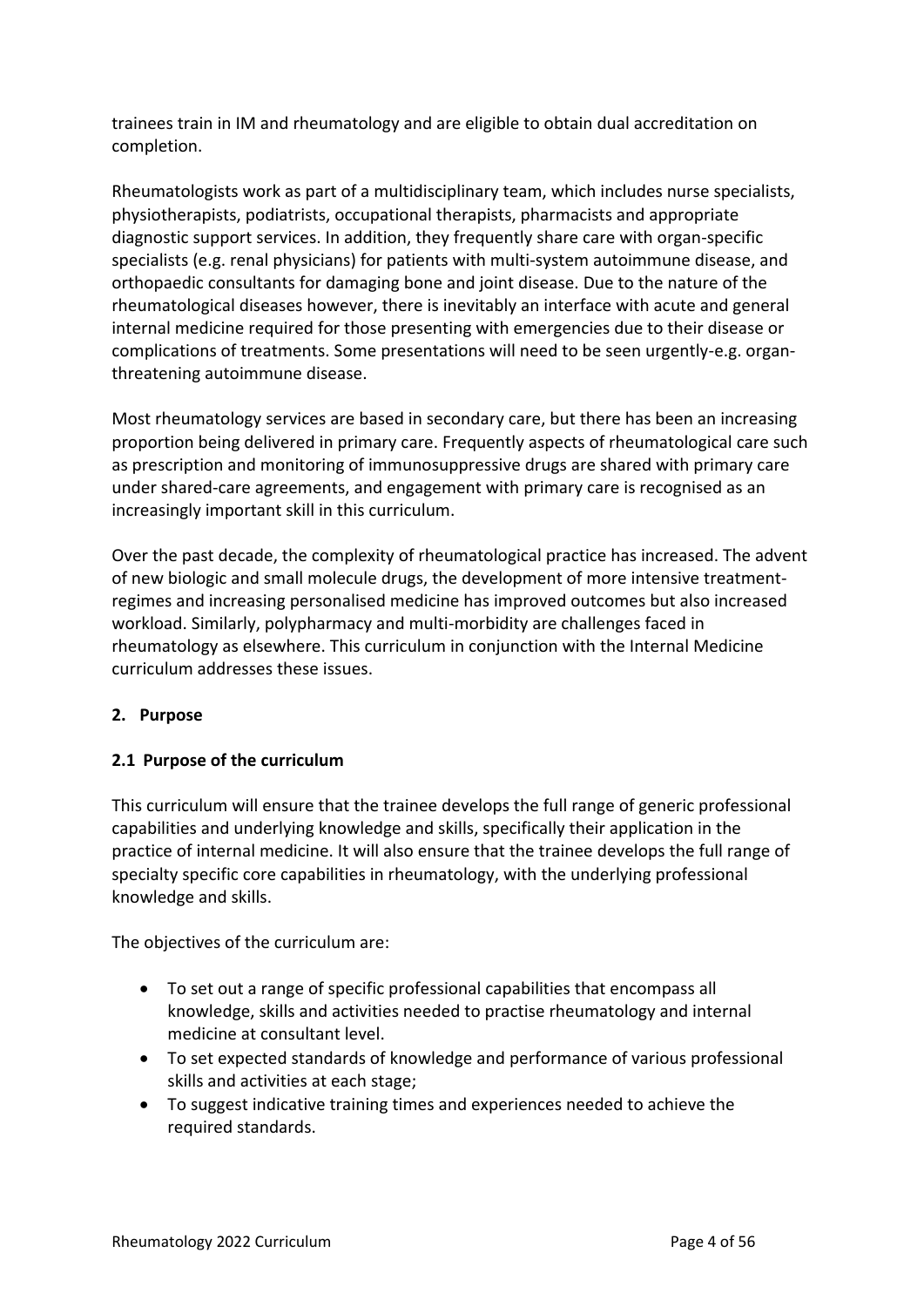Rheumatology higher specialty training will be an indicative four-year programme that will begin following completion of the Internal Medicine stage 1 curriculum. It will incorporate one year continued training in internal medicine (in line with the IM stage 2 curriculum) throughout this period. All rheumatologists will be equipped to deal with any of the MSK presentations. Doctors in training will learn in a variety of settings using a range of methods, including workplace based experiential learning, formal postgraduate teaching and simulation-based education. Training will require participation in specialty specific clinics, management of rheumatology inpatients including day-cases and ward referrals as well as involvement in the acute medical take.

## **Scope of practice**

The scope of rheumatology practice encompasses a wide range of diseases, affecting a range of organ systems, as well as age ranges. Rheumatologists undertake accurate diagnostic assessment of both inflammatory and non-inflammatory musculoskeletal conditions. Much of this work is mainly outpatient-based and some can be provided in community settings. Intermediate care providers often contribute to musculoskeletal services, however close links with rheumatologists are necessary for accurate diagnosis of inflammatory disorders.

Inflammatory long-term conditions are managed in outpatient rheumatology services. Rheumatologists manage complex drug-regimes and multi-morbidity in conjunction with primary care and other hospital-based specialists.

Rheumatologists are also experts in the management of multi-system inflammatory disorders many of which can cause acute serious illness. Hence rheumatology practice has close links with acute care providers and will contribute to managing emergencies. They support the acute medical take by providing in-reach consultation and 'hot' ambulatory care as needed.

There is increasing recognition of childhood rheumatological disorders many of which continue into adulthood, and adult rheumatology practice therefore is responsible for the management of transition and adolescent care of long-term conditions.

High quality rheumatology care is provided by an extended multidisciplinary team as in many areas of medicine, and excellent communication and team leadership qualities are practised.

Ultrasound is increasingly utilised as part of daily practice and many rheumatologists are competent at using musculoskeletal ultrasound.

Rheumatology practice is based on an increasingly established broad evidence base and best practice recommendations strongly supported by the British Society for Rheumatology. Rheumatologists contribute regularly to research through registry studies of new drugs as well as other interventional and observational studies.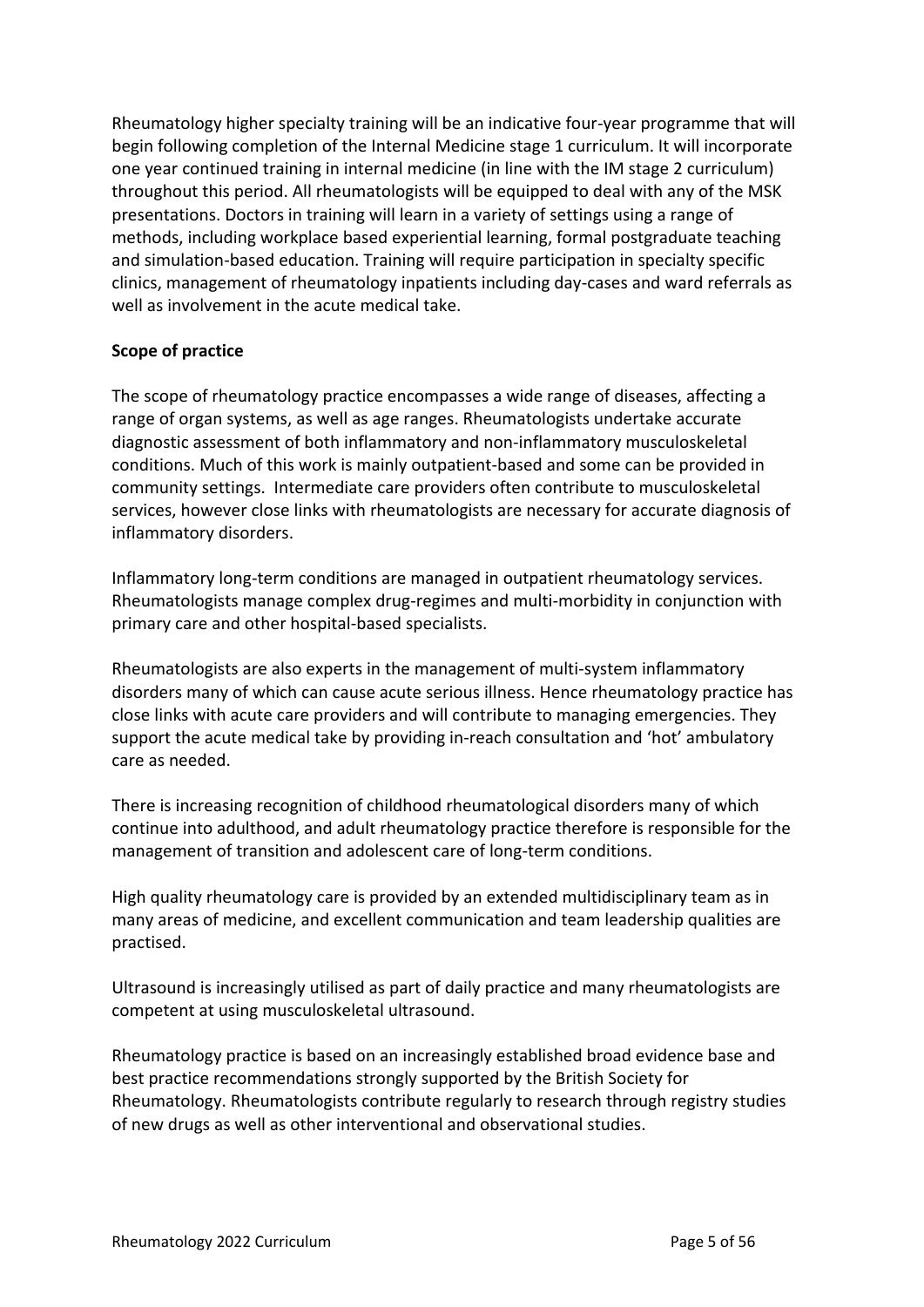The scope of most rheumatology practice is broad, though some rheumatologists will have special interests such as complex connective tissue diseases, rare metabolic and inherited bone disorders, musculoskeletal ultrasound or adolescent rheumatology.

This purpose statement has been endorsed by the GMC's Curriculum Oversight Group and confirmed as meeting the needs of the health services of the countries of the UK.

# <span id="page-5-0"></span>**2.2 High level learning outcomes – capabilities in practice (CiPs)**

The Rheumatology capabilities in practice (CiPs) describe the professional tasks or work within the scope of Rheumatology. Each CiP has a set of descriptors associated with that activity or task. Descriptors are intended to help trainees and trainers recognise the minimum level of knowledge, skills and behaviours which should be demonstrated for an entrustment decision to be made. By the completion of training and award of a CCT, the doctors must demonstrate that they are capable of unsupervised practice in all CiPs.

The CiPs have been mapped to the GPC domains and subsections to reflect the professional generic capabilities required to undertake the clinical tasks. Satisfactory sign off requires demonstration that, for each of the CiPs, the performance of the doctor in training meets or exceeds the minimum expected level for completion of training, as defined in the curriculum.

The Rheumatology CiPs comprise seven specialty CiPs, six generic CiPs shared across all physician specialties and eight internal medicine clinical CiPs shared across all group 1 specialties.

| Learning outcomes – capabilities in practice (CiPs) |                                                                                                                                                                             |  |  |
|-----------------------------------------------------|-----------------------------------------------------------------------------------------------------------------------------------------------------------------------------|--|--|
|                                                     | <b>Generic CiPs</b>                                                                                                                                                         |  |  |
|                                                     | 1. Able to successfully function within NHS organisational and management systems                                                                                           |  |  |
| 2.                                                  | Able to deal with ethical and legal issues related to clinical practice                                                                                                     |  |  |
| 3.                                                  | Communicates effectively and is able to share decision making, while maintaining<br>appropriate situational awareness, professional behaviour and professional<br>judgement |  |  |
| 4.                                                  | Is focused on patient safety and delivers effective quality improvement in patient care                                                                                     |  |  |
| 5.                                                  | Carrying out research and managing data appropriately                                                                                                                       |  |  |
| 6.                                                  | Acting as a clinical teacher and clinical supervisor                                                                                                                        |  |  |
|                                                     |                                                                                                                                                                             |  |  |
| Clinical CiPs (Internal Medicine)                   |                                                                                                                                                                             |  |  |
|                                                     | 1. Managing an acute unselected take                                                                                                                                        |  |  |
| 2.                                                  | Managing the acute care of patients within a medical specialty service                                                                                                      |  |  |
| 3.                                                  | Providing continuity of care to medical inpatients, including management of<br>comorbidities and cognitive impairment                                                       |  |  |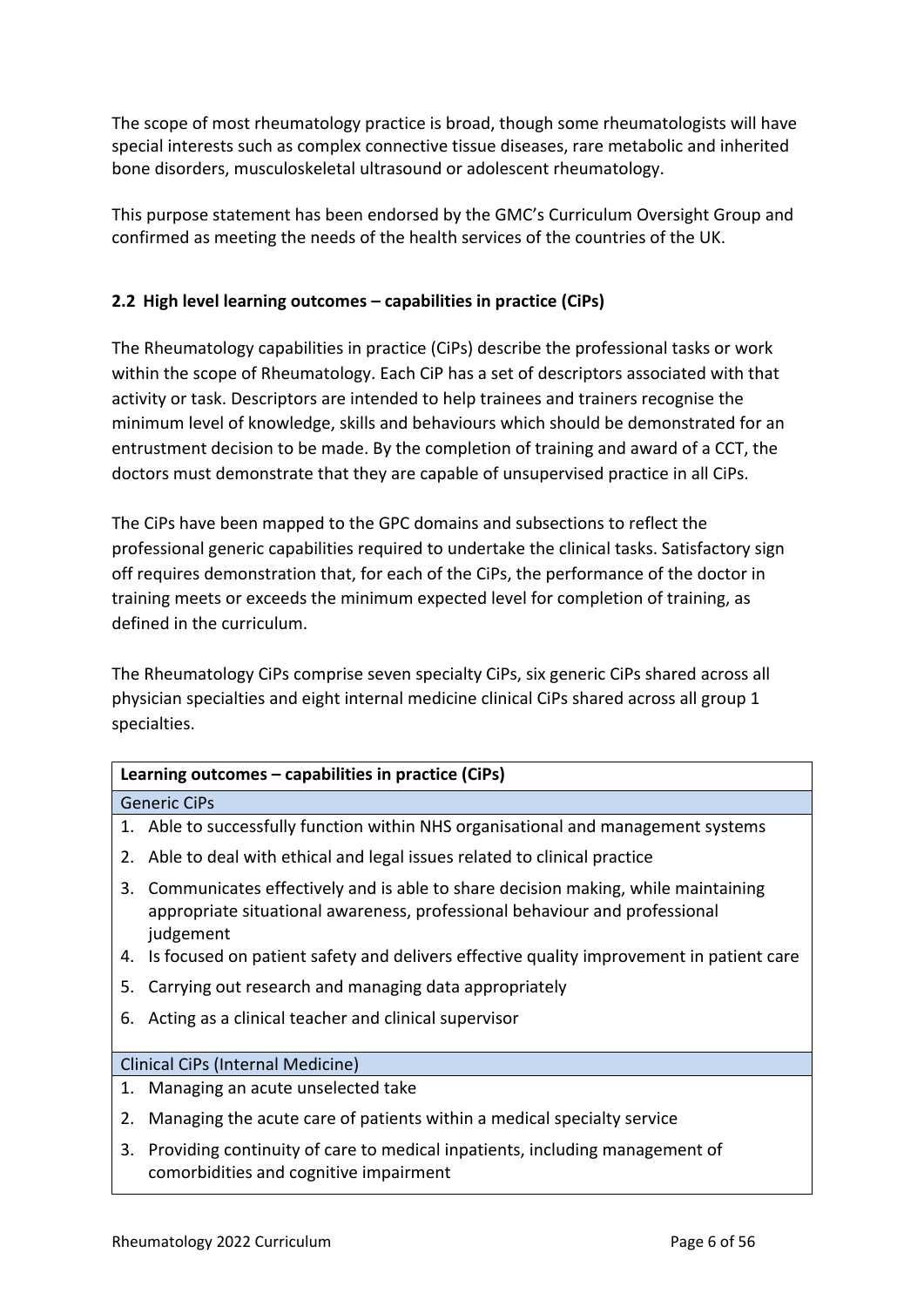- 4. Managing patients in an outpatient clinic, ambulatory or community setting, including management of long term conditions
- 5. Managing medical problems in patients in other specialties and special cases
- 6. Managing a multidisciplinary team including effective discharge planning
- 7. Delivering effective resuscitation and managing the acutely deteriorating patient
- 8. Managing end of life and applying palliative care skills

#### Specialty CiPs

- 1. Managing common rheumatologic disorders across multiple care settings
- 2. Managing rheumatologic emergencies
- 3. Managing complex rheumatologic disorders across multiple care settings
- 4. Managing transitional care, chronic pain, metabolic bone disease and rarer rheumatological disorders
- 5. Competent in all practical procedures for rheumatological conditions as defined by the curriculum
- 6. Managing and leading a musculoskeletal multidisciplinary team and coordination of care with other specialties
- 7. Ability to manage the interface with primary care and demonstrate effective relationships with primary care teams and patient groups

## <span id="page-6-0"></span>**2.3 Training pathway**

Trainees will normally enter higher specialty training having completed either Internal Medicine stage 1 or Acute Care Common Stem – Internal Medicine (ACCS-IM). During specialty training, an indicative three years will be spent training for the specialty and a further year of internal medicine will be integrated flexibly within the specialty training programme (some programmes will choose to run this as a separate year whilst others will integrate it within the specialty training). Internal Medicine training will include supporting the acute specialty take and the acute unselected take.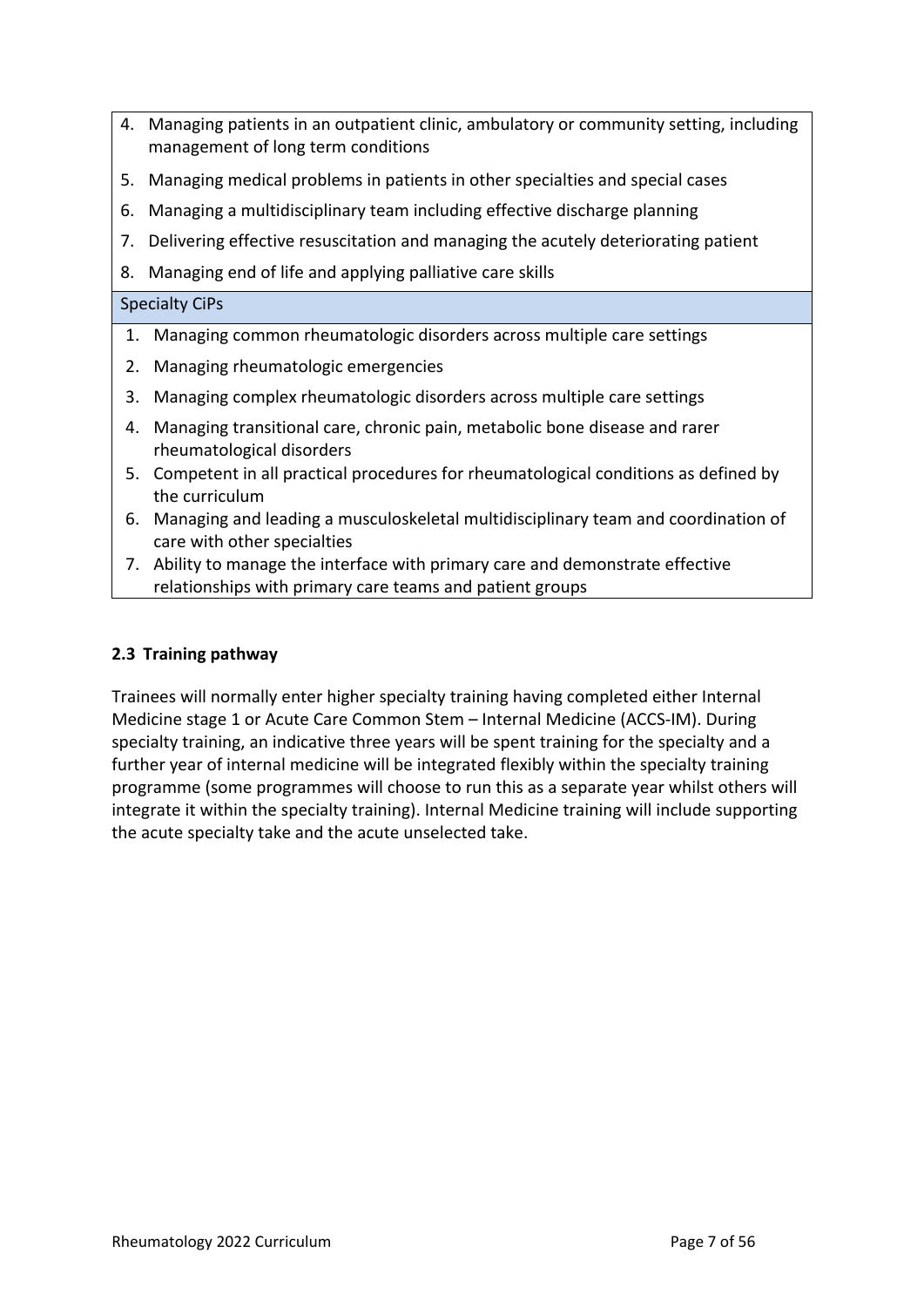

## <span id="page-7-0"></span>**2.4 Duration of training**

Rheumatology higher specialty training will normally be a four-year programme that will incorporate one year continued training in internal medicine (in line with the IM stage 2 curriculum) throughout this period.

There will be options for those trainees who demonstrate exceptionally rapid development and acquisition of capabilities to complete training more rapidly than the current indicative time although it is recognised that clinical experience is a fundamental aspect of development as a good physician (guidance on completing training early will be available on the [JRCPTB website\)](http://www.jrcptb.org.uk/). There may also be a small number of trainees who develop more slowly and will require an extension of training in line the Reference Guide for Postgraduate Specialty Training in the UK (The Gold Guide)<sup>1</sup>.

## <span id="page-7-1"></span>**2.5 Flexibility and accreditation of transferable capabilities**

The curriculum incorporates and emphasises the importance of the generic professional capabilities (GPCs). GPCs will promote flexibility in postgraduate training as these common capabilities can be transferred from specialty to specialty. In addition, the IM generic CiPs will be shared across all physicianly curricula and the IM clinical CiPs will be shared across all group 1 specialties, supporting flexibility for trainees to move between these specialties without needing to repeat aspects of training. The curriculum supports the accreditation of transferable competencies (using the Academy framework).

<sup>&</sup>lt;sup>1</sup> [A Reference Guide for Postgraduate Specialty Training in the UK](https://www.copmed.org.uk/publications/the-gold-guide)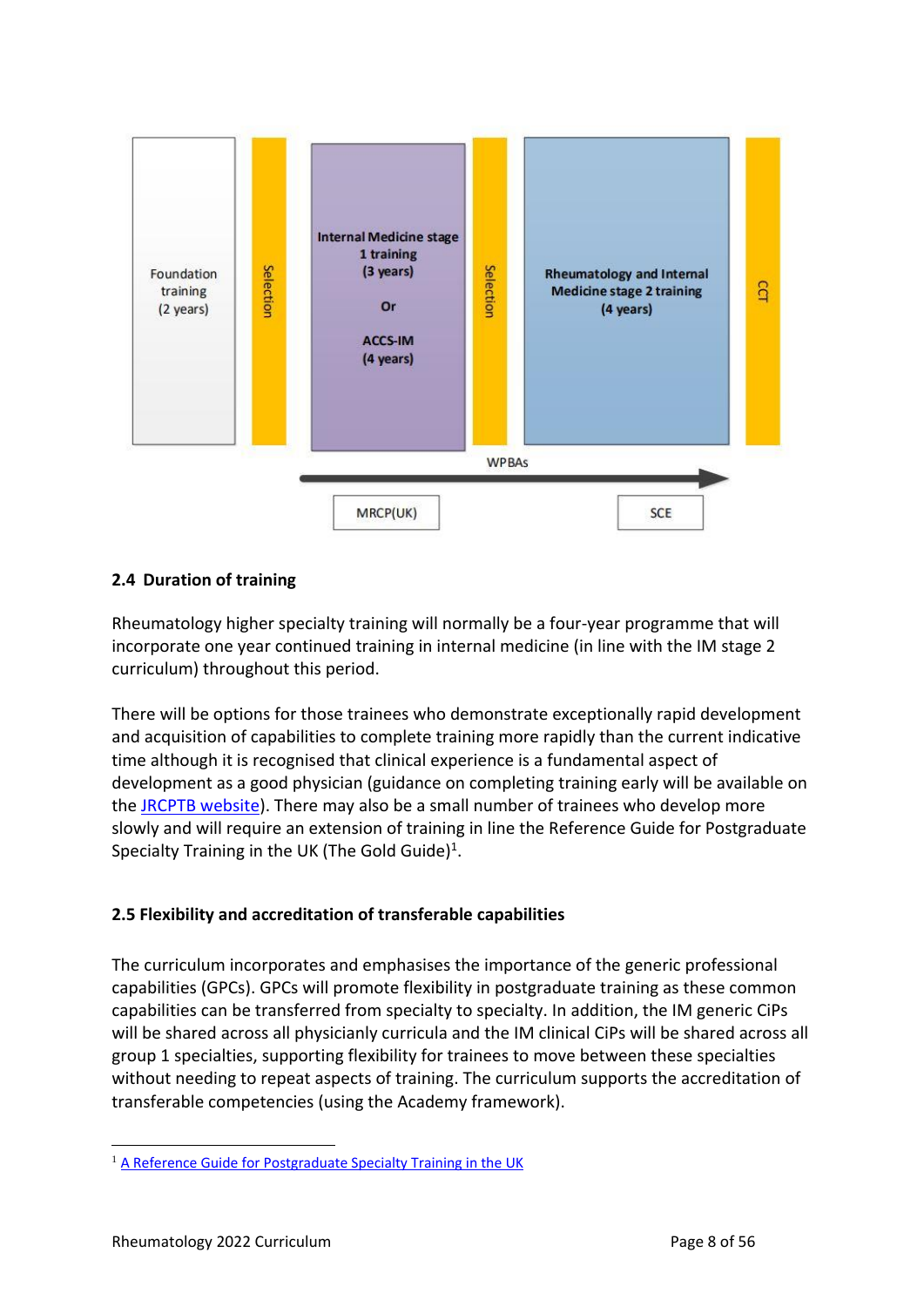Dual accrediting trainees, especially, will acquire valuable transferable skills in the management of the acutely unwell rheumatological patient whilst running the acute medical take.

Uncommon conditions such as vasculitis, connective tissue diseases and rare metabolic and inherited bone disorders will require trainees to rotate through appropriate tertiary centres and attend organised meetings.

In scenarios such as out of programme experience (OOPE), research and the specialty certificate exam (SCE) learning outcomes will be transferable.

# <span id="page-8-0"></span>**2.6 Less than full-time training**

Trainees are entitled to opt for less than full-time training programmes. Less than full-time trainees should undertake a pro rata share of the out-of-hours duties (including on-call and other out-of-hours commitments) required of their full-time colleagues in the same programme and at the equivalent stage.

Less than full-time trainees should assume that their clinical training will be of a duration pro-rata with the time indicated/recommended, but this should be reviewed in accordance with the Gold Guide.

## <span id="page-8-1"></span>**2.7 Generic Professional Capabilities and Good Medical Practice**

The GMC has developed the Generic professional capabilities (GPC) framework<sup>2</sup> with the Academy of Medical Royal Colleges (AoMRC) to describe the fundamental, career-long, generic capabilities required of every doctor. The framework describes the requirement to develop and maintain key professional values and behaviours, knowledge, and skills, using a common language. GPCs also represent a system-wide, regulatory response to the most common contemporary concerns about patient safety and fitness to practise within the medical profession. The framework will be relevant at all stages of medical education, training and practice.

<sup>2</sup> [Generic professional capabilities framework](http://www.gmc-uk.org/education/postgraduate/GPC.asp)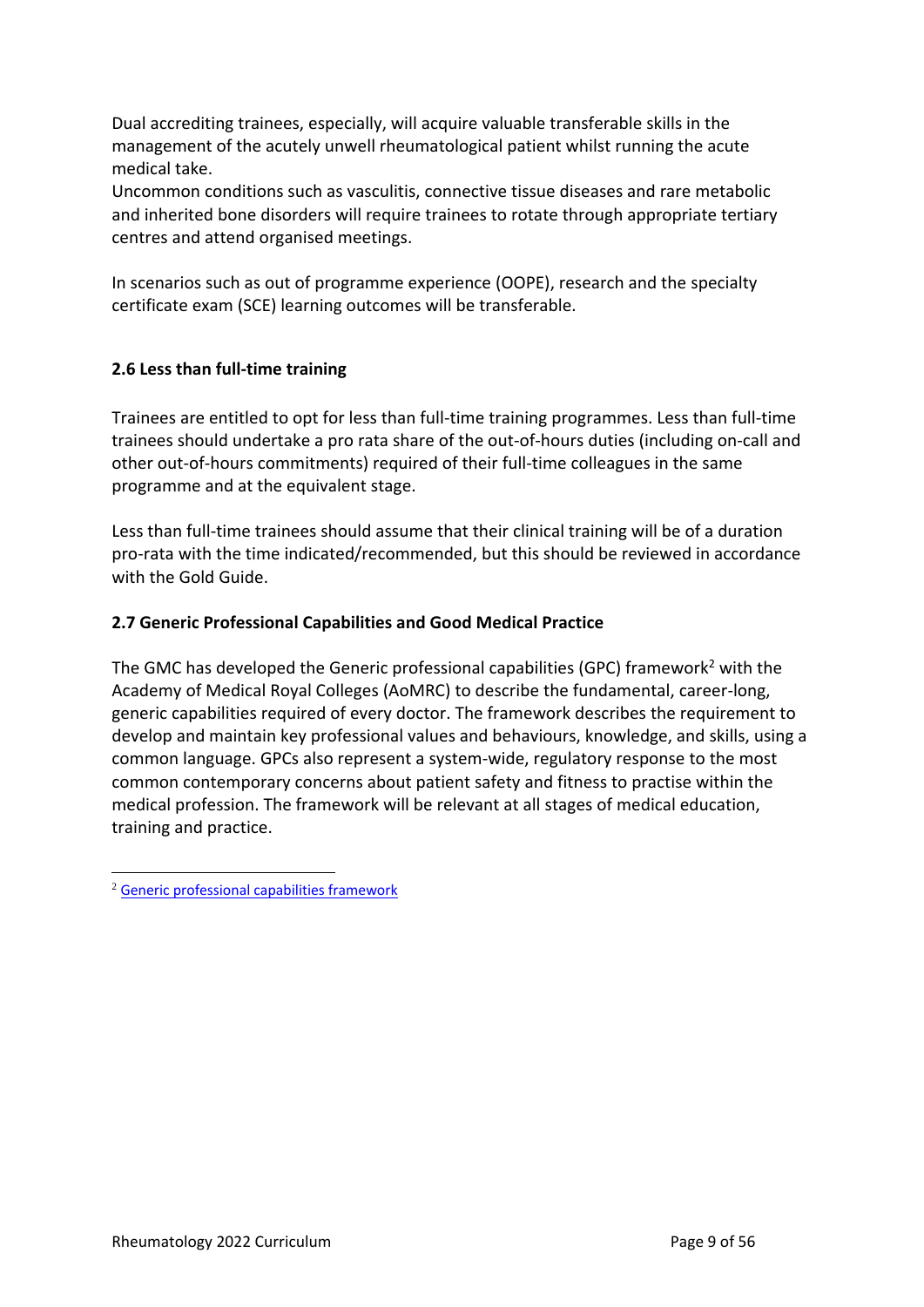#### The nine domains of the GMC's Generic Professional Capabilities

![](_page_9_Figure_1.jpeg)

Good medical practice (GMP)<sup>3</sup> is embedded at the heart of the GPC framework. In describing the principles, duties and responsibilities of doctors the GPC framework articulates GMP as a series of achievable educational outcomes to enable curriculum design and assessment.

The GPC framework describes nine domains with associated descriptors outlining the 'minimum common regulatory requirement' of performance and professional behaviour for those completing a CCT or its equivalent. These attributes are common, minimum and generic standards expected of all medical practitioners achieving a CCT or its equivalent.

The nine domains and subsections of the GPC framework are directly identifiable in the IM curriculum. They are mapped to each of the generic and clinical CiPs, which are in turn mapped to the assessment blueprints. This is to emphasise those core professional capabilities that are essential to safe clinical practice and that they must be demonstrated at every stage of training as part of the holistic development of responsible professionals.

This approach will allow early detection of issues most likely to be associated with fitness to practise and to minimise the possibility that any deficit is identified during the final phases of training.

# <span id="page-9-0"></span>**3 Content of Learning**

<sup>3</sup> [Good Medical Practice](http://www.gmc-uk.org/guidance/good_medical_practice.asp)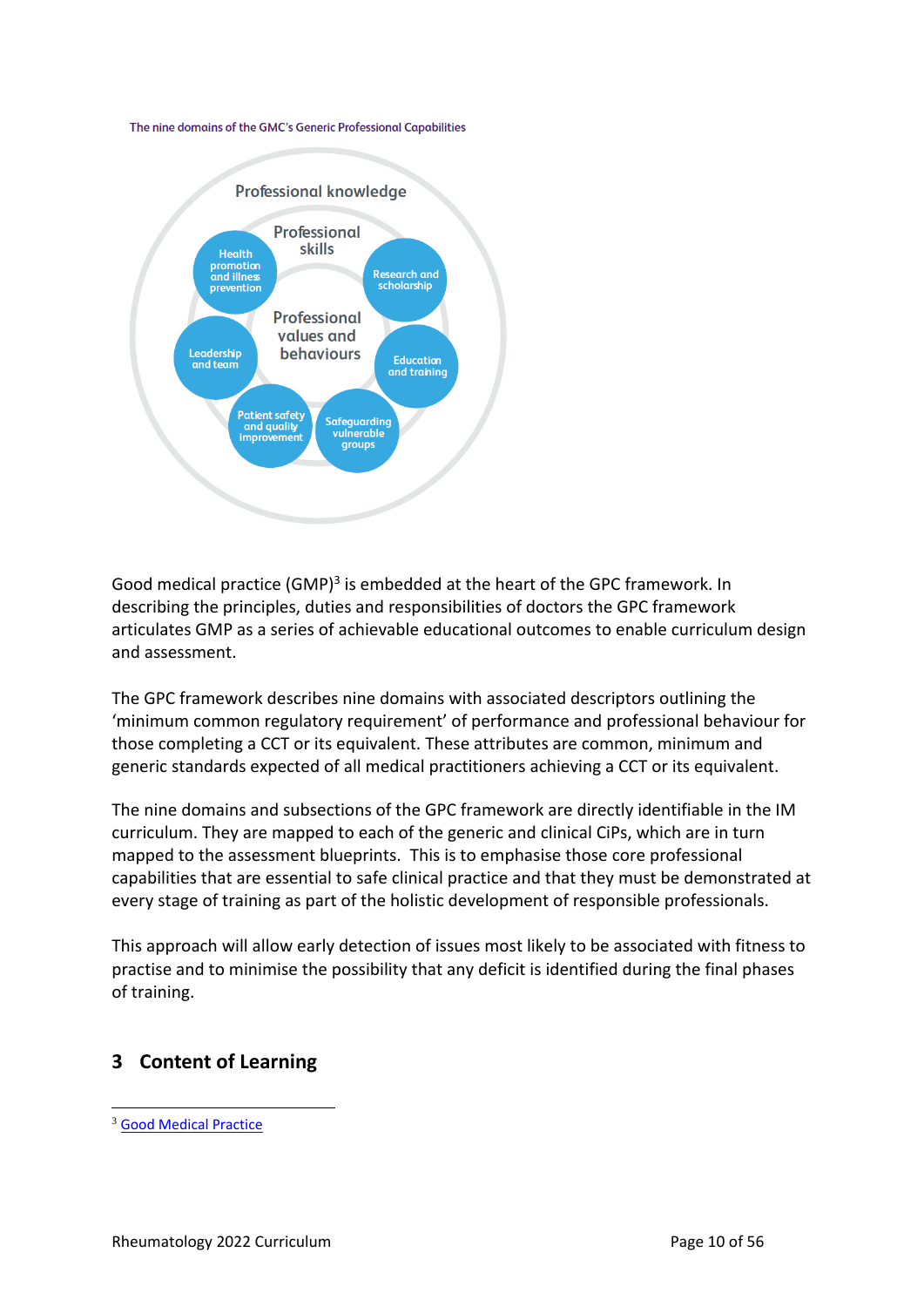The curriculum is spiral and topics and themes will be revisited to expand understanding and expertise. The level of entrustment for capabilities in practice (CiPs) will increase as an individual progresses from needing direct supervision to entrusted to act unsupervised.

# <span id="page-10-0"></span>**3.1 Capabilities in practice**

CiPs describe the professional tasks or work within the scope of the specialty and internal medicine. CiPs are based on the concept of entrustable professional activities<sup>4</sup> which use the professional judgement of appropriately trained, expert assessors as a defensible way of forming global judgements of professional performance.

Each CiP has a set of descriptors associated with that activity or task. Descriptors are intended to help trainees and trainers recognise the knowledge, skills and attitudes which should be demonstrated. Doctors in training may use these capabilities to provide evidence of how their performance meets or exceeds the minimum expected level of performance for their year of training. The descriptors are not a comprehensive list and there are many more examples that would provide equally valid evidence of performance.

Many of the CiP descriptors refer to patient-centred care and shared decision making. This is to emphasise the importance of patients being at the centre of decisions about their own treatment and care, by exploring care or treatment options and their risks and benefits and discussing choices available.

Additionally, the clinical CiPs repeatedly refer to the need to demonstrate professional behaviour with regard to patients, carers, colleagues and others. Good doctors work in partnership with patients and respect their rights to privacy and dignity. They treat each patient as an individual. They do their best to make sure all patients receive good care and treatment that will support them to live as well as possible, whatever their illness or disability. Appropriate professional behaviour should reflect the principles of GMP and the GPC framework.

In order to complete training and be recommended to the GMC for the award of CCT and entry to the specialist register, the doctor must demonstrate that they are capable of unsupervised practice in all generic and clinical CiPs. Once a trainee has achieved level 4 sign off for a CiP it will not be necessary to repeat assessment of that CiP if capability is maintained (in line with standard professional conduct).

This section of the curriculum details the six generic CiPs, eight clinical CiPs for internal medicine (stage 2) and seven of specialty CiPs for Rheumatology. The expected levels of performance, mapping to relevant GPCs and the evidence that may be used to make an entrustment decision are given for each CiP. The list of evidence for each CiP is not prescriptive and other types of evidence may be equally valid for that CiP.

## <span id="page-10-1"></span>**3.2 Generic capabilities in practice**

<sup>4</sup> [Nuts and bolts of entrustable professional activities](https://www.ncbi.nlm.nih.gov/pmc/articles/PMC3613304/)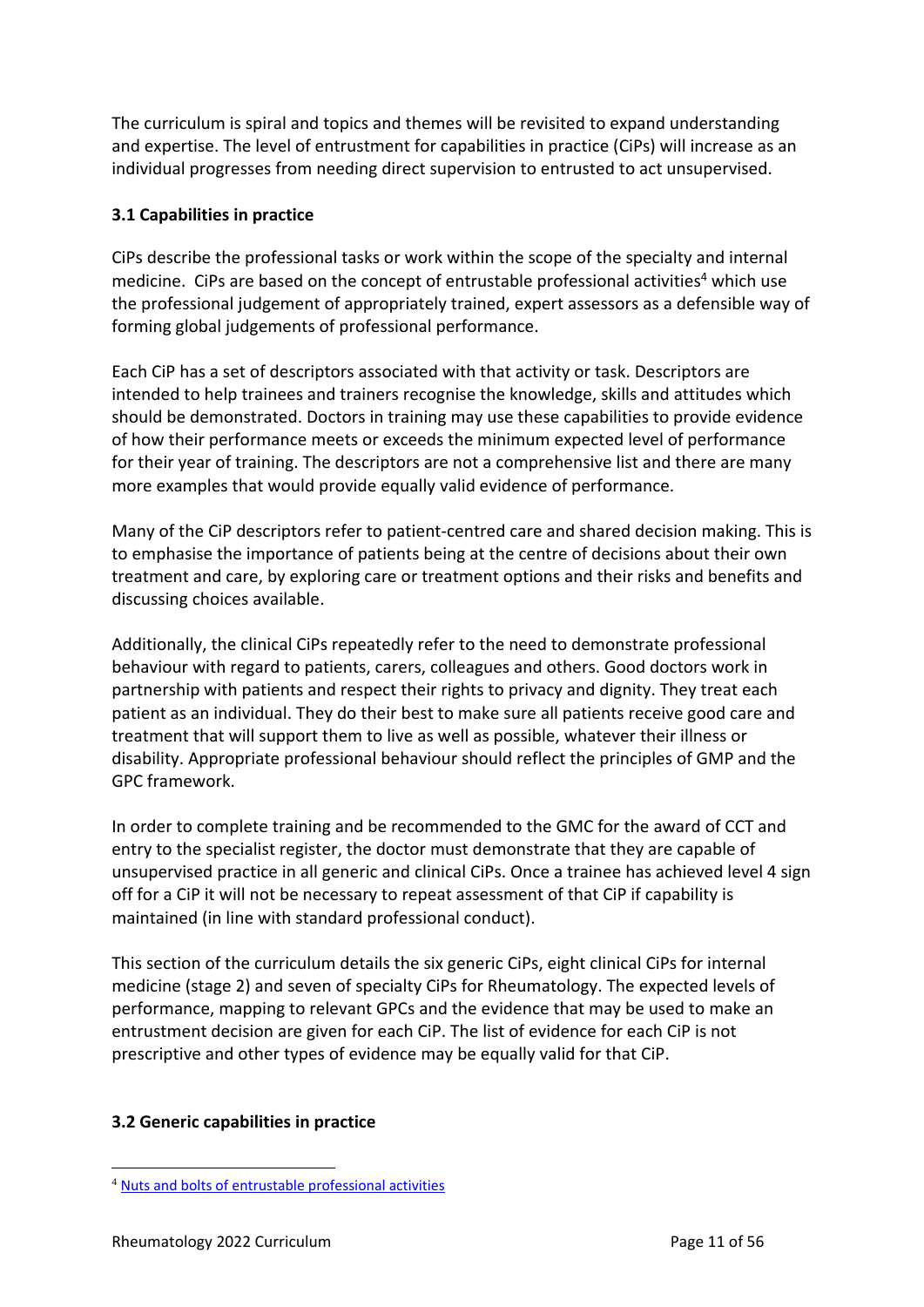The six generic CiPs cover the universal requirements of all specialties as described in GMP and the GPC framework. Assessment of the generic CiPs will be underpinned by the descriptors for the nine GPC domains and evidenced against the performance and behaviour expected at that stage of training. Satisfactory sign off will indicate that there are no concerns. It will not be necessary to assign a level of supervision for these non-clinical CiPs.

In order to ensure consistency and transferability, the generic CiPs have been grouped under the GMP-aligned categories used in the Foundation Programme curriculum plus an additional category for wider professional practice:

- Professional behaviour and trust
- Communication, team-working and leadership
- Safety and quality
- Wider professional practice

For each generic CiP there is a set of descriptors of the observable skills and behaviours which would demonstrate that a trainee has met the minimum level expected. The descriptors are not a comprehensive list and there may be more examples that would provide equally valid evidence of performance.

| <b>KEY</b>   |                               |             |                                         |
|--------------|-------------------------------|-------------|-----------------------------------------|
| <b>ACAT</b>  | Acute care assessment tool    | <b>ALS</b>  | <b>Advanced Life Support</b>            |
| CbD          | Case-based discussion         | <b>DOPS</b> | Direct observation of procedural skills |
| <b>GCP</b>   | <b>Good Clinical Practice</b> | <b>SCE</b>  | Rheumatology                            |
| Mini-CEX     | Mini-clinical evaluation      | <b>MCR</b>  | Multiple consultant report              |
|              | exercise                      |             |                                         |
| <b>MSF</b>   | Multi source feedback         | PS          | Patient survey                          |
| <b>QIPAT</b> | <b>Quality improvement</b>    | <b>TO</b>   | Teaching observation                    |
|              | project assessment tool       |             |                                         |

| <b>Generic capabilities in practice (CiPs)</b>                                    |                                                                        |  |
|-----------------------------------------------------------------------------------|------------------------------------------------------------------------|--|
|                                                                                   | <b>Category 1: Professional behaviour and trust</b>                    |  |
| 1. Able to function successfully within NHS organisational and management systems |                                                                        |  |
|                                                                                   |                                                                        |  |
| <b>Descriptors</b>                                                                | • Aware of and adheres to the GMC professional requirements            |  |
|                                                                                   | • Aware of public health issues including population health, social    |  |
|                                                                                   | detriments of health and global health perspectives                    |  |
|                                                                                   | • Demonstrates effective clinical leadership                           |  |
|                                                                                   | • Demonstrates promotion of an open and transparent culture            |  |
|                                                                                   | • Keeps practice up to date through learning and teaching              |  |
|                                                                                   | • Demonstrates engagement in career planning                           |  |
|                                                                                   | • Demonstrates capabilities in dealing with complexity and uncertainty |  |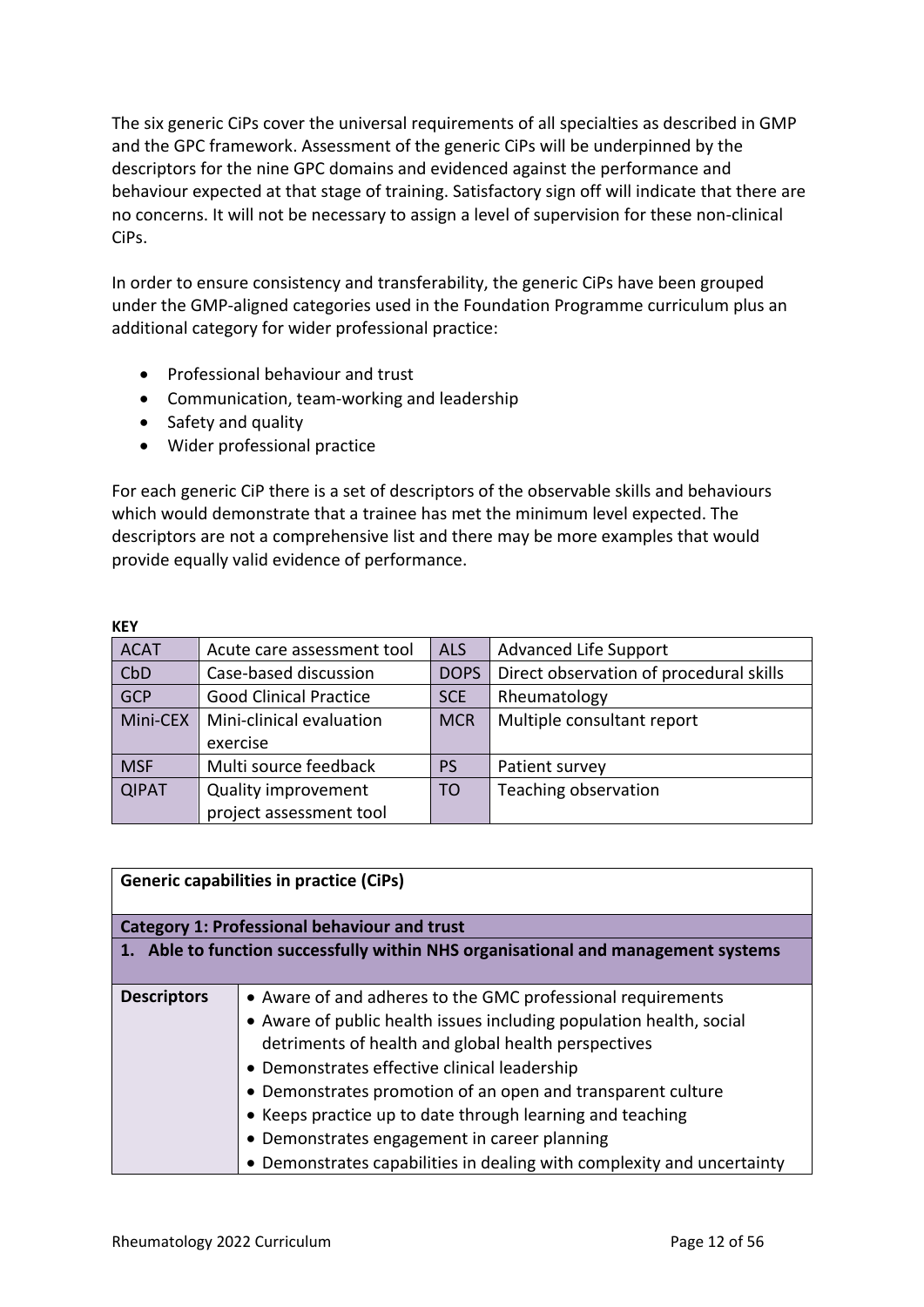|                              | • Aware of the role of and processes for operational structures within              |
|------------------------------|-------------------------------------------------------------------------------------|
|                              | the NHS                                                                             |
|                              | • Aware of the need to use resources wisely                                         |
| <b>GPCs</b>                  | Domain 1: Professional values and behaviours                                        |
|                              | Domain 3: Professional knowledge                                                    |
|                              | professional requirements                                                           |
|                              | national legislative requirements<br>٠                                              |
|                              | the health service and healthcare systems in the four countries                     |
|                              | Domain 9: Capabilities in research and scholarship                                  |
| <b>Evidence to</b><br>inform | <b>MCR</b><br><b>MSF</b>                                                            |
| decision                     |                                                                                     |
|                              | Active role in governance structures<br>Management course                           |
|                              | End of placement reports                                                            |
|                              | 2. Able to deal with ethical and legal issues related to clinical practice          |
|                              |                                                                                     |
| <b>Descriptors</b>           | • Aware of national legislation and legal responsibilities, including               |
|                              | safeguarding vulnerable groups                                                      |
|                              | • Behaves in accordance with ethical and legal requirements                         |
|                              | • Demonstrates ability to offer apology or explanation when                         |
|                              | appropriate                                                                         |
|                              | • Demonstrates ability to lead the clinical team in ensuring that                   |
|                              | medical legal factors are considered openly and consistently                        |
| <b>GPCs</b>                  | Domain 3: Professional knowledge                                                    |
|                              | professional requirements<br>٠                                                      |
|                              | national legislative requirements<br>$\bullet$                                      |
|                              | the health service and healthcare systems in the four countries                     |
|                              | Domain 4: Capabilities in health promotion and illness prevention                   |
|                              | Domain 7: Capabilities in safeguarding vulnerable groups                            |
|                              | Domain 8: Capabilities in education and training                                    |
|                              | Domain 9: Capabilities in research and scholarship                                  |
| <b>Evidence to</b>           | <b>MCR</b>                                                                          |
| inform                       | <b>MSF</b>                                                                          |
| decision                     | CbD<br><b>DOPS</b>                                                                  |
|                              | Mini-CEX                                                                            |
|                              | ALS certificate                                                                     |
|                              | End of life care and capacity assessment                                            |
|                              | End of placement reports                                                            |
|                              | <b>Category 2: Communication, teamworking and leadership</b>                        |
|                              | 3. Communicates effectively and is able to share decision making, while maintaining |
|                              | appropriate situational awareness, professional behaviour and professional          |
| judgement                    |                                                                                     |
| <b>Descriptors</b>           | • Communicates clearly with patients and carers in a variety of settings            |
|                              | • Communicates effectively with clinical and other professional                     |
|                              | colleagues                                                                          |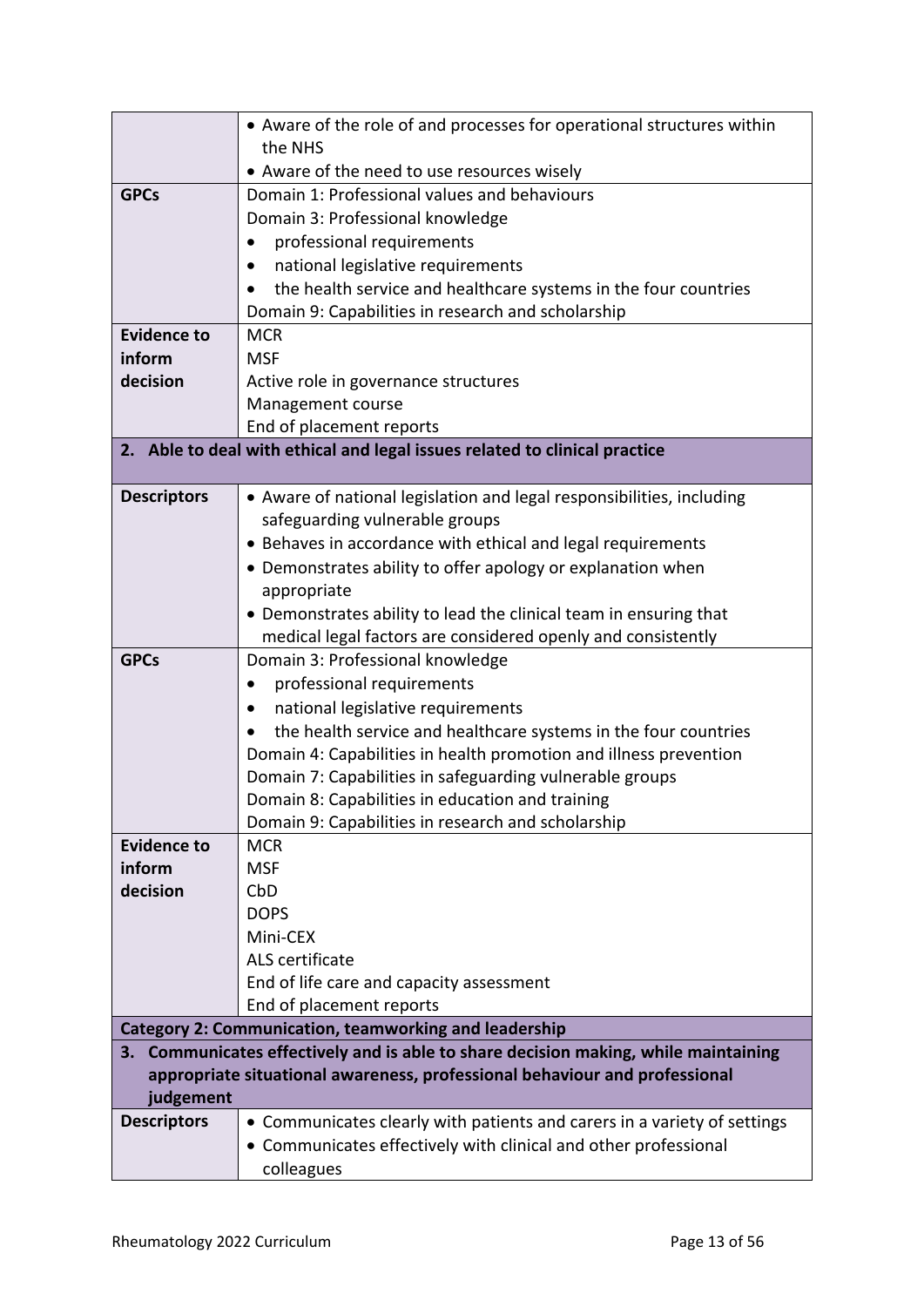|                                       | • Identifies and manages barriers to communication (eg cognitive                                                   |
|---------------------------------------|--------------------------------------------------------------------------------------------------------------------|
|                                       | impairment, speech and hearing problems, capacity issues)                                                          |
|                                       | • Demonstrates effective consultation skills including effective verbal                                            |
|                                       | and nonverbal interpersonal skills                                                                                 |
|                                       | • Shares decision making by informing the patient, prioritising the                                                |
|                                       | patient's wishes, and respecting the patient's beliefs, concerns and                                               |
|                                       | expectations                                                                                                       |
|                                       | • Shares decision making with children and young people                                                            |
|                                       | • Applies management and team working skills appropriately, including                                              |
|                                       | influencing, negotiating, re-assessing priorities and effectively                                                  |
|                                       | managing complex, dynamic situations                                                                               |
| <b>GPCs</b>                           | Domain 2: Professional skills                                                                                      |
|                                       | practical skills<br>٠                                                                                              |
|                                       | communication and interpersonal skills                                                                             |
|                                       | dealing with complexity and uncertainty                                                                            |
|                                       | clinical skills (history taking, diagnosis and medical management;                                                 |
|                                       | consent; humane interventions; prescribing medicines safely;                                                       |
|                                       | using medical devices safely; infection control and communicable                                                   |
|                                       | disease)                                                                                                           |
|                                       | Domain 5: Capabilities in leadership and teamworking                                                               |
| <b>Evidence to</b>                    | <b>MCR</b>                                                                                                         |
| inform                                | <b>MSF</b>                                                                                                         |
| decision                              | <b>PS</b>                                                                                                          |
|                                       |                                                                                                                    |
|                                       | End of placement reports                                                                                           |
| <b>Category 3: Safety and quality</b> |                                                                                                                    |
|                                       | 4. Is focused on patient safety and delivers effective quality improvement in patient                              |
| care                                  |                                                                                                                    |
| <b>Descriptors</b>                    | • Makes patient safety a priority in clinical practice                                                             |
|                                       | • Raises and escalates concerns where there is an issue with patient                                               |
|                                       | safety or quality of care                                                                                          |
|                                       | • Demonstrates commitment to learning from patient safety                                                          |
|                                       | investigations and complaints                                                                                      |
|                                       | • Shares good practice appropriately                                                                               |
|                                       | • Contributes to and delivers quality improvement                                                                  |
|                                       | • Understands basic Human Factors principles and practice at individual,<br>team, organisational and system levels |
|                                       | • Understands the importance of non-technical skills and crisis resource                                           |
|                                       | management                                                                                                         |
|                                       | • Recognises and works within limit of personal competence                                                         |
|                                       | • Avoids organising unnecessary investigations or prescribing poorly                                               |
|                                       | evidenced treatments                                                                                               |
| <b>GPCs</b>                           | Domain 1: Professional values and behaviours                                                                       |
|                                       | Domain 2: Professional skills                                                                                      |
|                                       | practical skills                                                                                                   |
|                                       | communication and interpersonal skills                                                                             |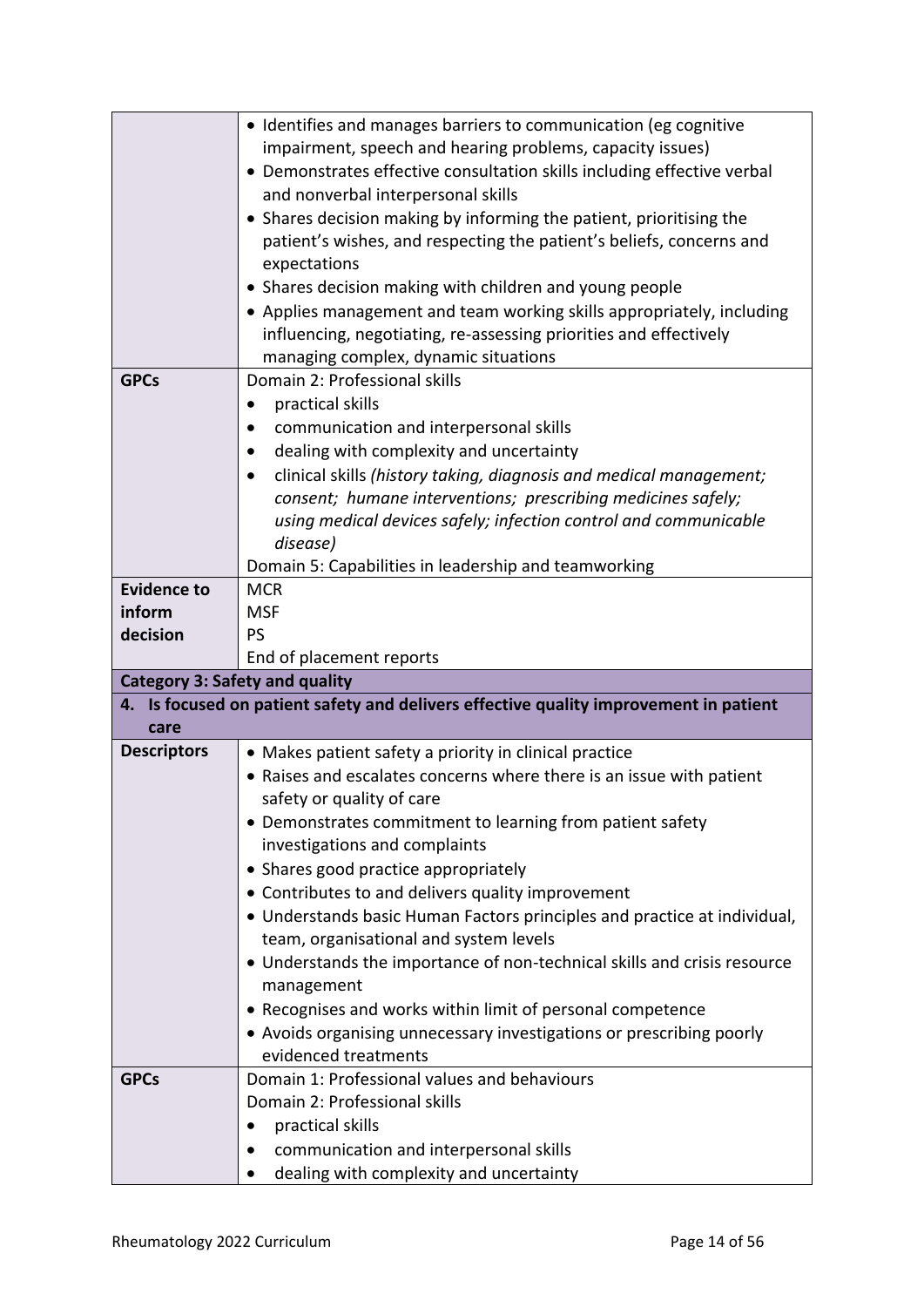|                    | clinical skills (history taking, diagnosis and medical management;       |
|--------------------|--------------------------------------------------------------------------|
|                    | consent; humane interventions; prescribing medicines safely;             |
|                    | using medical devices safely; infection control and communicable         |
|                    | disease)                                                                 |
|                    | Domain 3: Professional knowledge                                         |
|                    | professional requirements                                                |
|                    | national legislative requirements                                        |
|                    | the health service and healthcare systems in the four countries          |
|                    | Domain 4: Capabilities in health promotion and illness prevention        |
|                    | Domain 5: Capabilities in leadership and teamworking                     |
|                    | Domain 6: Capabilities in patient safety and quality improvement         |
|                    | patient safety                                                           |
|                    | quality improvement                                                      |
| <b>Evidence to</b> | <b>MCR</b>                                                               |
| inform             | <b>MSF</b>                                                               |
| decision           | <b>QIPAT</b>                                                             |
|                    | End of placement reports                                                 |
|                    | <b>Category 4: Wider professional practice</b>                           |
|                    | 5. Carrying out research and managing data appropriately                 |
|                    |                                                                          |
| <b>Descriptors</b> | • Manages clinical information/data appropriately                        |
|                    | • Understands principles of research and academic writing                |
|                    | • Demonstrates ability to carry out critical appraisal of the literature |
|                    | • Understands the role of evidence in clinical practice and demonstrates |
|                    | shared decision making with patients                                     |
|                    | • Demonstrates appropriate knowledge of research methods, including      |
|                    | qualitative and quantitative approaches in scientific enquiry            |
|                    | • Demonstrates appropriate knowledge of research principles and          |
|                    | concepts and the translation of research into practice                   |
|                    | • Follows guidelines on ethical conduct in research and consent for      |
|                    | research                                                                 |
|                    | • Understands public health epidemiology and global health patterns      |
|                    | • Recognises potential of applied informatics, genomics, stratified risk |
|                    | and personalised medicine and seeks advice for patient benefit when      |
|                    | appropriate                                                              |
| <b>GPCs</b>        | Domain 3: Professional knowledge                                         |
|                    | professional requirements                                                |
|                    | national legislative requirements                                        |
|                    | the health service and healthcare systems in the four countries          |
|                    | Domain 7: Capabilities in safeguarding vulnerable groups                 |
|                    | Domain 9: Capabilities in research and scholarship                       |
| <b>Evidence to</b> | <b>MCR</b>                                                               |
| inform             | <b>MSF</b>                                                               |
| decision           | GCP certificate (if involved in clinical research)                       |
|                    | Evidence of literature search and critical appraisal of research         |
|                    | Use of clinical guidelines                                               |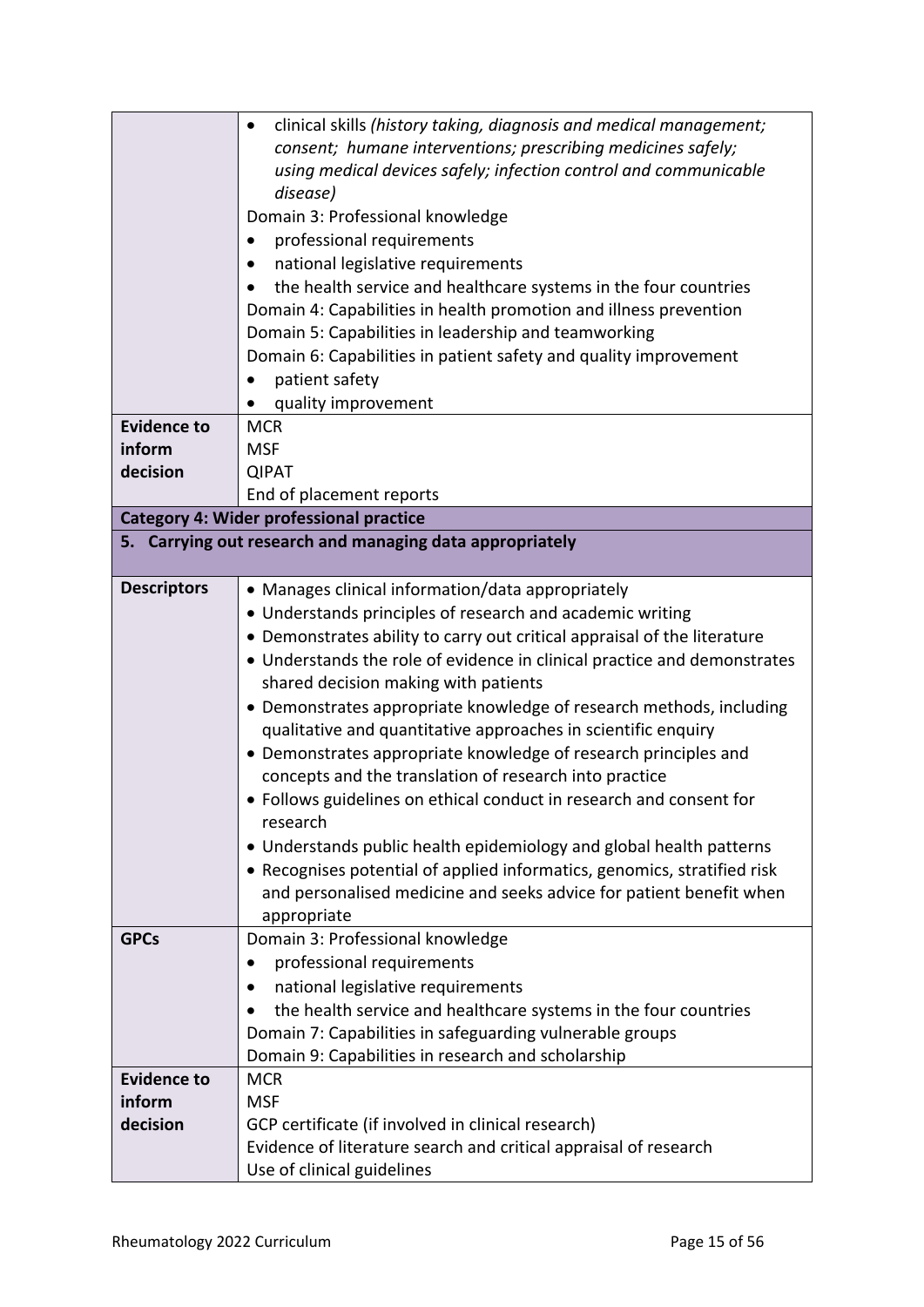|                            | Quality improvement and audit                                                 |  |
|----------------------------|-------------------------------------------------------------------------------|--|
|                            | Evidence of research activity                                                 |  |
|                            | End of placement reports                                                      |  |
|                            | 6. Acting as a clinical teacher and clinical supervisor                       |  |
|                            |                                                                               |  |
| <b>Descriptors</b>         | • Delivers effective teaching and training to medical students, junior        |  |
|                            | doctors and other health care professionals                                   |  |
|                            | • Delivers effective feedback with action plan                                |  |
|                            | • Able to supervise less experienced trainees in their clinical assessment    |  |
| and management of patients |                                                                               |  |
|                            | • Able to supervise less experienced trainees in carrying out appropriate     |  |
|                            | practical procedures                                                          |  |
|                            | • Able to act as clinical supervisor to doctors in earlier stages of training |  |
| <b>GPCs</b>                | Domain 1: Professional values and behaviours                                  |  |
|                            | Domain 8: Capabilities in education and training                              |  |
| Evidence to                | <b>MCR</b>                                                                    |  |
| inform                     | <b>MSF</b>                                                                    |  |
| decision                   | TΟ                                                                            |  |
|                            | Relevant training course                                                      |  |
|                            | End of placement reports                                                      |  |

## <span id="page-15-0"></span>**3.3 Clinical capabilities in practice**

The eight IM clinical CiPs describe the clinical tasks or activities which are essential to the practice of Internal Medicine. The clinical CiPs have been mapped to the nine GPC domains to reflect the professional generic capabilities required to undertake the clinical tasks.

Satisfactory sign off will require educational supervisors to make entrustment decisions on the level of supervision required for each CiP and if this is satisfactory for the stage of training, the trainee can progress. More detail is provided in the programme of assessment section of the curriculum.

| <b>Clinical CiPs - Internal Medicine</b> |                                                                                                                                                                                                                                                                                                                                                                                                                                                                                |  |
|------------------------------------------|--------------------------------------------------------------------------------------------------------------------------------------------------------------------------------------------------------------------------------------------------------------------------------------------------------------------------------------------------------------------------------------------------------------------------------------------------------------------------------|--|
| 1. Managing an acute unselected take     |                                                                                                                                                                                                                                                                                                                                                                                                                                                                                |  |
| <b>Descriptors</b>                       | • Demonstrates professional behaviour with regard to patients, carers,<br>colleagues and others<br>• Delivers patient centred care including shared decision making<br>• Takes a relevant patient history including patient symptoms, concerns,<br>priorities and preferences<br>• Performs accurate clinical examinations<br>• Shows appropriate clinical reasoning by analysing physical and<br>psychological findings<br>• Formulates an appropriate differential diagnosis |  |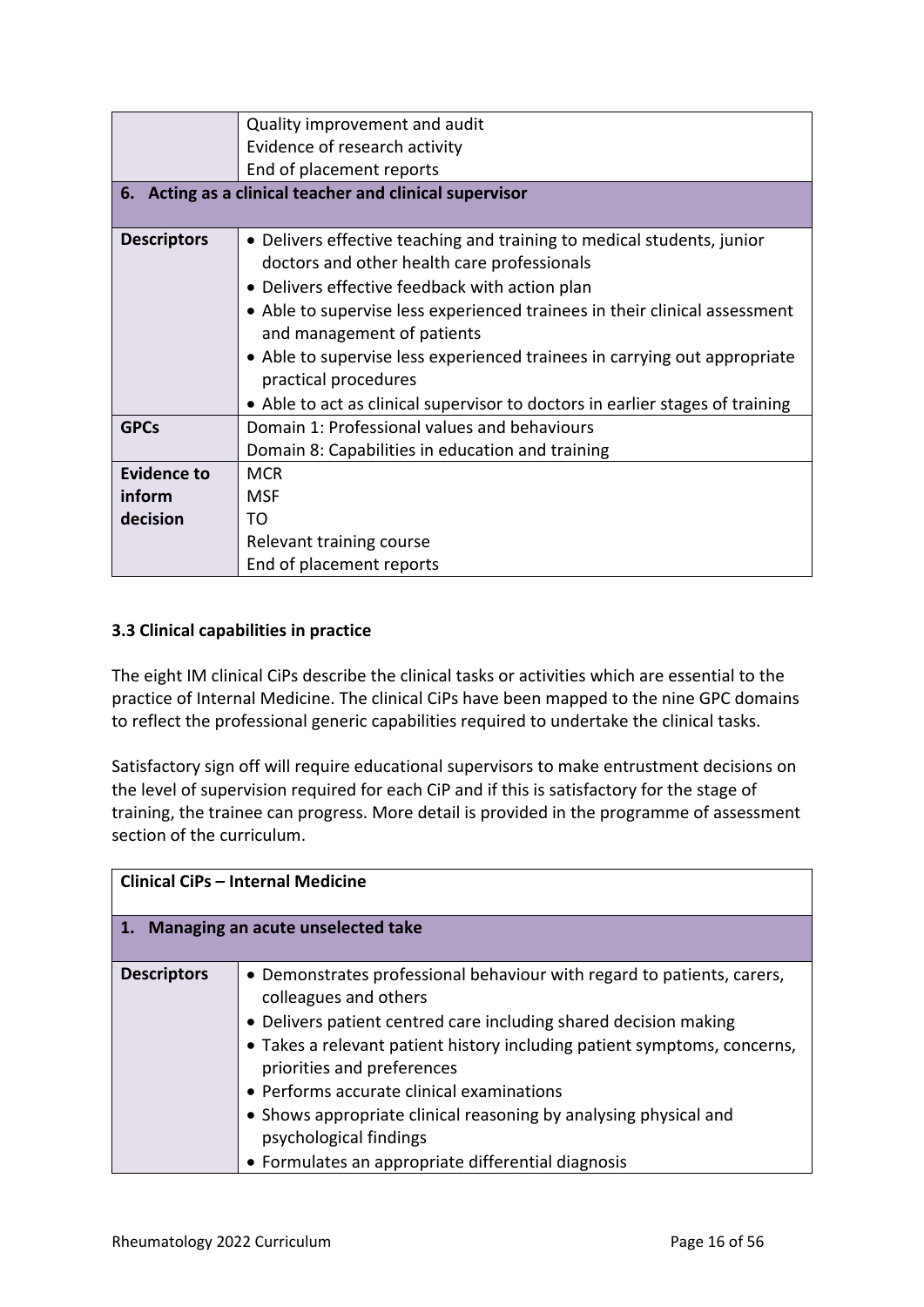|                    | • Formulates an appropriate diagnostic and management plan, taking        |
|--------------------|---------------------------------------------------------------------------|
|                    | into account patient preferences, and the urgency required                |
|                    | • Explains clinical reasoning behind diagnostic and clinical management   |
|                    | decisions to patients/carers/guardians and other colleagues               |
|                    | • Appropriately selects, manages and interprets investigations            |
|                    | • Recognises need to liaise with specialty services and refers where      |
|                    | appropriate                                                               |
| <b>GPCs</b>        | Domain 1: Professional values and behaviours                              |
|                    | Domain 2: Professional skills                                             |
|                    | practical skills                                                          |
|                    | communication and interpersonal skills                                    |
|                    | dealing with complexity and uncertainty<br>$\bullet$                      |
|                    | clinical skills (history taking, diagnosis and medical management;        |
|                    | consent; humane interventions; prescribing medicines safely;              |
|                    | using medical devices safely; infection control and communicable          |
|                    | disease)                                                                  |
|                    | Domain 3: Professional knowledge                                          |
|                    | professional requirements                                                 |
|                    | national legislation                                                      |
|                    | the health service and healthcare systems in the four countries           |
|                    | Domain 4: Capabilities in health promotion and illness prevention         |
|                    | Domain 5: Capabilities in leadership and teamworking                      |
|                    | Domain 6: Capabilities in patient safety and quality improvement          |
|                    | patient safety                                                            |
|                    | quality improvement                                                       |
| <b>Evidence to</b> | <b>MCR</b>                                                                |
| inform             | <b>MSF</b>                                                                |
| decision           | CbD                                                                       |
|                    | <b>ACAT</b>                                                               |
|                    | Logbook of cases                                                          |
|                    | Simulation training with assessment                                       |
|                    | 2. Managing the acute care of patients within a medical specialty service |
| <b>Descriptors</b> | • Able to manage patients who have been referred acutely to a             |
|                    | specialised medical service as opposed to the acute unselected take (eg   |
|                    | cardiology and respiratory medicine acute admissions                      |
|                    | • Demonstrates professional behaviour with regard to patients, carers,    |
|                    | colleagues and others                                                     |
|                    | • Delivers patient centred care including shared decision making          |
|                    | • Takes a relevant patient history including patient symptoms, concerns,  |
|                    | priorities and preferences                                                |
|                    | • Performs accurate clinical examinations                                 |
|                    | • Shows appropriate clinical reasoning by analysing physical and          |
|                    | psychological findings                                                    |
|                    | • Formulates an appropriate differential diagnosis                        |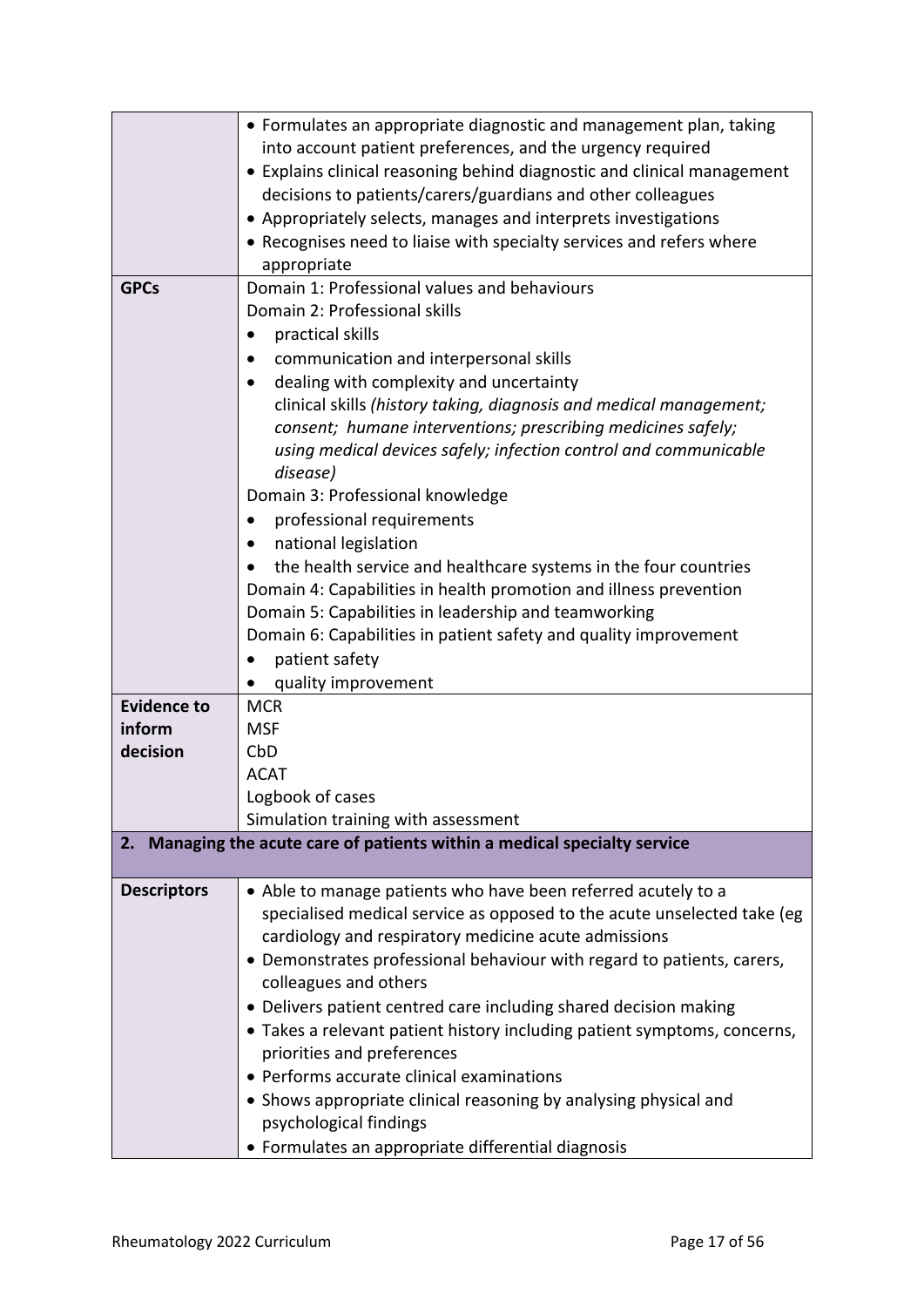|                    | • Formulates an appropriate diagnostic and management plan, taking<br>into account patient preferences, and the urgency required<br>• Explains clinical reasoning behind diagnostic and clinical management<br>decisions to patients/carers/guardians and other colleagues<br>• Appropriately selects, manages and interprets investigations<br>• Demonstrates appropriate continuing management of acute medical<br>illness in a medical specialty setting<br>• Refers patients appropriately to other specialties as required                                                                                                                                                                                                                                            |
|--------------------|----------------------------------------------------------------------------------------------------------------------------------------------------------------------------------------------------------------------------------------------------------------------------------------------------------------------------------------------------------------------------------------------------------------------------------------------------------------------------------------------------------------------------------------------------------------------------------------------------------------------------------------------------------------------------------------------------------------------------------------------------------------------------|
| <b>GPCs</b>        | Domain 1: Professional values and behaviours<br>Domain 2: Professional skills:<br>practical skills<br>communication and interpersonal skills<br>dealing with complexity and uncertainty<br>clinical skills (history taking, diagnosis and medical management;<br>consent; humane interventions; prescribing medicines safely;<br>using medical devices safely; infection control and communicable<br>disease)<br>Domain 3: Professional knowledge<br>professional requirements<br>national legislation<br>the health service and healthcare systems in the four countries<br>Domain 4: Capabilities in health promotion and illness prevention<br>Domain 5: Capabilities in leadership and teamworking<br>Domain 6: Capabilities in patient safety and quality improvement |
|                    | patient safety<br>quality improvement                                                                                                                                                                                                                                                                                                                                                                                                                                                                                                                                                                                                                                                                                                                                      |
| <b>Evidence to</b> | <b>MCR</b>                                                                                                                                                                                                                                                                                                                                                                                                                                                                                                                                                                                                                                                                                                                                                                 |
| inform             | <b>MSF</b>                                                                                                                                                                                                                                                                                                                                                                                                                                                                                                                                                                                                                                                                                                                                                                 |
| decision           | CbD                                                                                                                                                                                                                                                                                                                                                                                                                                                                                                                                                                                                                                                                                                                                                                        |
|                    | <b>ACAT</b>                                                                                                                                                                                                                                                                                                                                                                                                                                                                                                                                                                                                                                                                                                                                                                |
|                    | Logbook of cases                                                                                                                                                                                                                                                                                                                                                                                                                                                                                                                                                                                                                                                                                                                                                           |
|                    | Simulation training with assessment                                                                                                                                                                                                                                                                                                                                                                                                                                                                                                                                                                                                                                                                                                                                        |
| 3.                 | Providing continuity of care to medical inpatients, including management of                                                                                                                                                                                                                                                                                                                                                                                                                                                                                                                                                                                                                                                                                                |
|                    | comorbidities and cognitive impairment                                                                                                                                                                                                                                                                                                                                                                                                                                                                                                                                                                                                                                                                                                                                     |
| <b>Descriptors</b> | • Demonstrates professional behaviour with regard to patients, carers,                                                                                                                                                                                                                                                                                                                                                                                                                                                                                                                                                                                                                                                                                                     |
|                    | colleagues and others                                                                                                                                                                                                                                                                                                                                                                                                                                                                                                                                                                                                                                                                                                                                                      |
|                    | • Delivers patient centred care including shared decision making                                                                                                                                                                                                                                                                                                                                                                                                                                                                                                                                                                                                                                                                                                           |
|                    | • Demonstrates effective consultation skills                                                                                                                                                                                                                                                                                                                                                                                                                                                                                                                                                                                                                                                                                                                               |
|                    | • Formulates an appropriate diagnostic and management plan, taking                                                                                                                                                                                                                                                                                                                                                                                                                                                                                                                                                                                                                                                                                                         |
|                    | into account patient preferences, and the urgency required                                                                                                                                                                                                                                                                                                                                                                                                                                                                                                                                                                                                                                                                                                                 |
|                    | • Explains clinical reasoning behind diagnostic and clinical management                                                                                                                                                                                                                                                                                                                                                                                                                                                                                                                                                                                                                                                                                                    |
|                    | decisions to patients/carers/guardians and other colleagues                                                                                                                                                                                                                                                                                                                                                                                                                                                                                                                                                                                                                                                                                                                |
|                    | • Demonstrates appropriate continuing management of acute medical<br>illness inpatients admitted to hospital on an acute unselected take or<br>selected take                                                                                                                                                                                                                                                                                                                                                                                                                                                                                                                                                                                                               |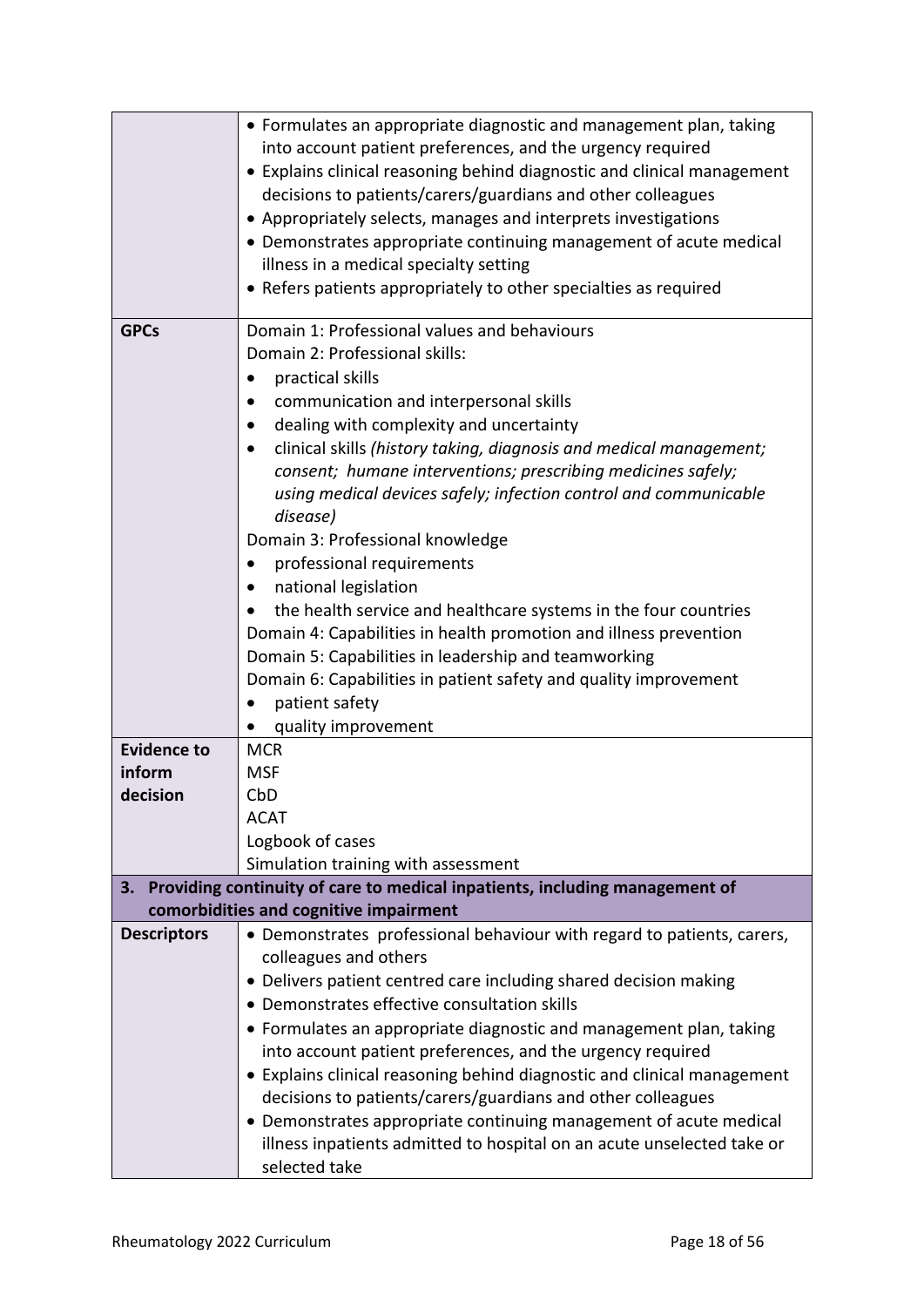|                              | • Recognises need to liaise with specialty services and refers where       |  |  |
|------------------------------|----------------------------------------------------------------------------|--|--|
|                              | appropriate Appropriately manages comorbidities in medial inpatients       |  |  |
|                              | (unselected take, selected acute take or specialty admissions)             |  |  |
|                              | • Demonstrates awareness of the quality of patient experience              |  |  |
| <b>GPCs</b>                  | Domain 1: Professional values and behaviours                               |  |  |
|                              | Domain 2: Professional skills                                              |  |  |
|                              | practical skills                                                           |  |  |
|                              | communication and interpersonal skills                                     |  |  |
|                              | dealing with complexity and uncertainty<br>$\bullet$                       |  |  |
|                              | clinical skills (history taking, diagnosis and medical management;         |  |  |
|                              | consent; humane interventions; prescribing medicines safely;               |  |  |
|                              | using medical devices safely; infection control and communicable           |  |  |
|                              | disease)                                                                   |  |  |
|                              | Domain 3: Professional knowledge                                           |  |  |
|                              | professional requirements                                                  |  |  |
|                              | national legislation                                                       |  |  |
|                              | the health service and healthcare systems in the four countries            |  |  |
|                              | Domain 4: Capabilities in health promotion and illness prevention          |  |  |
|                              | Domain 5: Capabilities in leadership and teamworking                       |  |  |
|                              | Domain 6: Capabilities in patient safety and quality improvement           |  |  |
|                              | patient safety                                                             |  |  |
|                              | quality improvement                                                        |  |  |
| <b>Evidence to</b><br>inform | <b>MCR</b><br><b>MSF</b>                                                   |  |  |
| decision                     | <b>ACAT</b>                                                                |  |  |
|                              | Mini-CEX                                                                   |  |  |
|                              | <b>DOPS</b>                                                                |  |  |
| 4.                           | Managing patients in an outpatient clinic, ambulatory or community setting |  |  |
|                              | (including management of long term conditions)                             |  |  |
| <b>Descriptors</b>           | • Demonstrates professional behaviour with regard to patients, carers,     |  |  |
|                              | colleagues and others                                                      |  |  |
|                              | • Delivers patient centred care including shared decision making           |  |  |
|                              | • Demonstrates effective consultation skills                               |  |  |
|                              | • Formulates an appropriate diagnostic and management plan, taking         |  |  |
|                              | into account patient preferences                                           |  |  |
|                              | • Explains clinical reasoning behind diagnostic and clinical management    |  |  |
|                              | decisions to patients/carers/guardians and other colleagues                |  |  |
|                              | • Appropriately manages comorbidities in outpatient clinic, ambulatory     |  |  |
|                              | or community setting                                                       |  |  |
|                              | • Demonstrates awareness of the quality of patient experience              |  |  |
| <b>GPCs</b>                  | Domain 1: Professional values and behaviours                               |  |  |
|                              | Domain 2: Professional skills                                              |  |  |
|                              | practical skills                                                           |  |  |
|                              | communication and interpersonal skills                                     |  |  |
|                              | dealing with complexity and uncertainty                                    |  |  |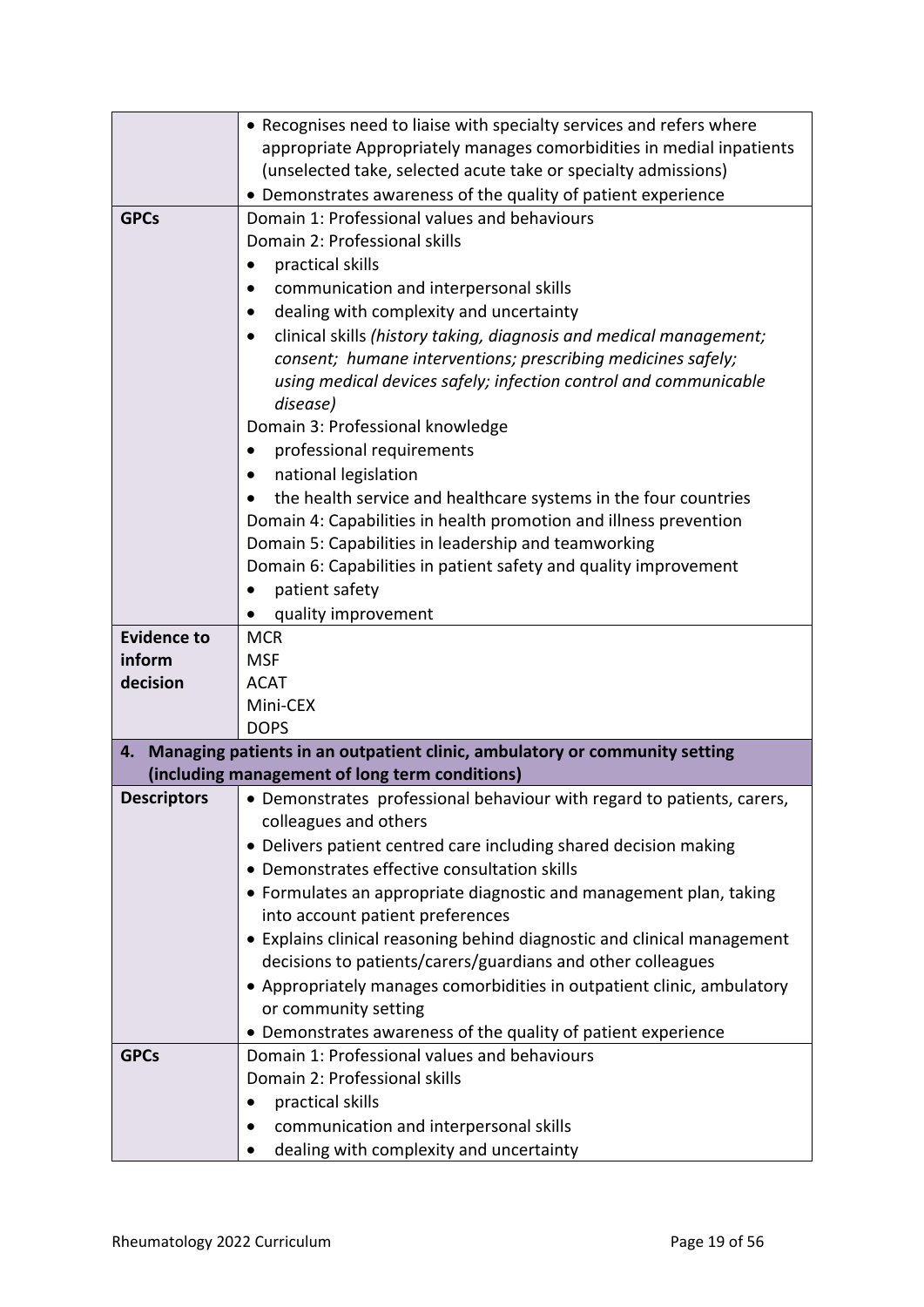|                    | clinical skills (history taking, diagnosis and medical management;<br>٠      |  |  |
|--------------------|------------------------------------------------------------------------------|--|--|
|                    | consent; humane interventions; prescribing medicines safely;                 |  |  |
|                    | using medical devices safely; infection control and communicable             |  |  |
|                    | disease)                                                                     |  |  |
|                    | Domain 3: Professional knowledge                                             |  |  |
|                    | professional requirements                                                    |  |  |
|                    | national legislation                                                         |  |  |
|                    | the health service and healthcare systems in the four countries              |  |  |
|                    | Domain 5: Capabilities in leadership and teamworking                         |  |  |
| <b>Evidence to</b> | <b>MCR</b>                                                                   |  |  |
| inform             | <b>ACAT</b>                                                                  |  |  |
| decision           | mini-CEX                                                                     |  |  |
|                    | PS                                                                           |  |  |
|                    | Letters generated at outpatient clinics                                      |  |  |
| 5.                 | Managing medical problems in patients in other specialties and special cases |  |  |
|                    |                                                                              |  |  |
| <b>Descriptors</b> | • Demonstrates effective consultation skills (including when in              |  |  |
|                    | challenging circumstances)                                                   |  |  |
|                    | • Demonstrates management of medical problems in inpatients under            |  |  |
|                    | the care of other specialties                                                |  |  |
|                    | • Demonstrates appropriate and timely liaison with other medical             |  |  |
|                    | specialty services when required                                             |  |  |
| <b>GPCs</b>        | Domain 1: Professional values and behaviours                                 |  |  |
|                    | Domain 2: Professional skills                                                |  |  |
|                    | practical skills                                                             |  |  |
|                    | communication and interpersonal skills                                       |  |  |
|                    | dealing with complexity and uncertainty<br>$\bullet$                         |  |  |
|                    | clinical skills (history taking, diagnosis and medical management;           |  |  |
|                    | consent; humane interventions; prescribing medicines safely;                 |  |  |
|                    | using medical devices safely; infection control and communicable             |  |  |
|                    | disease)                                                                     |  |  |
|                    | Domain 7: Capabilities in safeguarding vulnerable groups                     |  |  |
| <b>Evidence to</b> | <b>MCR</b>                                                                   |  |  |
| inform             | <b>ACAT</b>                                                                  |  |  |
| decision           | CbD                                                                          |  |  |
|                    | 6. Managing a multidisciplinary team including effective discharge planning  |  |  |
| <b>Descriptors</b> | • Applies management and team working skills appropriately, including        |  |  |
|                    | influencing, negotiating, continuously re-assessing priorities and           |  |  |
|                    | effectively managing complex, dynamic situations                             |  |  |
|                    | • Ensures continuity and coordination of patient care through the            |  |  |
|                    | appropriate transfer of information demonstrating safe and effective         |  |  |
|                    | handover                                                                     |  |  |
|                    | • Effectively estimates length of stay                                       |  |  |
|                    | • Delivers patient centred care including shared decision making             |  |  |
|                    | · Identifies appropriate discharge plan                                      |  |  |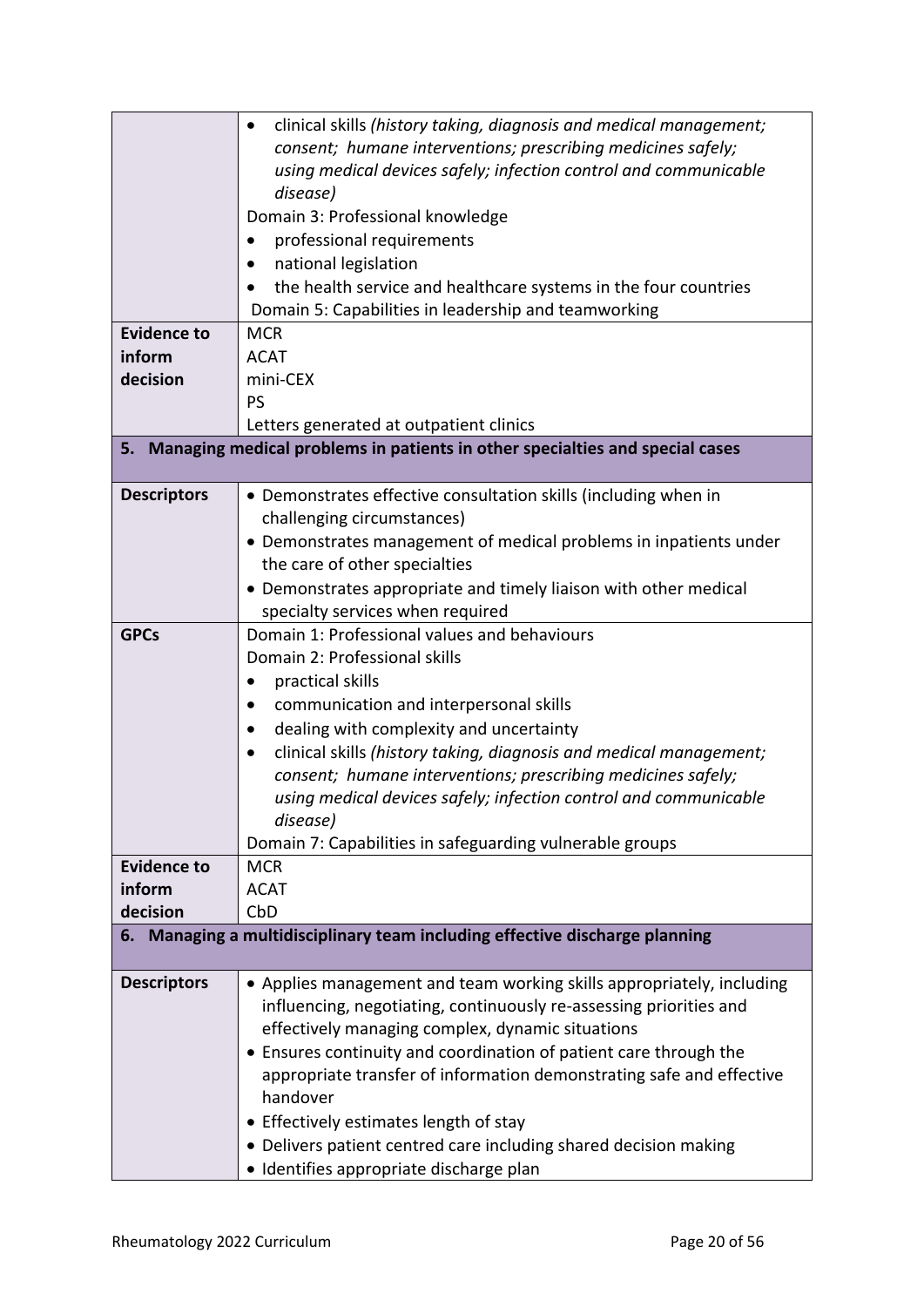|                    | • Recognises the importance of prompt and accurate information                                                           |  |  |
|--------------------|--------------------------------------------------------------------------------------------------------------------------|--|--|
|                    | sharing with primary care team following hospital discharge                                                              |  |  |
| <b>GPCs</b>        | Domain 1: Professional values and behaviours                                                                             |  |  |
|                    | Domain 2: Professional skills                                                                                            |  |  |
|                    | practical skills                                                                                                         |  |  |
|                    | communication and interpersonal skills                                                                                   |  |  |
|                    | dealing with complexity and uncertainty                                                                                  |  |  |
|                    | clinical skills (history taking, diagnosis and medical management;                                                       |  |  |
|                    | consent; humane interventions; prescribing medicines safely;                                                             |  |  |
|                    | using medical devices safely; infection control and communicable                                                         |  |  |
|                    | disease)                                                                                                                 |  |  |
|                    | Domain 5: Capabilities in leadership and teamworking                                                                     |  |  |
| <b>Evidence to</b> | <b>MCR</b>                                                                                                               |  |  |
| inform             | <b>MSF</b>                                                                                                               |  |  |
| decision           | <b>ACAT</b>                                                                                                              |  |  |
|                    | Discharge summaries                                                                                                      |  |  |
|                    | 7. Delivering effective resuscitation and managing the acutely deteriorating patient                                     |  |  |
|                    |                                                                                                                          |  |  |
| <b>Descriptors</b> | • Demonstrates prompt assessment of the acutely deteriorating patient,<br>including those who are shocked or unconscious |  |  |
|                    | • Demonstrates the professional requirements and legal processes                                                         |  |  |
|                    | associated with consent for resuscitation                                                                                |  |  |
|                    | • Participates effectively in decision making with regard to resuscitation                                               |  |  |
|                    | decisions, including decisions not to attempt CPR, and involves patients                                                 |  |  |
|                    | and their families                                                                                                       |  |  |
|                    | • Demonstrates competence in carrying out resuscitation                                                                  |  |  |
| <b>GPCs</b>        | Domain 1: Professional values and behaviours                                                                             |  |  |
|                    | Domain 2: Professional skills                                                                                            |  |  |
|                    | practical skills                                                                                                         |  |  |
|                    | communication and interpersonal skills<br>$\bullet$                                                                      |  |  |
|                    | dealing with complexity and uncertainty                                                                                  |  |  |
|                    | clinical skills (history taking, diagnosis and medical management;                                                       |  |  |
|                    | consent; humane interventions; prescribing medicines safely;                                                             |  |  |
|                    | using medical devices safely; infection control and communicable                                                         |  |  |
|                    | disease)                                                                                                                 |  |  |
|                    | Domain 3: Professional knowledge                                                                                         |  |  |
|                    | professional requirements                                                                                                |  |  |
|                    | national legislation                                                                                                     |  |  |
|                    | the health service and healthcare systems in the four countries                                                          |  |  |
|                    | Domain 5: Capabilities in leadership and teamworking                                                                     |  |  |
|                    | Domain 6: Capabilities in patient safety and quality improvement                                                         |  |  |
|                    | patient safety<br>$\bullet$                                                                                              |  |  |
|                    | quality improvement                                                                                                      |  |  |
|                    | Domain 7: Capabilities in safeguarding vulnerable groups                                                                 |  |  |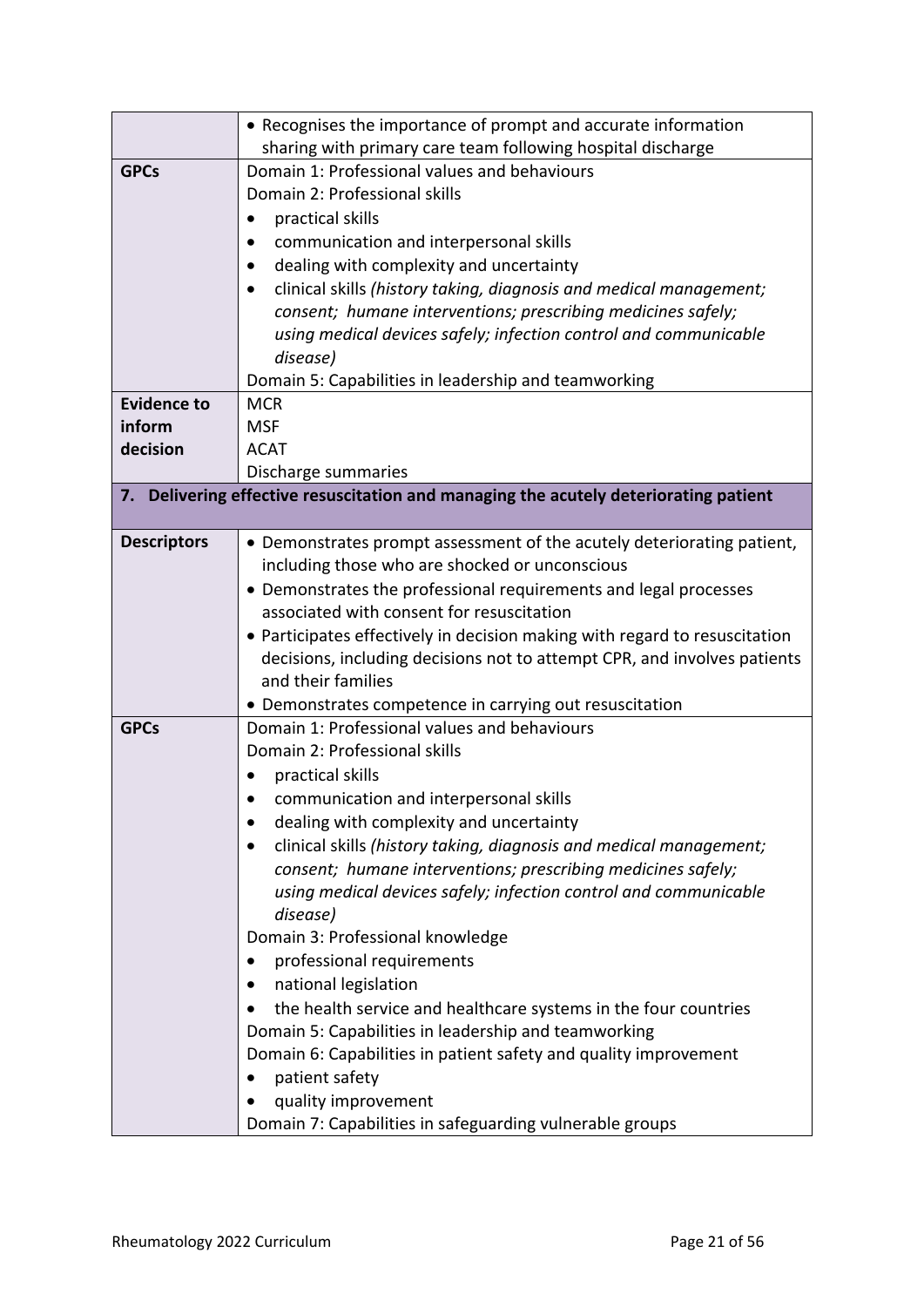| <b>Evidence to</b> | <b>MCR</b>                                                                             |  |  |
|--------------------|----------------------------------------------------------------------------------------|--|--|
| inform             | <b>DOPS</b>                                                                            |  |  |
| decision           | <b>ACAT</b>                                                                            |  |  |
|                    | <b>MSF</b>                                                                             |  |  |
|                    | ALS certificate                                                                        |  |  |
|                    | Logbook of cases                                                                       |  |  |
|                    | Reflection                                                                             |  |  |
|                    | Simulation training with assessment                                                    |  |  |
| 8.                 | Managing end of life and applying palliative care skills                               |  |  |
|                    |                                                                                        |  |  |
| <b>Descriptors</b> | Identifies patients with limited reversibility of their medical condition<br>$\bullet$ |  |  |
|                    | and determines palliative and end of life care needs                                   |  |  |
|                    | Identifies the dying patient and develops an individualised care plan,<br>$\bullet$    |  |  |
|                    | including anticipatory prescribing at end of life                                      |  |  |
|                    | Demonstrates safe and effective use of syringe pumps in the                            |  |  |
|                    | palliative care population                                                             |  |  |
|                    | Able to manage noncomplex symptom control including pain                               |  |  |
|                    | Facilitates referrals to specialist palliative care across all settings<br>٠           |  |  |
|                    | Demonstrates effective consultation skills in challenging                              |  |  |
|                    | circumstances                                                                          |  |  |
|                    | Demonstrates compassionate professional behaviour and clinical                         |  |  |
|                    | judgement                                                                              |  |  |
| <b>GPCs</b>        | Domain 1: Professional values and behaviours                                           |  |  |
|                    | Domain 2: Professional skills:                                                         |  |  |
|                    | practical skills                                                                       |  |  |
|                    | communication and interpersonal skills                                                 |  |  |
|                    | dealing with complexity and uncertainty<br>$\bullet$                                   |  |  |
|                    | clinical skills (history taking, diagnosis and medical management;                     |  |  |
|                    | consent; humane interventions; prescribing medicines safely;                           |  |  |
|                    | using medical devices safely; infection control and communicable                       |  |  |
|                    | disease)                                                                               |  |  |
|                    | Domain 3: Professional knowledge                                                       |  |  |
|                    | professional requirements                                                              |  |  |
|                    | national legislation                                                                   |  |  |
|                    | the health service and healthcare systems in the four countries                        |  |  |
| <b>Evidence to</b> | <b>MCR</b>                                                                             |  |  |
| inform             | CbD                                                                                    |  |  |
| decision           | Mini-CEX                                                                               |  |  |
|                    | <b>MSF</b>                                                                             |  |  |
|                    | Regional teaching                                                                      |  |  |
|                    | Reflection                                                                             |  |  |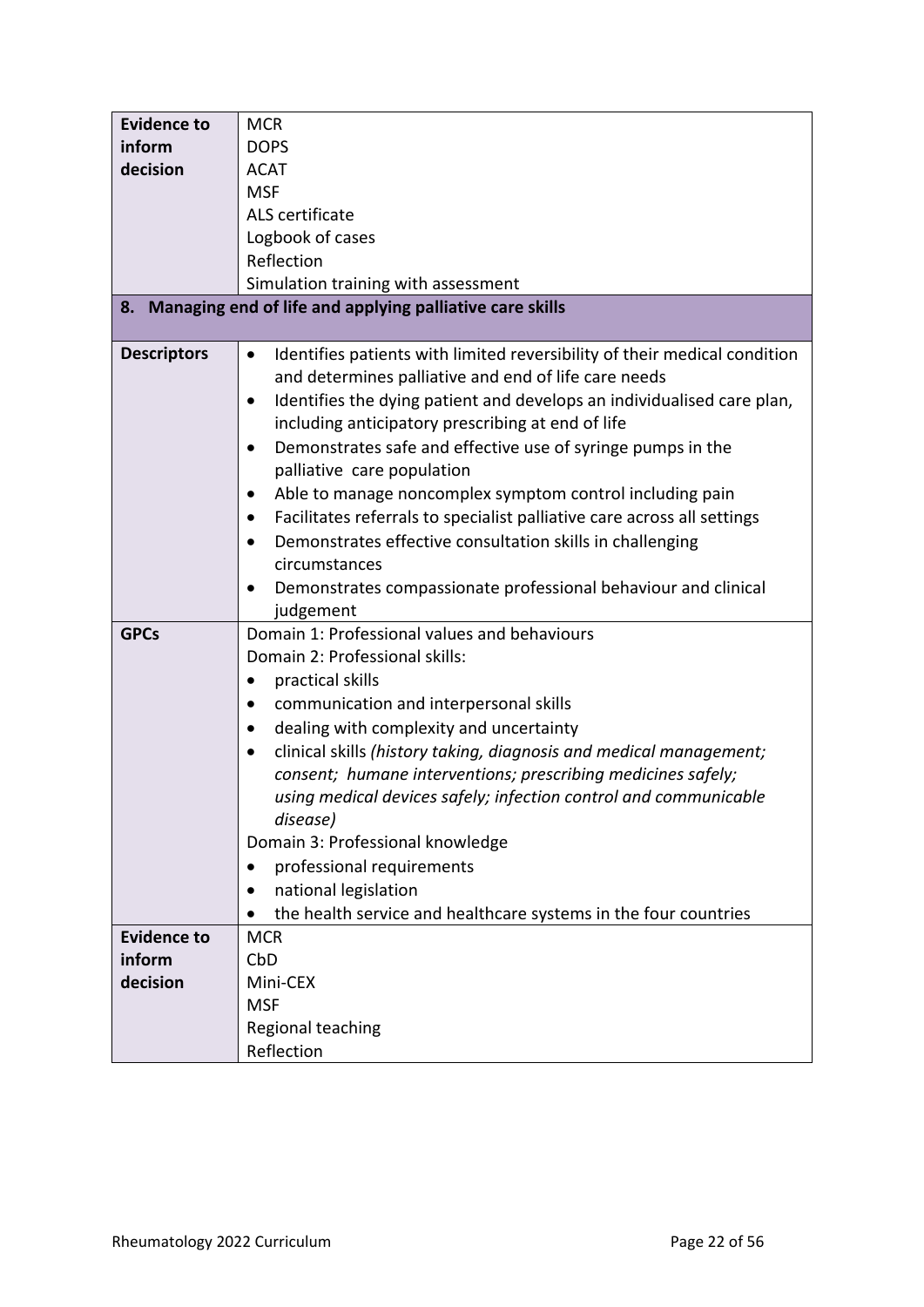## <span id="page-22-0"></span>**3.4 Specialty capabilities in practice**

**KEY**

The specialty CiPs describe the clinical tasks or activities which are essential to the practice of Rheumatology. The CiPs have been mapped to the nine GPC domains to reflect the professional generic capabilities required to undertake the clinical tasks.

Satisfactory sign off will require educational supervisors to make entrustment decisions on the level of supervision required for each CiP and if this is satisfactory for the stage of training, the trainee can progress. More detail is provided in the programme of assessment section of the curriculum.

| NET          |                               |                |                                         |
|--------------|-------------------------------|----------------|-----------------------------------------|
| <b>ACAT</b>  | Acute care assessment tool    | <b>ALS</b>     | <b>Advanced Life Support</b>            |
| CbD          | Case-based discussion         |                | Direct observation of procedural skills |
| <b>GCP</b>   | <b>Good Clinical Practice</b> |                | Rheumatology                            |
| Mini-CEX     | Mini-clinical evaluation      | <b>MCR</b>     | Multiple consultant report              |
|              | exercise                      |                |                                         |
| <b>MSF</b>   | Multi source feedback         | PS             | Patient survey                          |
| <b>QIPAT</b> | <b>Quality improvement</b>    | T <sub>O</sub> | Teaching observation                    |
|              | project assessment tool       |                |                                         |

The seven Rheumatology specialty CiPs describe the clinical tasks or activities which are essential to the practice of Rheumatology. The specialty CiPs have been mapped to the nine GPC domains to reflect the professional generic capabilities required to undertake the clinical tasks.

Satisfactory sign off will require educational supervisors to make entrustment decisions on the level of supervision required for each CiP and if this is satisfactory for the stage of training, the trainee can progress. More detail is provided in the programme of assessment section of the curriculum.

| <b>Specialty CiPs - Rheumatology</b> |                                                                                                                                                                                                                                                                                                                                                                                                                                                                                                                                                                                                                                                                                                                     |  |
|--------------------------------------|---------------------------------------------------------------------------------------------------------------------------------------------------------------------------------------------------------------------------------------------------------------------------------------------------------------------------------------------------------------------------------------------------------------------------------------------------------------------------------------------------------------------------------------------------------------------------------------------------------------------------------------------------------------------------------------------------------------------|--|
| 1.                                   | Managing common rheumatologic disorders across multiple care settings                                                                                                                                                                                                                                                                                                                                                                                                                                                                                                                                                                                                                                               |  |
| <b>Descriptors</b>                   | demonstrates behaviour appropriately with regard to patients<br>demonstrates behaviour appropriately with regard to clinical and<br>other professional colleagues<br>demonstrates effective consultation skills including challenging<br>circumstances<br>accurate diagnosis and appropriate comprehensive management of<br>patients referred to an outpatient clinic or ambulatory setting<br>including appropriate use of investigations<br>appropriate management of comorbidities in an outpatient clinic or<br>ambulatory setting including appropriate use of investigations and<br>evidence-based prescribing<br>demonstrates effective communication working across boundaries in<br>multiple care settings |  |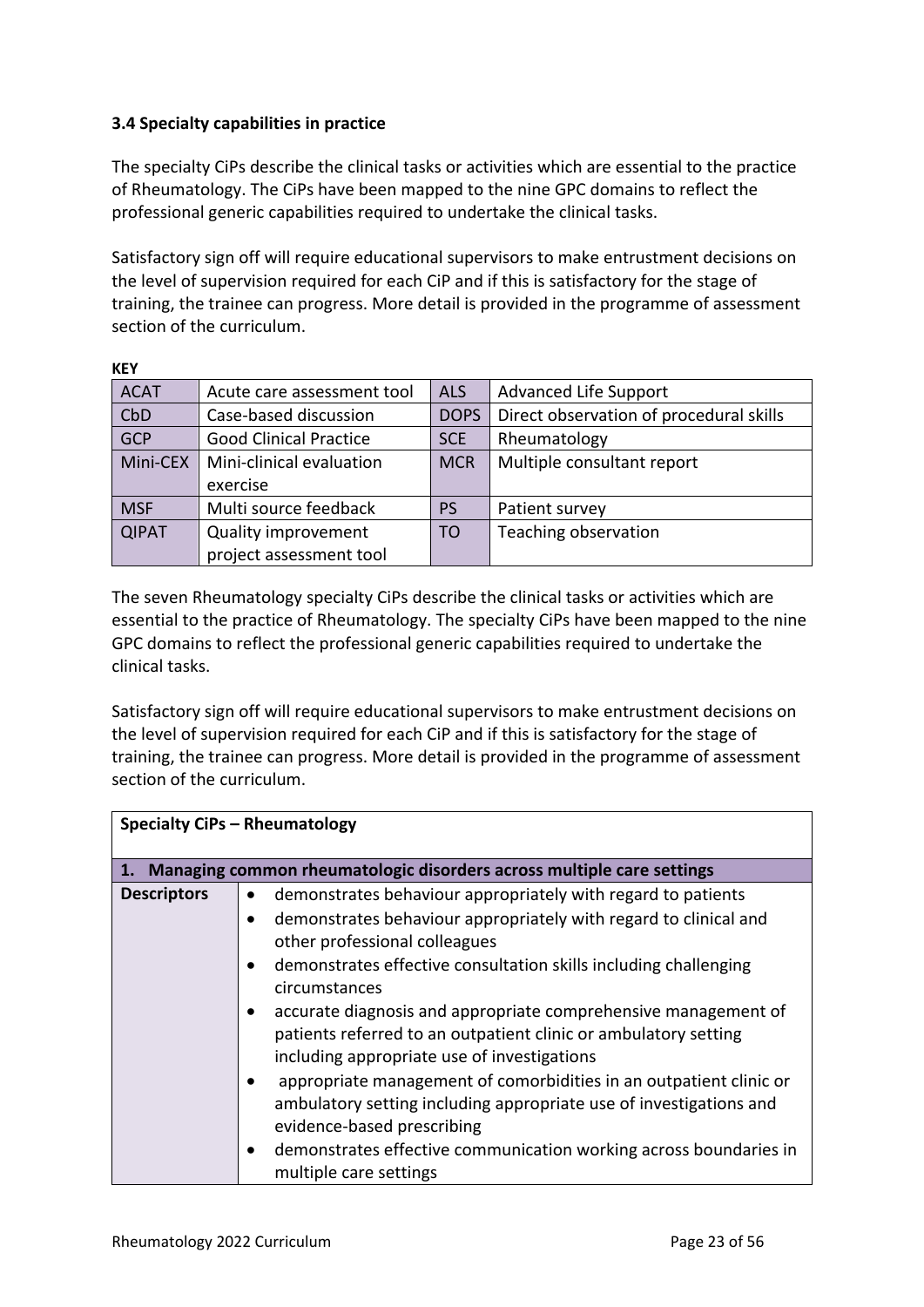|                    | demonstrates ability to negotiate shared decision making                           |  |  |
|--------------------|------------------------------------------------------------------------------------|--|--|
|                    | supports health promotion and patient self-management                              |  |  |
| <b>GPCs</b>        | Domain 1: Professional values and behaviours                                       |  |  |
|                    | Domain 2: Professional skills                                                      |  |  |
|                    | practical skills                                                                   |  |  |
|                    | communication and interpersonal skills                                             |  |  |
|                    | dealing with complexity and uncertainty                                            |  |  |
|                    | clinical skills (history taking, diagnosis and medical management;                 |  |  |
|                    | consent; humane interventions; prescribing medicines safely;                       |  |  |
|                    | using medical devices safely; infection control and communicable                   |  |  |
|                    | disease)                                                                           |  |  |
|                    | Domain 3: Professional knowledge                                                   |  |  |
|                    | professional requirements                                                          |  |  |
|                    | national legislation<br>٠                                                          |  |  |
|                    | the health service and healthcare systems in the four countries                    |  |  |
|                    | Domain 4: Capabilities in health promotion and illness prevention                  |  |  |
|                    | Domain 5: Capabilities in leadership and team working                              |  |  |
|                    | Domain 6: Capabilities in patient safety and quality improvement<br>patient safety |  |  |
|                    | quality improvement                                                                |  |  |
| <b>Evidence to</b> | <b>MCR</b>                                                                         |  |  |
| inform             | CbD                                                                                |  |  |
| decision           | Mini-CEX                                                                           |  |  |
|                    | <b>SCE</b>                                                                         |  |  |
|                    | <b>Patient Survey</b>                                                              |  |  |
| 2.                 | <b>Managing rheumatologic emergencies</b>                                          |  |  |
|                    |                                                                                    |  |  |
| <b>Descriptors</b> | demonstrates behaviour appropriately with regard to patients<br>$\bullet$          |  |  |
|                    | demonstrates behaviour appropriately with regard to clinical and                   |  |  |
|                    | other professional colleagues                                                      |  |  |
|                    |                                                                                    |  |  |
|                    | demonstrates effective consultation skills including challenging                   |  |  |
|                    | circumstances                                                                      |  |  |
|                    | demonstrates ability to negotiate shared decision making                           |  |  |
|                    | demonstrates effective clinical leadership and prioritisation                      |  |  |
|                    | accurate diagnosis and appropriate continuing management of                        |  |  |
|                    | rheumatologic emergencies in patients admitted to hospital in the                  |  |  |
|                    | emergency department or intensive care or in an ambulatory                         |  |  |
|                    | setting including appropriate use of investigations and evidence-                  |  |  |
|                    | based prescribing                                                                  |  |  |
|                    | demonstrates ability to liaise with the rheumatology                               |  |  |
|                    | multidisciplinary team and other specialty teams as appropriate                    |  |  |
|                    |                                                                                    |  |  |
| <b>GPCs</b>        | Domain 1: Professional values and behaviours                                       |  |  |
|                    | Domain 2: Professional skills:<br>practical skills                                 |  |  |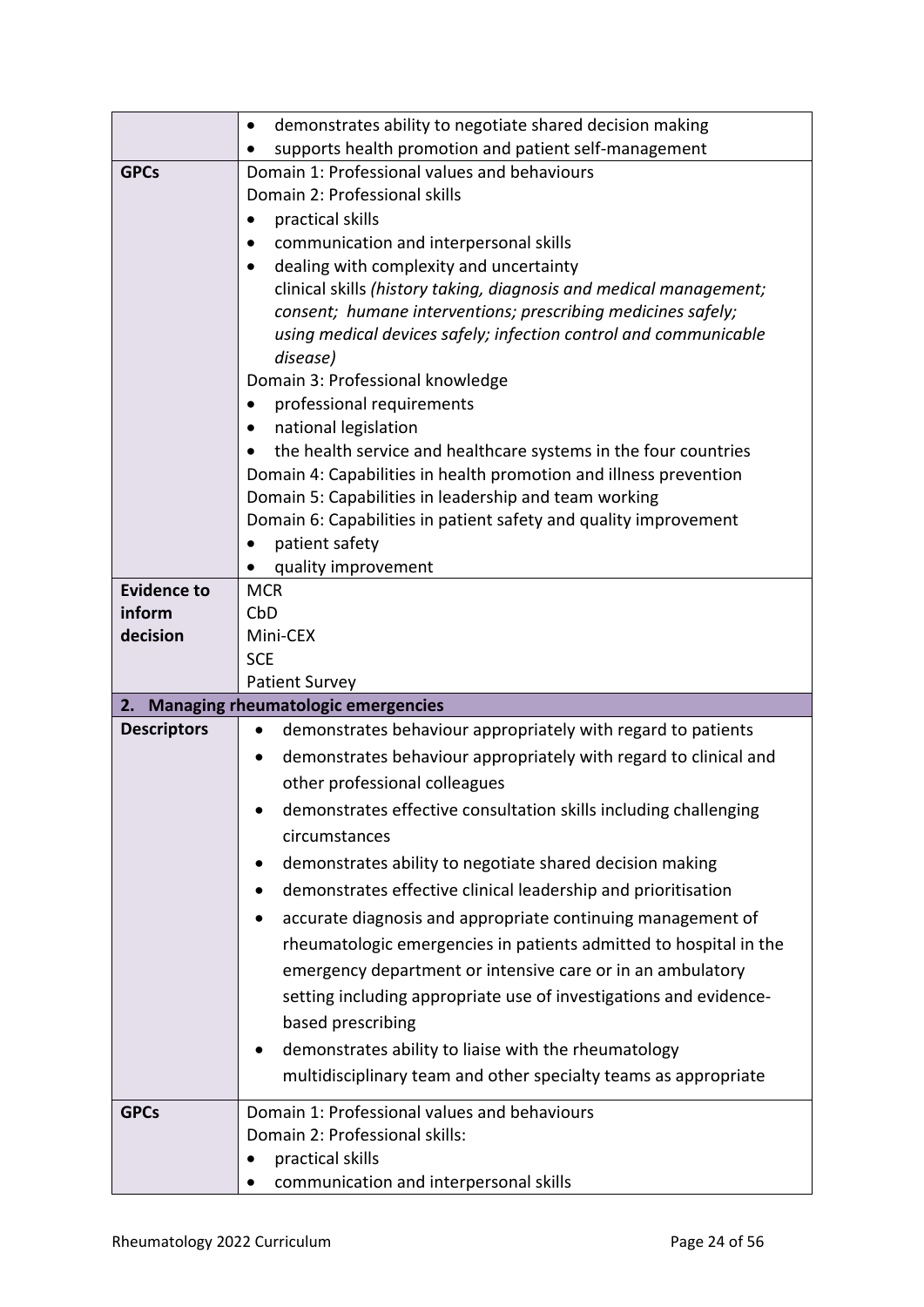|                    | dealing with complexity and uncertainty<br>$\bullet$                      |  |  |
|--------------------|---------------------------------------------------------------------------|--|--|
|                    | clinical skills (history taking, diagnosis and medical management;        |  |  |
|                    | consent; humane interventions; prescribing medicines safely; using        |  |  |
|                    | medical devices safely; infection control and communicable                |  |  |
|                    | disease)                                                                  |  |  |
|                    | Domain 3: Professional knowledge                                          |  |  |
|                    | professional requirements<br>$\bullet$                                    |  |  |
|                    | national legislation                                                      |  |  |
|                    | the health service and healthcare systems in the four countries           |  |  |
|                    | Domain 4: Capabilities in health promotion and illness prevention         |  |  |
|                    | Domain 5: Capabilities in leadership and team working                     |  |  |
|                    | Domain 6: Capabilities in patient safety and quality improvement          |  |  |
|                    | patient safety                                                            |  |  |
|                    | quality improvement                                                       |  |  |
| <b>Evidence to</b> | <b>Reflective Practice</b>                                                |  |  |
| inform             | <b>MCR</b>                                                                |  |  |
| decision           | CbD                                                                       |  |  |
|                    | <b>ACAT</b>                                                               |  |  |
|                    | <b>SCE</b>                                                                |  |  |
|                    |                                                                           |  |  |
| 3.                 | Managing complex rheumatologic disorders across multiple care settings    |  |  |
|                    |                                                                           |  |  |
| <b>Descriptors</b> | demonstrates behaviour appropriately with regard to patients<br>$\bullet$ |  |  |
|                    | demonstrates behaviour appropriately with regard to clinical and<br>٠     |  |  |
|                    | other professional colleagues                                             |  |  |
|                    | demonstrates effective consultation skills including challenging          |  |  |
|                    | circumstances                                                             |  |  |
|                    | demonstrates ability to negotiate shared decision making<br>$\bullet$     |  |  |
|                    | demonstrates effective clinical leadership                                |  |  |
|                    | accurate diagnosis of complex /rare rheumatologic problems in             |  |  |
|                    | patients presenting in an outpatient or ambulatory setting                |  |  |
|                    | appropriate management of complex/rare rheumatologic problems             |  |  |
|                    | in patients presenting in an outpatient or ambulatory setting             |  |  |
|                    | including appropriate use of investigations and evidence-based            |  |  |
|                    | prescribing                                                               |  |  |
|                    | demonstrates effective communication working across                       |  |  |
|                    | boundaries in multiple care settings                                      |  |  |
| <b>GPCs</b>        | Domain 1: Professional values and behaviours                              |  |  |
|                    | Domain 2: Professional skills                                             |  |  |
|                    | practical skills<br>٠                                                     |  |  |
|                    | communication and interpersonal skills                                    |  |  |
|                    | dealing with complexity and uncertainty                                   |  |  |
|                    | clinical skills (history taking, diagnosis and medical management;<br>٠   |  |  |
|                    | consent; humane interventions; prescribing medicines safely; using        |  |  |
|                    | medical devices safely; infection control and communicable                |  |  |
|                    | disease)                                                                  |  |  |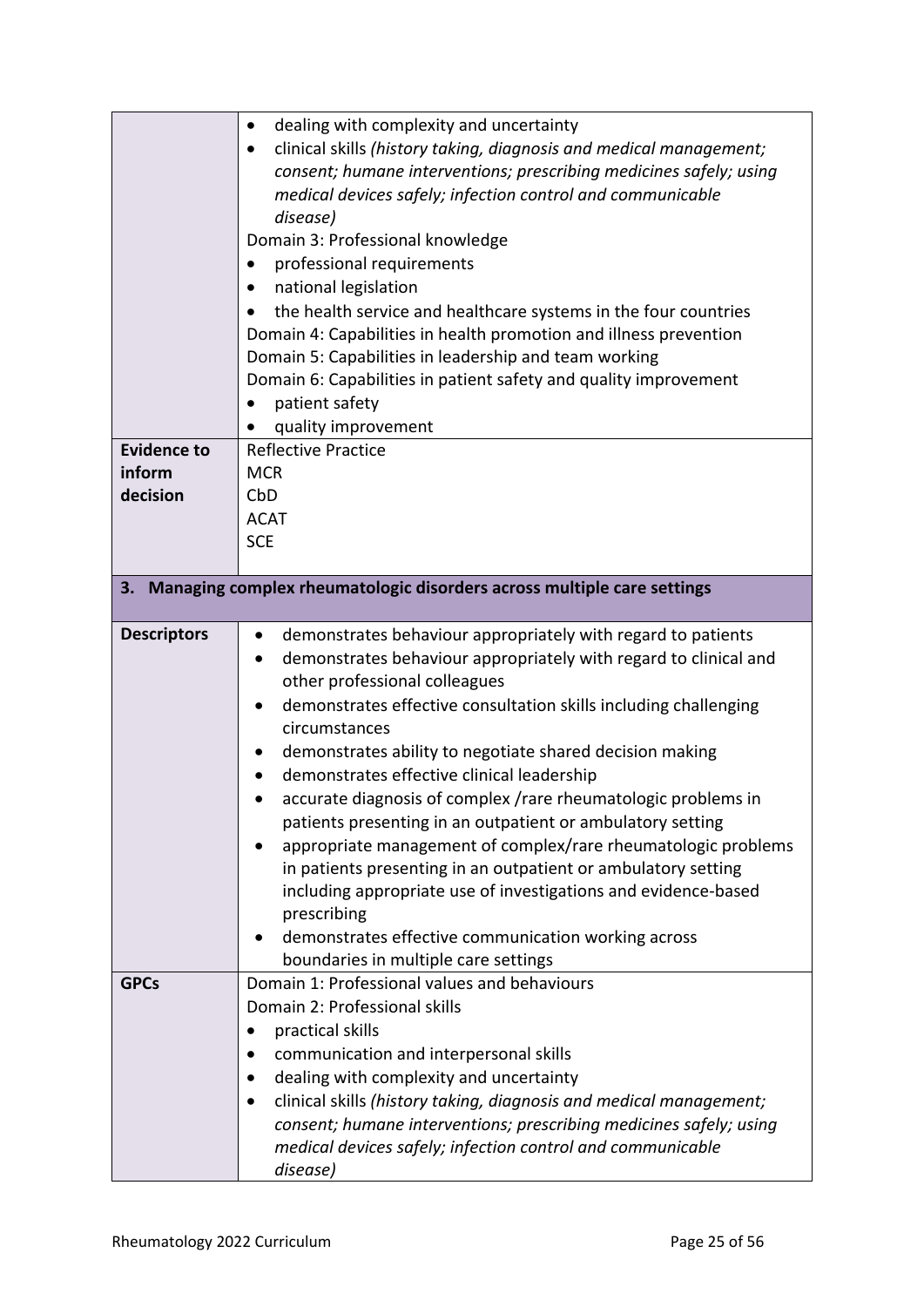|                    | Domain 3: Professional knowledge                                                |  |  |
|--------------------|---------------------------------------------------------------------------------|--|--|
|                    | professional requirements                                                       |  |  |
|                    | national legislation<br>$\bullet$                                               |  |  |
|                    | the health service and healthcare systems in the four countries                 |  |  |
|                    | Domain 4: Capabilities in health promotion and illness prevention               |  |  |
|                    | Domain 5: Capabilities in leadership and team working                           |  |  |
|                    | Domain 6: Capabilities in patient safety and quality improvement                |  |  |
|                    | patient safety                                                                  |  |  |
|                    | quality improvement                                                             |  |  |
| <b>Evidence to</b> | CbD                                                                             |  |  |
| inform             | Mini-CEX                                                                        |  |  |
| decision           | <b>Reflective Practice</b>                                                      |  |  |
|                    | Patient survey                                                                  |  |  |
|                    | <b>MCR</b>                                                                      |  |  |
|                    | <b>SCE</b>                                                                      |  |  |
| 4.                 | Managing transitional care, chronic pain, metabolic bone disease and rarer      |  |  |
|                    | rheumatologic disorders                                                         |  |  |
| <b>Descriptors</b> | demonstrates behaviour appropriately with regard to patients<br>$\bullet$       |  |  |
|                    | demonstrates behaviour appropriately with regard to clinical and<br>$\bullet$   |  |  |
|                    | other professional colleagues                                                   |  |  |
|                    | demonstrates effective consultation skills including challenging<br>$\bullet$   |  |  |
|                    | circumstances                                                                   |  |  |
|                    | demonstrates ability to negotiate shared decision making                        |  |  |
|                    | demonstrates effective clinical leadership<br>$\bullet$                         |  |  |
|                    | accurate diagnosis of adolescent rheumatologic/chronic<br>$\bullet$             |  |  |
|                    | pain/metabolic bone and rarer rheumatologic problems in patients                |  |  |
|                    | presenting in an outpatient setting                                             |  |  |
|                    | appropriate management of adolescent rheumatologic/chronic                      |  |  |
|                    | pain/metabolic bone and rarer rheumatologic problems in patients                |  |  |
|                    | presenting in an outpatient or ambulatory setting including                     |  |  |
|                    | appropriate use of investigations and evidence-based prescribing                |  |  |
|                    | demonstrates effective communication working across boundaries<br>٠             |  |  |
|                    | demonstrates awareness of transition of care of adolescents with                |  |  |
|                    | inflammatory arthritis                                                          |  |  |
|                    | appropriate liaison with specialty services when required                       |  |  |
| <b>GPCs</b>        | Domain 1: Professional values and behaviours                                    |  |  |
|                    | Domain 2: Professional skills                                                   |  |  |
|                    | practical skills                                                                |  |  |
|                    | communication and interpersonal skills                                          |  |  |
|                    | dealing with complexity and uncertainty                                         |  |  |
|                    | clinical skills (history taking, diagnosis and medical management;<br>$\bullet$ |  |  |
|                    | consent; humane interventions; prescribing medicines safely; using              |  |  |
|                    | medical devices safely; infection control and communicable                      |  |  |
|                    | disease)                                                                        |  |  |
|                    | Domain 3: Professional knowledge                                                |  |  |
|                    | professional requirements                                                       |  |  |
|                    |                                                                                 |  |  |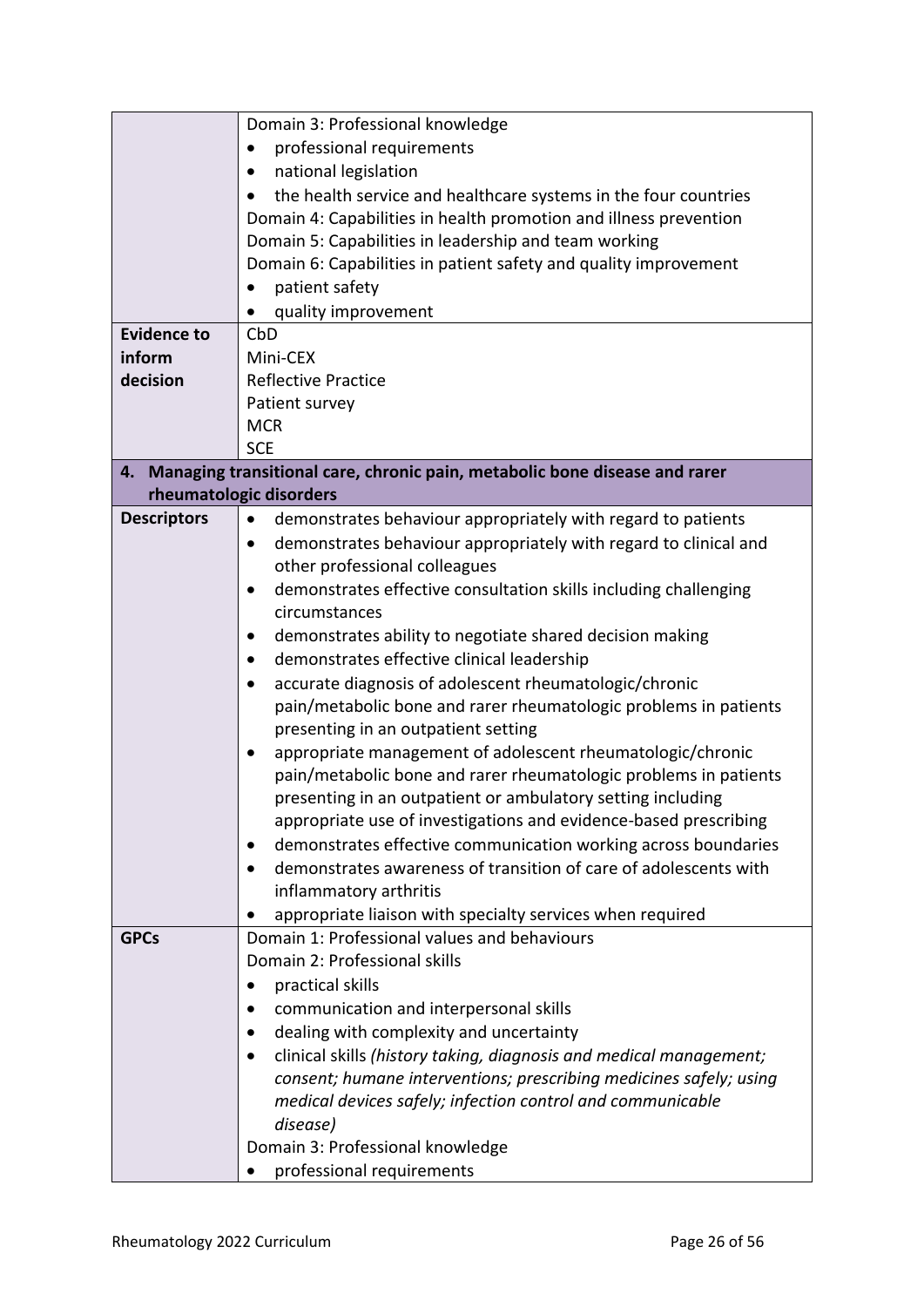|                    | national legislation<br>$\bullet$                                                    |  |
|--------------------|--------------------------------------------------------------------------------------|--|
|                    | the health service and healthcare systems in the four countries                      |  |
|                    | Domain 5: Capabilities in leadership and team working                                |  |
|                    | Domain 6: Capabilities in patient safety and quality improvement                     |  |
|                    | patient safety                                                                       |  |
|                    | quality improvement                                                                  |  |
|                    | Domain 7: Capabilities in safeguarding vulnerable groups                             |  |
| <b>Evidence to</b> | <b>MCR</b>                                                                           |  |
| inform             | mini-CEX                                                                             |  |
| decision           | CbD                                                                                  |  |
|                    | <b>SCE</b>                                                                           |  |
|                    | e-Learning modules                                                                   |  |
|                    | 5. Competent in all practical procedures for rheumatologic conditions as defined by  |  |
| the curriculum     |                                                                                      |  |
| <b>Descriptors</b> | Able to outline the indications and contraindications for the<br>$\bullet$           |  |
|                    | procedures and take consent                                                          |  |
|                    | Evidence of aseptic technique and safe use of steroids and local<br>$\bullet$        |  |
|                    | anaesthetic drugs                                                                    |  |
|                    | Evidence of safe learning in a joint injection course or simulation or               |  |
|                    | supervised procedures clinically                                                     |  |
|                    | Aspirate and inject joints competently using appropriate techniques                  |  |
|                    | Recognise macroscopic appearance of normal and abnormal synovial                     |  |
|                    | fluid                                                                                |  |
| <b>GPCs</b>        | Domain 1: Professional values and behaviours                                         |  |
|                    | Domain 2: Professional skills                                                        |  |
|                    | practical skills<br>$\bullet$                                                        |  |
|                    | communication and interpersonal skills<br>$\bullet$                                  |  |
|                    | dealing with complexity and uncertainty                                              |  |
|                    | clinical skills (history taking, diagnosis and medical management;                   |  |
|                    | consent; humane interventions; prescribing medicines safely; using                   |  |
|                    | medical devices safely; infection control and communicable                           |  |
|                    | disease)                                                                             |  |
|                    | Domain 3: Professional knowledge                                                     |  |
|                    | professional requirements                                                            |  |
|                    | national legislation                                                                 |  |
|                    | the health service and healthcare systems in the four countries                      |  |
|                    | Domain 6: Capabilities in patient safety and quality improvement                     |  |
|                    | patient safety                                                                       |  |
|                    | quality improvement                                                                  |  |
| <b>Evidence to</b> | <b>MCR</b>                                                                           |  |
| inform             | <b>Generic/Specialty specific DOPS</b>                                               |  |
| decision           | Log book of procedures                                                               |  |
|                    | 6. Managing and leading a musculoskeletal multidisciplinary team and Coordination of |  |
|                    | care with other specialists                                                          |  |
| <b>Descriptors</b> | demonstrates behaviour appropriately with regard to clinical and<br>$\bullet$        |  |
|                    | other professional colleagues                                                        |  |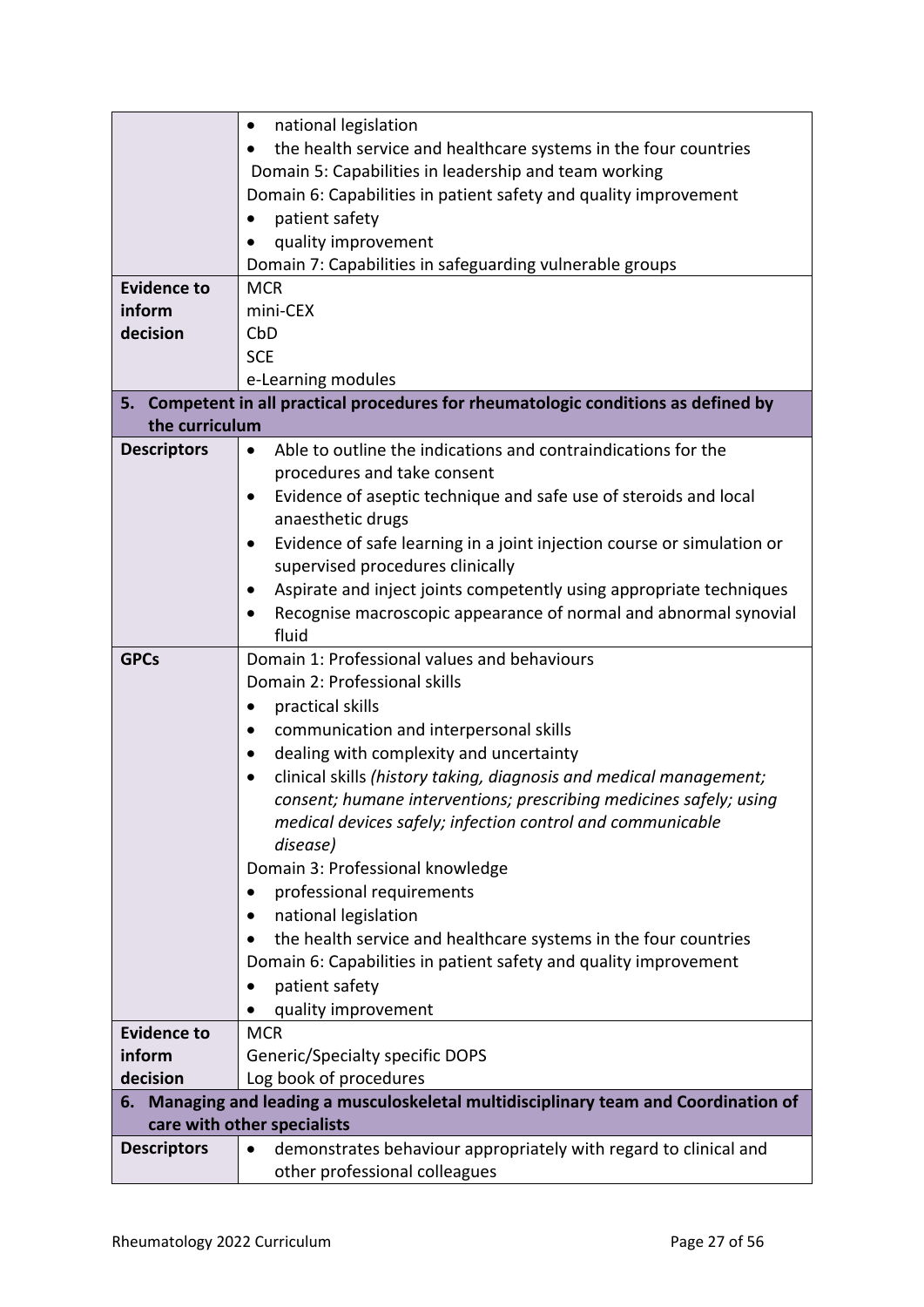|                    | demonstrates effective consultation skills including challenging                                                           |  |
|--------------------|----------------------------------------------------------------------------------------------------------------------------|--|
|                    | circumstances                                                                                                              |  |
|                    | demonstrated effective communication skills with all members of the                                                        |  |
|                    | multidisciplinary team                                                                                                     |  |
|                    | demonstrates effective clinical leadership<br>٠                                                                            |  |
|                    | demonstrates ability to work well in a multidisciplinary team, in all<br>relevant roles                                    |  |
|                    |                                                                                                                            |  |
|                    | demonstrates appropriate liaison with specialty teams when required<br>recognises when to refer patients to members of the |  |
|                    | $\bullet$<br>multidisciplinary team and other specialists                                                                  |  |
|                    | participation in MDT/multidisciplinary meetings/X-ray meetings                                                             |  |
|                    | effective handover of patients                                                                                             |  |
|                    | provides appropriate supervision and support to colleagues                                                                 |  |
| <b>GPCs</b>        | Domain 1: Professional values and behaviours                                                                               |  |
|                    | Domain 2: Professional skills                                                                                              |  |
|                    | practical skills                                                                                                           |  |
|                    | communication and interpersonal skills                                                                                     |  |
|                    | dealing with complexity and uncertainty                                                                                    |  |
|                    | clinical skills (history taking, diagnosis and medical management;                                                         |  |
|                    | consent; humane interventions; prescribing medicines safely; using                                                         |  |
|                    | medical devices safely; infection control and communicable                                                                 |  |
|                    | disease)                                                                                                                   |  |
|                    | Domain 5: Capabilities in leadership and team working                                                                      |  |
|                    | Domain 7: Capabilities in safeguarding vulnerable groups                                                                   |  |
| <b>Evidence to</b> | <b>MSF</b>                                                                                                                 |  |
| inform             | <b>Attendance at Combined clinics</b>                                                                                      |  |
| decision           | <b>MCR</b>                                                                                                                 |  |
|                    | 7. Ability to manage the interface with primary care and demonstrate effective                                             |  |
|                    | relationships with primary care teams, patients and patient groups                                                         |  |
| <b>Descriptors</b> | recognizes the importance of prompt and accurate information<br>$\bullet$                                                  |  |
|                    | sharing with primary care team about patient care<br>demonstrate understanding of diagnosis and management of              |  |
|                    | rheumatologic conditions in the community                                                                                  |  |
|                    | understanding local referral pathways for different rheumatologic                                                          |  |
|                    | conditions                                                                                                                 |  |
|                    | demonstrates effective communication working across boundaries in                                                          |  |
|                    | multiple care settings                                                                                                     |  |
|                    | demonstrates awareness of patient beliefs influencing care and                                                             |  |
|                    | patient autonomy in making decisions                                                                                       |  |
|                    | demonstrates the ability to support self-management in patients                                                            |  |
|                    | demonstrates the ability to communicate effectively with patients<br>$\bullet$                                             |  |
|                    | and family members or carers                                                                                               |  |
|                    | provides effective patient education with support of the                                                                   |  |
|                    | multidisciplinary team                                                                                                     |  |
|                    | encourages patient participation in appropriate disease prevention                                                         |  |
|                    | and self-management programmes                                                                                             |  |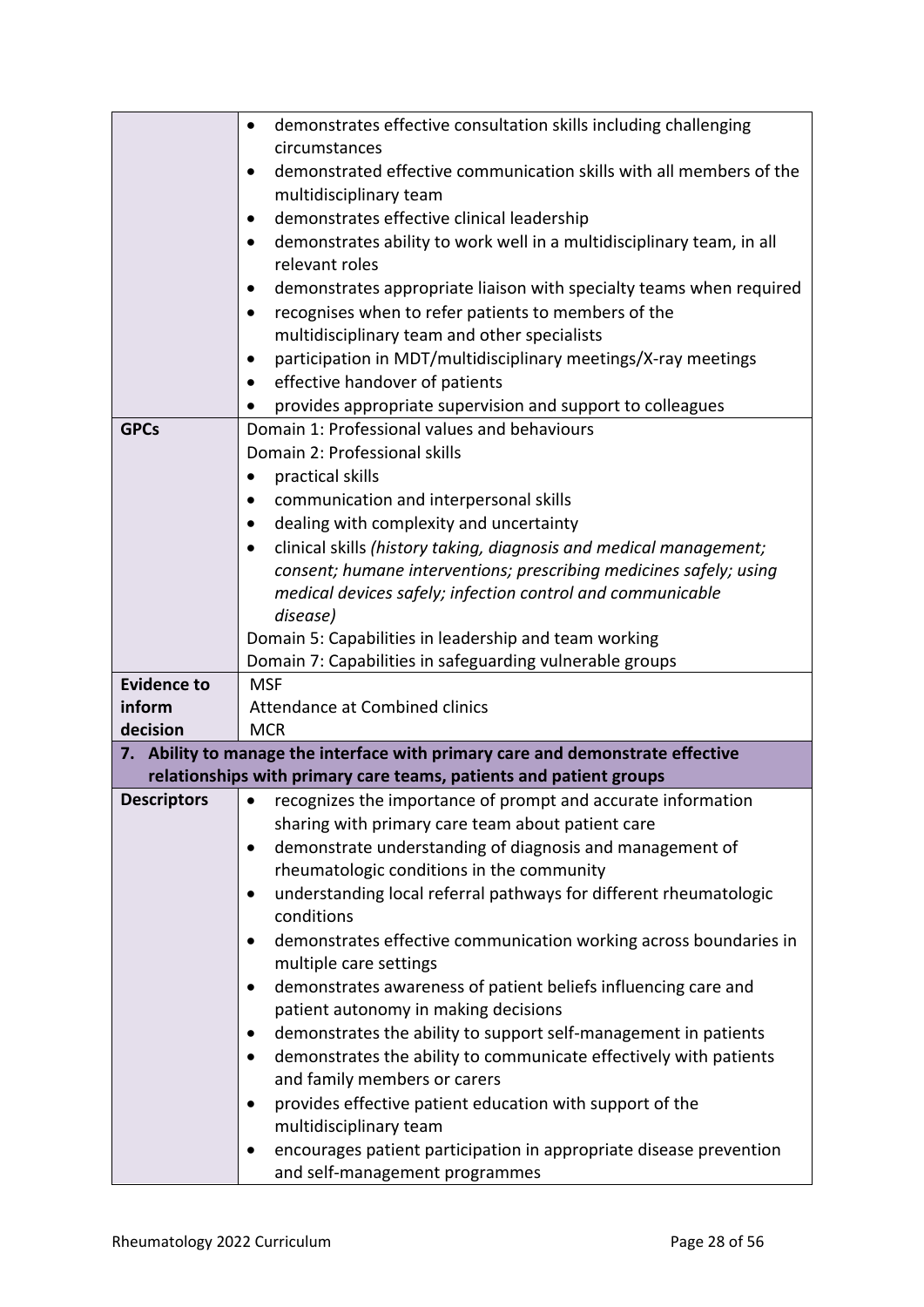|                    | promotes patient involvement in appropriate support networks       |  |  |
|--------------------|--------------------------------------------------------------------|--|--|
| <b>GPCs</b>        | Domain 1: Professional values and behaviours                       |  |  |
|                    | Domain 2: Professional skills                                      |  |  |
|                    | practical skills                                                   |  |  |
|                    | communication and interpersonal skills                             |  |  |
|                    | dealing with complexity and uncertainty                            |  |  |
|                    | clinical skills (history taking, diagnosis and medical management; |  |  |
|                    | consent; humane interventions; prescribing medicines safely; using |  |  |
|                    | medical devices safely; infection control and communicable         |  |  |
|                    | disease)                                                           |  |  |
|                    | Domain 4: Capabilities in health promotion and illness prevention  |  |  |
|                    | Domain 5: Capabilities in leadership and team working              |  |  |
|                    | Domain 6: Capabilities in patient safety and quality improvement   |  |  |
|                    | patient safety                                                     |  |  |
|                    | quality improvement                                                |  |  |
|                    | Domain 7: Capabilities in safeguarding vulnerable groups           |  |  |
| <b>Evidence to</b> | <b>MCR</b>                                                         |  |  |
| inform             | MSF                                                                |  |  |
| decision           | <b>Reflective Practice</b>                                         |  |  |
|                    | <b>Patient Survey</b>                                              |  |  |

## <span id="page-28-0"></span>**3.5 Presentations and conditions**

The table below details the key presentations and conditions of Rheumatology. Each of these should be regarded as a clinical context in which trainees should be able to demonstrate CiPs and GPCs. In this spiral curriculum, trainees will expand and develop the knowledge, skills and attitudes around managing patients with these conditions and presentations. The patient should always be at the centre of knowledge, learning and care.

Trainees must demonstrate core bedside skills, including information gathering through history and physical examination and information sharing with patients, families and colleagues.

Treatment care and strategy covers how a doctor selects drug treatments or interventions for a patient. It includes discussions and decisions as to whether care is focused mainly on curative intent or whether the main focus is on symptomatic relief. It also covers broader aspects of care, including involvement of other professionals or services.

Particular presentations, conditions and issues are listed either because they are common or serious (having high morbidity, mortality and/or serious implications for treatment or public health).

For each condition/presentation, trainees will need to be familiar with such aspects as aetiology, epidemiology, clinical features, investigation, management and prognosis. Our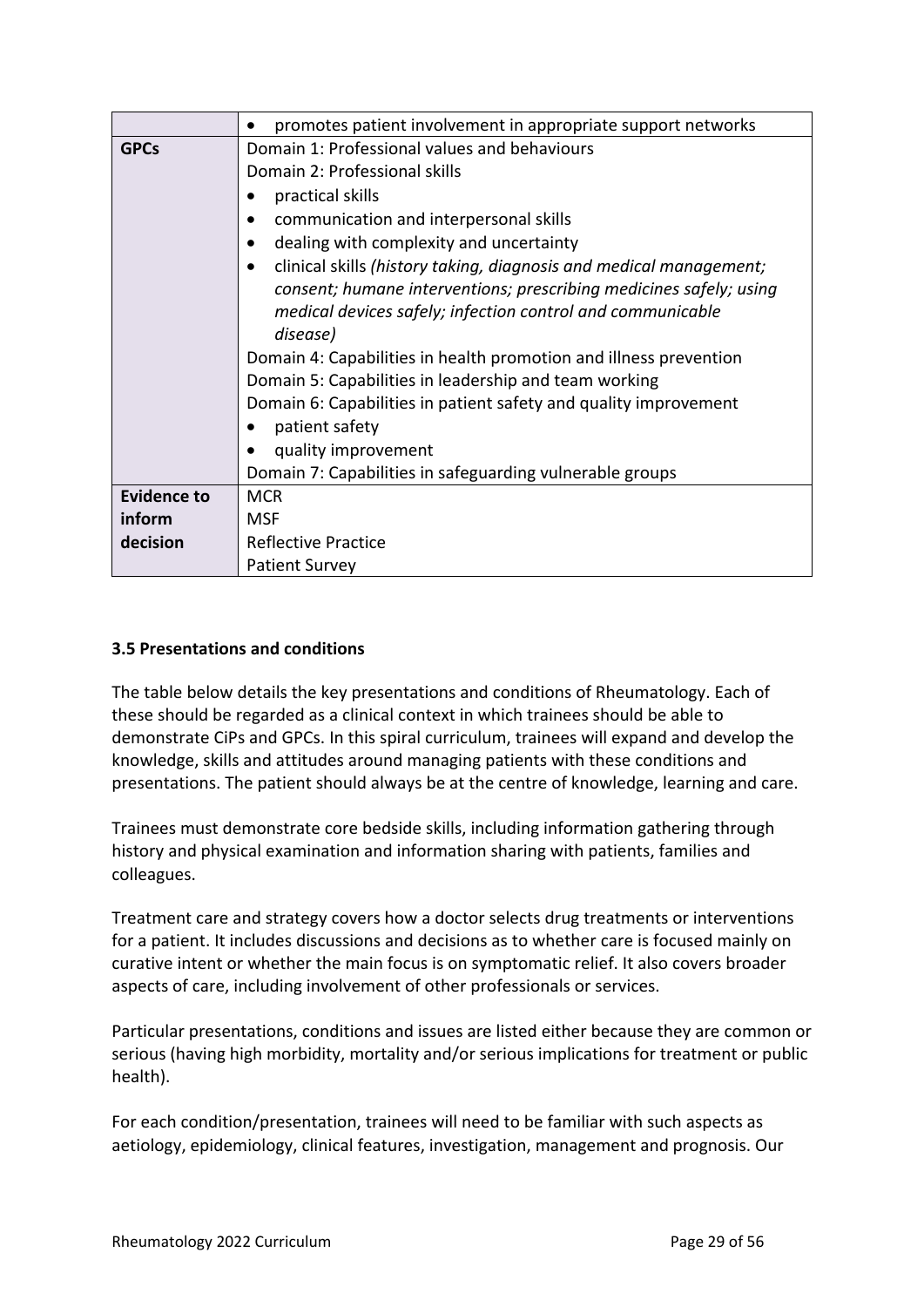approach is to provide general guidance and not exhaustive detail, which would inevitably become out of date.

| <b>Clinical area</b>          | <b>Presentations</b>      | <b>Conditions/Issues</b>               |
|-------------------------------|---------------------------|----------------------------------------|
| <b>Inflammatory arthritis</b> | Monoarthritis             | Septic arthritis                       |
|                               |                           | Gout/Pseudogout                        |
|                               | Polyarthritis             | Chronic infectious arthritis -         |
|                               |                           | Mycobacterial arthritis, Lyme disease  |
|                               |                           | Viral arthritis - Parvo, Hepatitis and |
|                               |                           | <b>HIV-associated arthritis</b>        |
|                               |                           | Reactive arthritis                     |
|                               |                           | Pigmented Villonodular Synovitis       |
|                               |                           | Psoriatic arthritis                    |
|                               |                           | <b>Rheumatoid arthritis</b>            |
|                               |                           | Unclassified inflammatory arthritis    |
|                               |                           | Arthritis associated with              |
|                               |                           | immunodeficiency                       |
|                               |                           | Sarcoidosis - Lofgren's syndrome       |
|                               |                           | Palindromic arthritis                  |
| Spondyloarthropathy           | Inflammatory back pain    | Axial Spondyloarthropathy (AxSpA)      |
|                               | Oligoarthritis            | (Radiographic/NonRadiographic)         |
|                               | Enthesitis                | Peripheral manifestations of AxSpA     |
|                               | Dactylitis                | IBD associated arthropathy/SpA         |
|                               |                           | Reactive arthritis                     |
|                               |                           | Undifferentiated                       |
|                               |                           | Spondyloarthropathy                    |
|                               |                           | Whipple's disease                      |
|                               |                           | Synovitis, Acne, Pustulosis,           |
|                               |                           | Hyperostosis (SAPHO syndrome)          |
| <b>Connective tissue</b>      | <b>Facial rashes</b>      | <b>SLE</b>                             |
| diseases                      | Discoid rash              | <b>Cutaneous LE</b>                    |
|                               | Renal disorders           | SLE-associated nephritis               |
|                               | Scleroderma and Raynaud's | Sjogren's syndrome                     |
|                               | Haematological disorder   | Systemic sclerosis and associated      |
|                               | Neurological disorders    | conditions                             |
|                               | including peripheral and  | Eosinophilic fasciitis                 |
|                               | central syndromes         | Inflammatory myopathies                |
|                               | Thrombophilia             | Overlap syndromes                      |
|                               | Sicca syndrome            | Antiphospholipid antibody syndrome     |
|                               | Salivary/Lacrimal gland   |                                        |
|                               | swelling                  |                                        |
|                               | Lymphadenopathy           |                                        |
|                               | Muscle weakness with or   |                                        |
|                               | without rash              |                                        |
|                               | Serositis                 |                                        |
| <b>Vasculitis</b>             | Pulmonary-renal syndromes | ANCA-associated vasculitis             |
|                               | Systemic illness with     | Granulomatosis with Polyangiitis       |
|                               | multiorgan disease        | (GPA), Eosinophilic Granulomatosis     |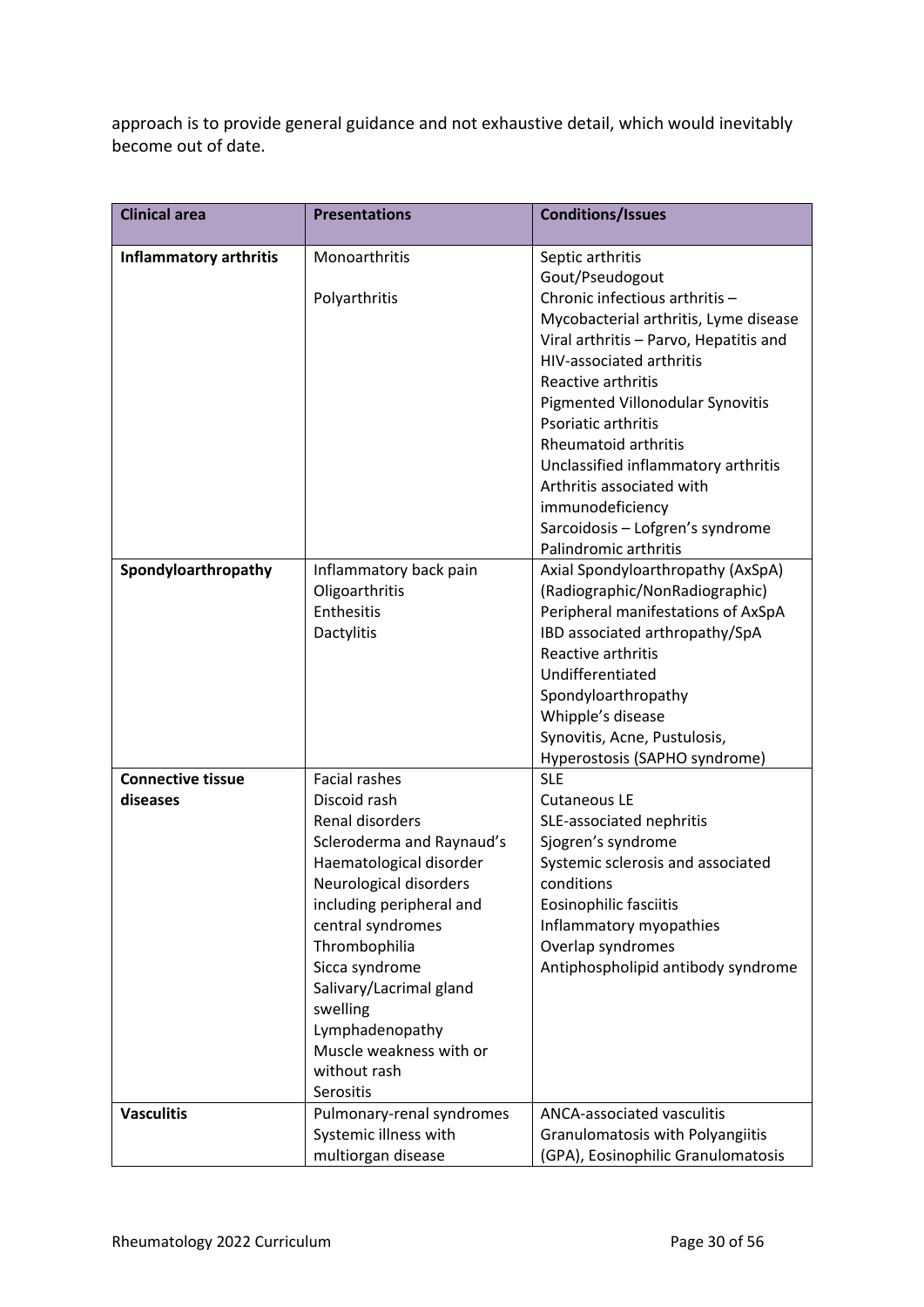| <b>Clinical area</b>                        | <b>Presentations</b>                                                                                                                                                                                                                             | <b>Conditions/Issues</b>                                                                                                                                                                                                                                                                                           |
|---------------------------------------------|--------------------------------------------------------------------------------------------------------------------------------------------------------------------------------------------------------------------------------------------------|--------------------------------------------------------------------------------------------------------------------------------------------------------------------------------------------------------------------------------------------------------------------------------------------------------------------|
|                                             | Rash and<br>arthritis/nephritis/lung<br>disease<br>Uveitis<br>Scleritis<br>Deafness - sensorineural<br>External ear disease                                                                                                                      | with Polyangiitis (EGPA), Microscopic<br>Polyangiitis (MPA)<br>Non-ANCA Vasculitis - Polyarteritis<br>Nodosa (PAN)<br>Behcet's disease<br>Large Vessel Vasculitis - Takayasu's<br>arteritis, Giant Cell Arteritis<br>Leukocytoclastic vasculitis<br>IgA Vasculitis<br>Cryoglobulinemia<br>Relapsing polychondritis |
| <b>Auto-inflammatory</b><br>disorders       | Pyrexia of unknown origin<br>Fever and rash<br>Fever with multi-organ<br>dysfunction<br>Serositis                                                                                                                                                | Periodic fever syndromes<br>Familial Mediterranean fever<br>Adult-onset Still's disease<br>Macrophage activation syndrome<br>and HLH<br>Amyloidosis<br>Sweet's syndrome                                                                                                                                            |
| Multi system disease -<br>others            | Lymphadenopathy<br>Granulomatous diseases<br>Retroperitoneal fibrosis<br>Immunodeficiency<br>Inflammatory eye disease                                                                                                                            | Sarcoidosis<br>Castleman's disease/Histiocytic<br>syndromes<br>IgG4-related disease<br><b>Uveitis</b><br>Scleritis                                                                                                                                                                                                 |
| <b>Bone disease</b>                         | Osteoporosis<br>Osteomalacia<br>Pathological fracture<br>Insufficiency fracture<br><b>Stress fracture</b><br>Bone pain<br>Laboratory abnormalities of<br>calcium, phosphate, alkaline<br>phosphatase<br>Incidental radiographic<br>abnormalities | Postmenopausal osteoporosis<br>Male osteoporosis<br>Paget's disease of the bone<br>Osteonecrosis<br>Atypical femoral fractures<br>Transient regional osteoporosis<br>Adult hypophosphatasia<br>Osteogenesis imperfecta<br>Fibrous dysplasia<br>FGF23 mediated osteomalacia                                         |
| <b>Endocrine and metabolic</b><br>disorders | <b>Complications of diabetes</b><br>Complications of thyroid<br>disease<br>Calcinosis                                                                                                                                                            | Diabetic stiff hand<br>Thyroid acropachy<br>Haemochromatosis-associated<br>arthropathy<br>Alkaptonuria<br>Neuropathic arthropathy<br>Hyperparathyroidism                                                                                                                                                           |
| <b>Neoplastic disorders</b>                 | Soft tissue swelling<br>Imaging abnormalities of<br>bone and soft tissues<br>Cancer therapy associated<br>syndromes<br>Paraneoplastic syndromes                                                                                                  | Sarcomas<br>Primary bone tumours<br><b>Hypertrophic Pulmonary Osteopathy</b><br>(HPOA)<br>Graft-versus-host disease (GVHD)<br>Aromatase inhibitor-associated<br>disorder                                                                                                                                           |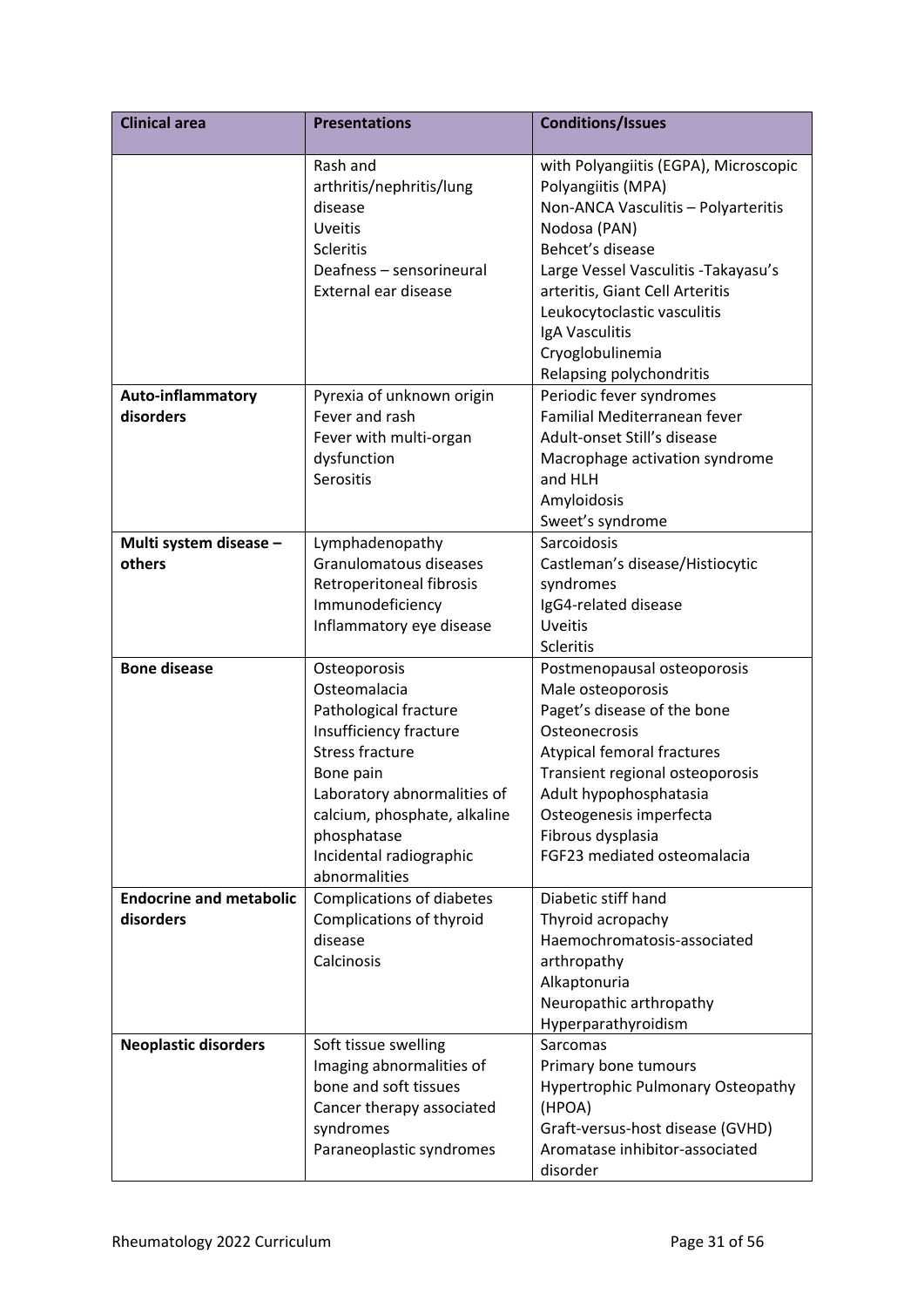| <b>Clinical area</b>    | <b>Presentations</b>           | <b>Conditions/Issues</b>                         |
|-------------------------|--------------------------------|--------------------------------------------------|
|                         |                                | Checkpoint inhibitor-associated                  |
|                         |                                | disorder                                         |
| Spinal musculoskeletal  | Neck pain                      | Osteoarthritis                                   |
| pain disorders          | Back pain                      | Disc disease                                     |
|                         | Sciatica                       | <b>Foraminal stenosis</b>                        |
|                         |                                | Radiculopathy                                    |
|                         |                                | Myelopathy                                       |
|                         |                                | Cauda equina syndrome                            |
|                         |                                | Diffuse Idiopathic Skeletal                      |
|                         |                                | Hyperostosis (DISH)                              |
| Regional                | Rotator cuff disease           | Osteoarthritis                                   |
| musculoskeletal soft    | Enthesopathies                 | Adhesive capsulitis                              |
| tissue disorders        | <b>Bursitis</b>                | Calcific tendinitis                              |
|                         | <b>Entrapment neuropathies</b> | Epicondylitis, plantar fasciitis                 |
|                         | Occupational and sports-       | Knee and elbow bursitis                          |
|                         | related problems               | Carpal tunnel syndrome                           |
|                         |                                | Greater trochanteric pain syndrome               |
| Pain syndromes          | Widespread generalised pain    | Complex regional pain syndromes -                |
|                         | Non-specific limb pain         | algodystrophy                                    |
|                         | Chest wall pain syndromes      | Fibromyalgia and related somatoform<br>disorders |
| <b>Paediatric and</b>   | Inflammatory arthritis         | Juvenile Idiopathic Arthritis (JIA               |
| adolescent              | Connective tissue disorders    | subtypes)                                        |
| rheumatological disease | Pain problems specific to      | Differences between juvenile vs adult            |
|                         | childhood                      | Connective Tissue Disorders (CTDs)               |
|                         |                                | Macrophage Activation Syndrome                   |
|                         |                                | (MAS)                                            |
|                         |                                | <b>Transitional care</b>                         |
|                         |                                | Uveitis                                          |
|                         |                                | Joint hypermobility spectrum                     |
|                         |                                | disorders                                        |
|                         |                                | Marfan's syndrome                                |
|                         |                                | Osgood-Schlatter's disease<br>Perthe's disease   |
|                         |                                | Chronic non-bacterial osteomyelitis              |
| <b>Other Clinical</b>   | Rheumatologic problems in      |                                                  |
| <b>Syndromes</b>        | pregnancy                      |                                                  |
|                         | Physical symptoms              |                                                  |
|                         | unexplained by organic         |                                                  |
|                         | disease                        |                                                  |
|                         |                                |                                                  |

# <span id="page-31-0"></span>**3.6 Practical procedures**

There are a number of procedural skills in which a trainee must become proficient.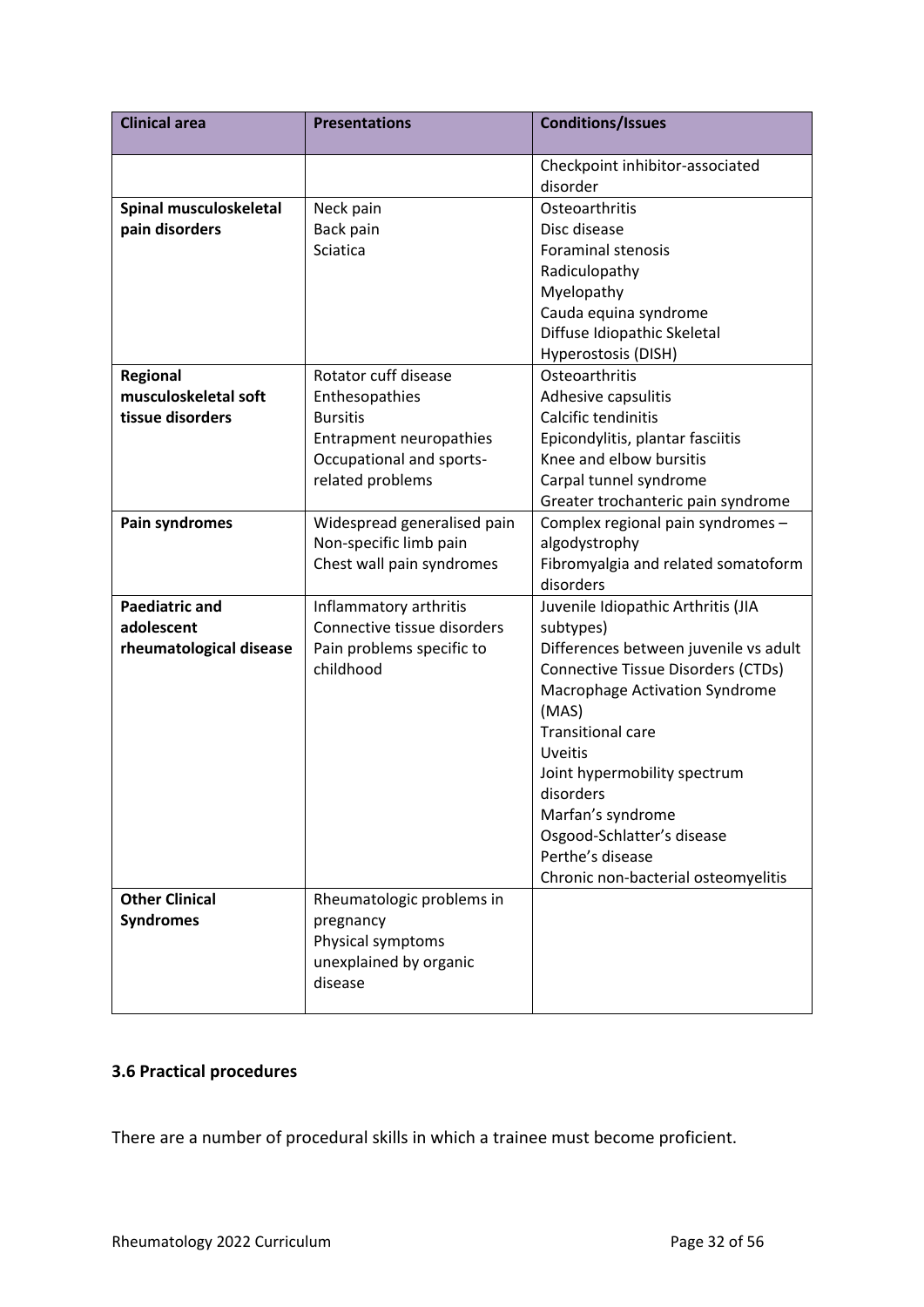Trainees must be able to outline the indications for these procedures and recognise the importance of valid consent, aseptic technique, safe use of analgesia and local anaesthetics, minimisation of patient discomfort, and requesting help when appropriate. For all practical procedures the trainee must be able to recognise complications and respond appropriately if they arise, including calling for help from colleagues in other specialties when necessary.

Trainees should receive training in procedural skills in a clinical skills lab if required. Assessment of procedural skills will be made using the direct observation of procedural skills (DOPS) tool. The table below sets out the minimum competency level expected for each of the practical procedures.

When a trainee has been signed off as being able to perform a procedure independently, they are not required to have any further assessment (DOPS) of that procedure, unless they or their educational supervisor think that this is required (in line with standard professional conduct).

| Procedure                                               | ST <sub>4</sub>                         | ST <sub>5</sub>                         | ST <sub>6</sub>                         | ST <sub>7</sub> |
|---------------------------------------------------------|-----------------------------------------|-----------------------------------------|-----------------------------------------|-----------------|
|                                                         | Minimum level required                  |                                         |                                         |                 |
| <b>Mandatory</b>                                        |                                         |                                         |                                         |                 |
| Large joint - knee, shoulder                            | Competent to<br>perform<br>unsupervised | Maintain                                | Maintain                                | Maintain        |
| Medium joints - wrist, elbow<br>and ankle               | Satisfactory<br>supervised<br>practice  | Competent to<br>perform<br>unsupervised | Maintain                                | Maintain        |
| Small joints                                            | Satisfactory<br>supervised<br>practice  | Satisfactory<br>supervised<br>practice  | Competent to<br>perform<br>unsupervised | Maintain        |
| Soft tissue injections                                  | Satisfactory<br>supervised<br>practice  | Satisfactory<br>supervised<br>practice  | Competent to<br>perform<br>unsupervised | Maintain        |
| Recommended                                             |                                         |                                         |                                         |                 |
| Nail-fold capillaroscopy                                | Skills lab                              | Skills lab                              | Maintain                                | Maintain        |
| Polarising microscopy of<br>synovial fluid for crystals |                                         | Skills lab                              | Skills lab                              | Maintain        |
| Ultrasound-guided joint or soft<br>tissue injections    | Optional                                | Optional                                | Optional                                | Optional        |
| Fluoroscopy-guided injections                           | Optional                                | Optional                                | Optional                                | Optional        |

# <span id="page-32-0"></span>**4 Learning and Teaching**

## <span id="page-32-1"></span>**4.1 The training programme**

The organisation and delivery of postgraduate training is the responsibility of the Health Education England (HEE), NHS Education for Scotland (NES), Health Education and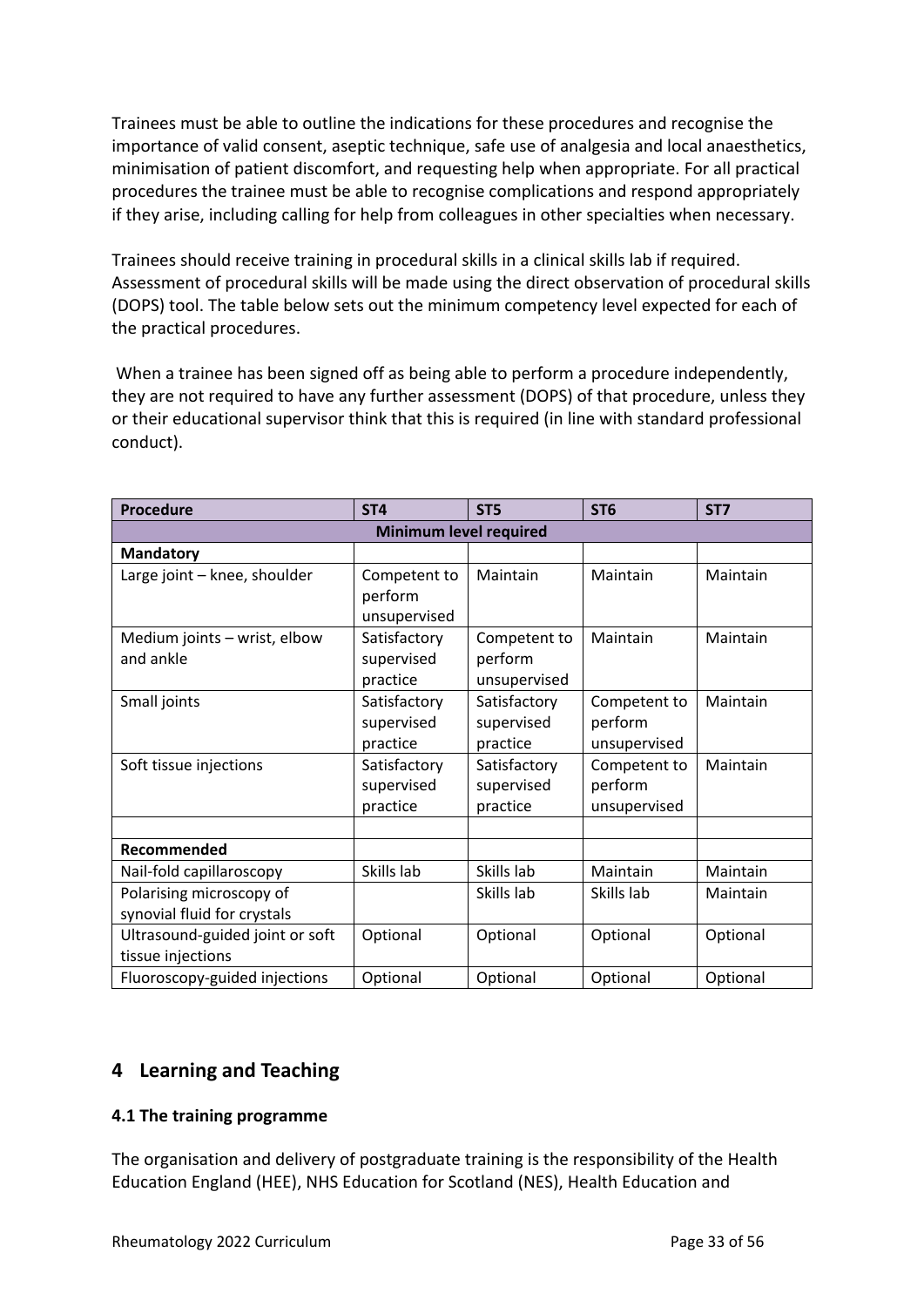Improvement Wales (HEIW) and the Northern Ireland Medical and Dental Training Agency (NIMDTA) – referred to from this point as 'deaneries'. A training programme director (TPD) will be responsible for coordinating the specialty training programme. In England, the local organisation and delivery of training is overseen by a school of medicine.

Progression through the programme will be determined by the Annual Review of Competency Progression (ARCP) process and the training requirements for each indicative year of training are summarised in the ARCP decision aid (available on the **JRCPTB website**).

The sequence of training should ensure appropriate progression in experience and responsibility. The training to be provided at each training site is defined to ensure that, during the programme, the curriculum requirements are met and also that unnecessary duplication and educationally unrewarding experiences are avoided.

Trainees will have an appropriate clinical supervisor and a named educational supervisor. The clinical supervisor and educational supervisor may be the same person. It will be best practice for trainees to have an educational supervisor who practises internal medicine for periods of IM stage 2 training. Educational supervisors of IM trainees who do not themselves practise IM must take particular care to ensure that they obtain and consider detailed feedback from clinical supervisors who are knowledgeable about the trainees' IM performance and include this in their educational reports.

The following provides a guide on how training programmes should be focused in order for trainees to gain the experience and develop the capabilities to the level required.

#### *Palliative and end of life care*

Palliative and end of life care is a core component of the Internal Medicine (IM) curriculum and trainees will continue to develop their knowledge and skills throughout specialty training. Palliative and end of life care is one of the eight clinical Capabilities in Practice (CiPs, CiP8), with specialist palliative care experience recommended. Experience of end of life care can be achieved during attachments to routine medical teams (eg geriatric medicine, oncology, respiratory medicine) and ICU but trainees may have the opportunity to undertake a palliative medicine attachment to a specialist palliative care setting (or range of settings), which would enhance a trainee's ability to gain knowledge and skills in managing palliative and end of life patients beyond experience in an IM or other specialty environment.

During a palliative medicine placement, trainees will have a clinical supervisor and will be encouraged to undertake relevant work place based assessments to evidence entrustment decisions for CiP8. Depending on the setting in which they are based, trainees will have the opportunity to provide direct care to hospice/specialist palliative care unit inpatients, work in day hospice and outpatient settings, undertake domiciliary visits and work with hospital and community palliative care teams. During an attachment, trainees are likely to participate in the specialty palliative care on call.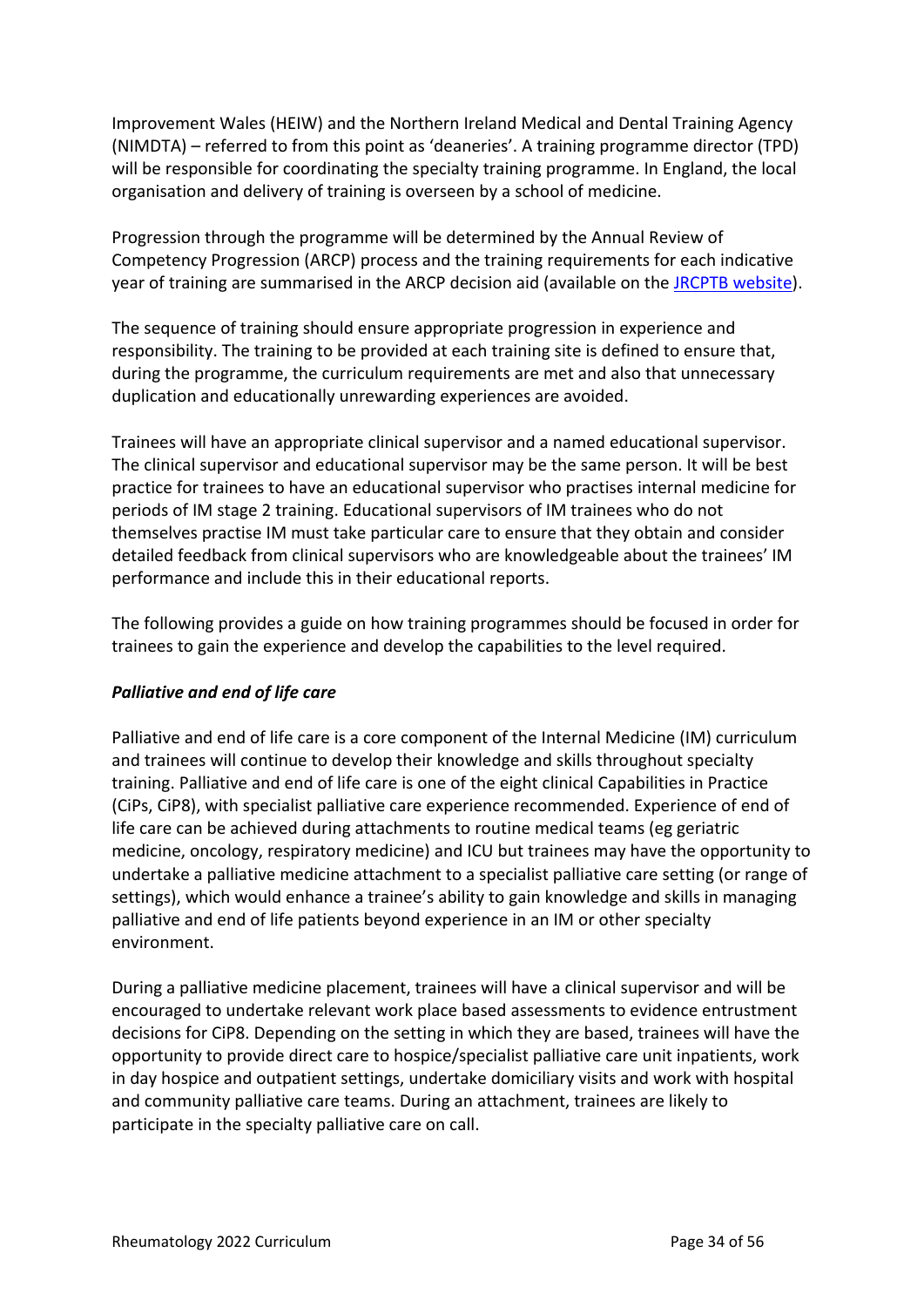## <span id="page-34-0"></span>**4.2 Teaching and learning methods**

The curriculum will be delivered through a variety of learning experiences and will achieve the capabilities described in the syllabus through a variety of learning methods. There will be a balance of different modes of learning from formal teaching programmes to experiential learning 'on the job'. The proportion of time allocated to different learning methods may vary depending on the nature of the attachment within a rotation.

This section identifies the types of situations in which a trainee will learn.

**Work-based experiential learning** - The content of work-based experiential learning is decided by the local faculty for education but includes active participation in:

## **Medical clinics including specialty clinics**

The educational objectives of attending clinics are:

- To understand the management of chronic diseases
- Be able to assess a patient in a defined time-frame
- To interpret and act on the referral letter to clinic
- To propose an investigation and management plan in a setting different from the acute medical situation
- To review and amend existing investigation plans
- To write an acceptable letter back to the referrer
- To communicate with the patient and where necessary relatives and other health care professionals.

These objectives can be achieved in a variety of settings including hospitals, day care facilities and the community. The clinic might be primarily run by a specialist nurse (or other qualified health care professionals) rather than a consultant physician. After initial induction, trainees will review patients in clinic settings, under direct supervision. The degree of responsibility taken by the trainee will increase as competency increases. Trainees should see a range of new and follow-up patients and present their findings to their clinical supervisor. Clinic letters written by the trainee should also be reviewed and feedback given.

The number of patients that a trainee should see in each clinic is not defined, neither is the time that should be spent in clinic, but as a guide this should be a minimum of two hours.

Clinic experience should be used as an opportunity to undertake supervised learning events and reflection.

#### **Reviewing patients with consultants**

It is important that trainees have an opportunity to present at least a proportion of the patients whom they have admitted to their consultant for senior review in order to obtain immediate feedback into their performance (that may be supplemented by an appropriate WBA such as an ACAT, mini-CEX or CBD). This may be accomplished when working on a take shift along with a consultant or on a post-take ward round with a consultant.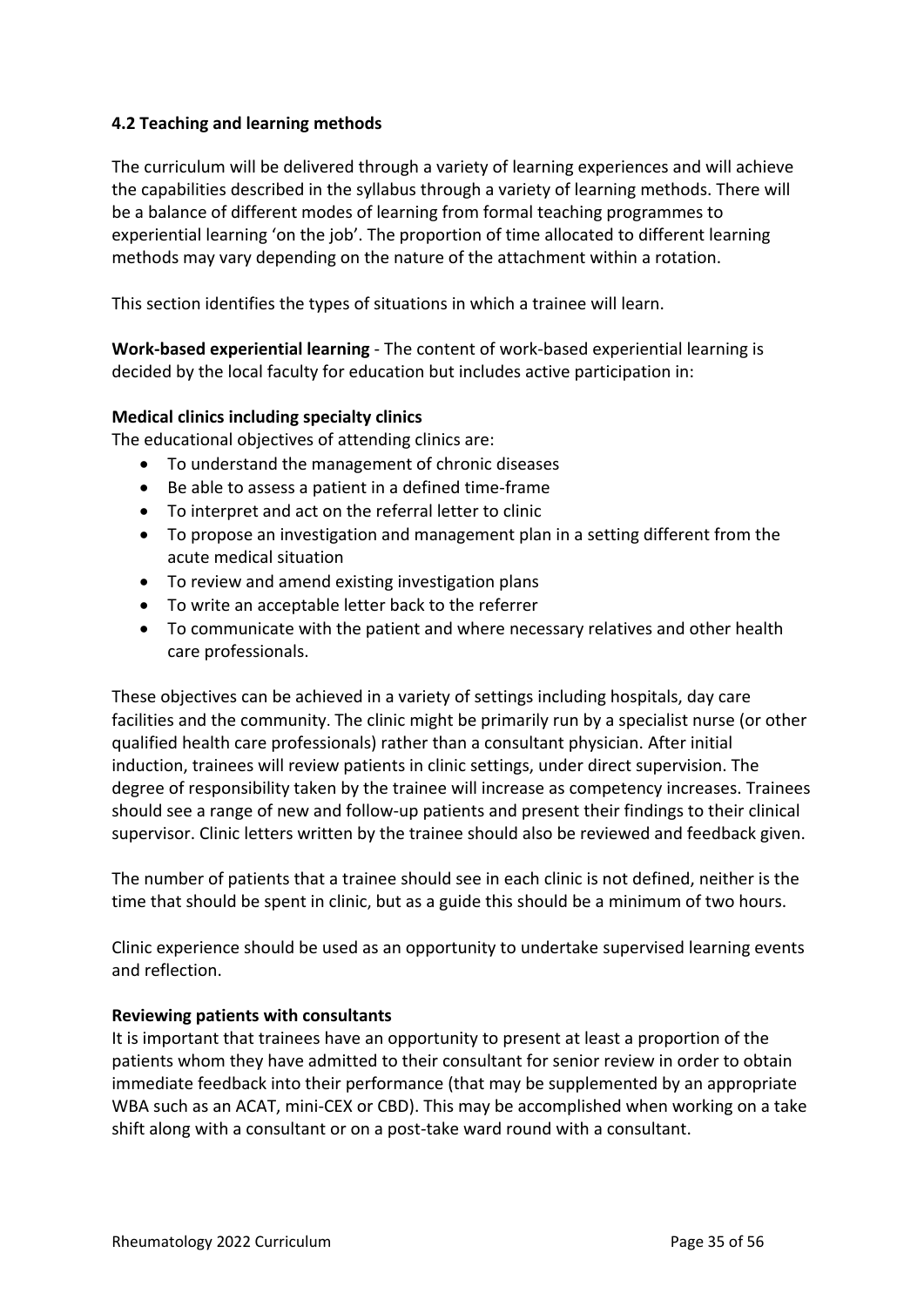# **Personal ward rounds and provision of ongoing clinical care on specialist medical ward attachments**

Every patient seen, on the ward or in outpatients, provides a learning opportunity, which will be enhanced by following the patient through the course of their illness. The experience of the evolution of patients' problems over time is a critical part both of the diagnostic process as well as management. Patients seen should provide the basis for critical reading and reflection on clinical problems.

## **Ward rounds by more senior doctors**

Every time a trainee observes another doctor seeing a patient or their relatives there is an opportunity for learning. Ward rounds (including post-take) should be led by a more senior doctor and include feedback on clinical and decision-making skills.

## **Multidisciplinary team meetings**

There are many situations where clinical problems are discussed with clinicians in other disciplines. These provide excellent opportunities for observation of clinical reasoning.

Trainees have supervised responsibility for the care of inpatients. This includes day-to-day review of clinical conditions, note keeping, and the initial management of the acutely ill patient with referral to and liaison with clinical colleagues as necessary. The degree of responsibility taken by the trainee will increase as competency increases. There should be appropriate levels of clinical supervision throughout training, with increasing clinical independence and responsibility.

#### **Palliative and end of life care**

Trainees undertaking a palliative medicine attachment will see palliative care patients with a range of life-limiting illnesses, including cancer, frailty, multi-morbidity, dementia and organ failure. They will gain expertise in:

- Managing difficult physical symptoms;
- Managing psychological, spiritual and existential distress for patients and those close to them;
- Addressing complex social issues for patients at the end of life (including facilitating preferences for place of care and death);
- Managing challenging symptoms in the dying patient;
- Identifying those in need of proactive or enhanced bereavement support;
- Managing palliative care patients out of hours, including in non-acute settings (hospice and community).

#### **Formal postgraduate teaching**

The content of these sessions are determined by the local faculty of medical education and will be based on the curriculum. There are many opportunities throughout the year for formal teaching in the local postgraduate teaching sessions and at regional, national and international meetings. Many of these are organised by the Royal Colleges of Physicians.

Suggested activities include: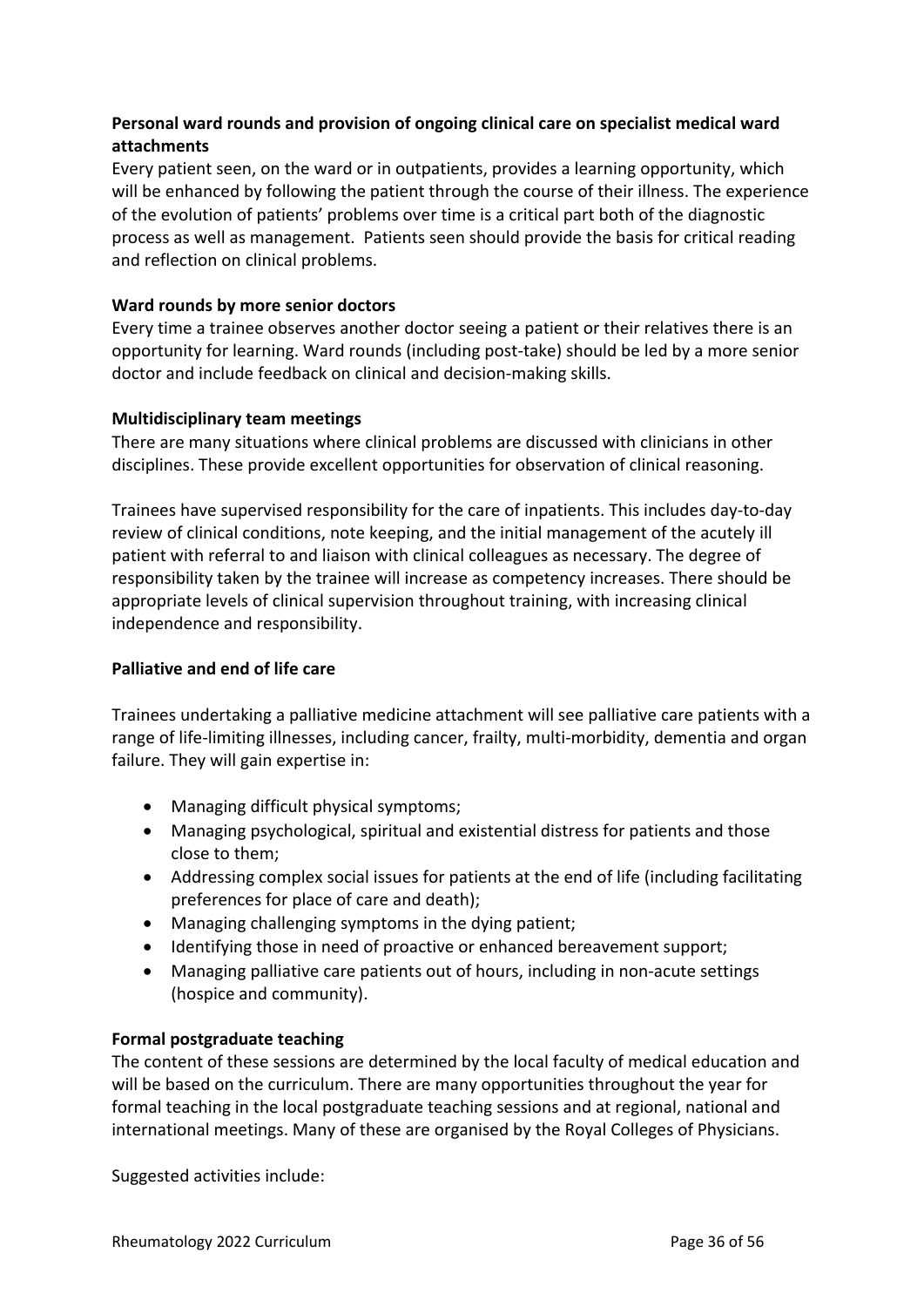- a programme of formal bleep-free regular teaching sessions to cohorts of trainees (eg a weekly training hour for IM teaching within a training site)
- case presentations
- research, audit and quality improvement projects
- lectures and small group teaching
- Grand Rounds
- clinical skills demonstrations and teaching
- critical appraisal and evidence based medicine and journal clubs
- joint specialty meetings
- attendance at training programmes organised on a deanery or regional basis, which are designed to cover aspects of the training programme outlined in this curriculum.

**Learning with peers** - There are many opportunities for trainees to learn with their peers. Local postgraduate teaching opportunities allow trainees of varied levels of experience to come together for small group sessions.

## **Independent self-directed learning**

Trainees will use this time in a variety of ways depending upon their stage of learning. Suggested activities include:

- reading, including web-based material such as e-Learning for Healthcare (e-LfH)
- maintenance of personal portfolio (self-assessment, reflective learning, personal development plan)
- audit, quality improvement and research projects
- reading journals
- achieving personal learning goals beyond the essential, core curriculum.

#### **Formal study courses**

Time to be made available for formal courses is encouraged, subject to local conditions of service. Examples include management and leadership courses and communication courses, which are particularly relevant to patient safety and experience.

#### <span id="page-36-0"></span>**4.3 Academic training**

The four nations have different arrangements for academic training and doctors in training should consult the local deanery for further guidance.

Trainees may train in academic medicine as an academic clinical fellow (ACF), academic clinical lecturer (ACL) or equivalent.

Some trainees may opt to do research leading to a higher degree without being appointed to a formal academic programme. This new curriculum should not impact in any way on the facility to take time out of programme for research (OOPR) but as now, such time requires discussion between the trainee, the TPD and the Deanery as to what is appropriate together with guidance from the appropriate SAC that the proposed period and scope of study is sensible.

#### <span id="page-36-1"></span>**4.4 Taking time out of programme**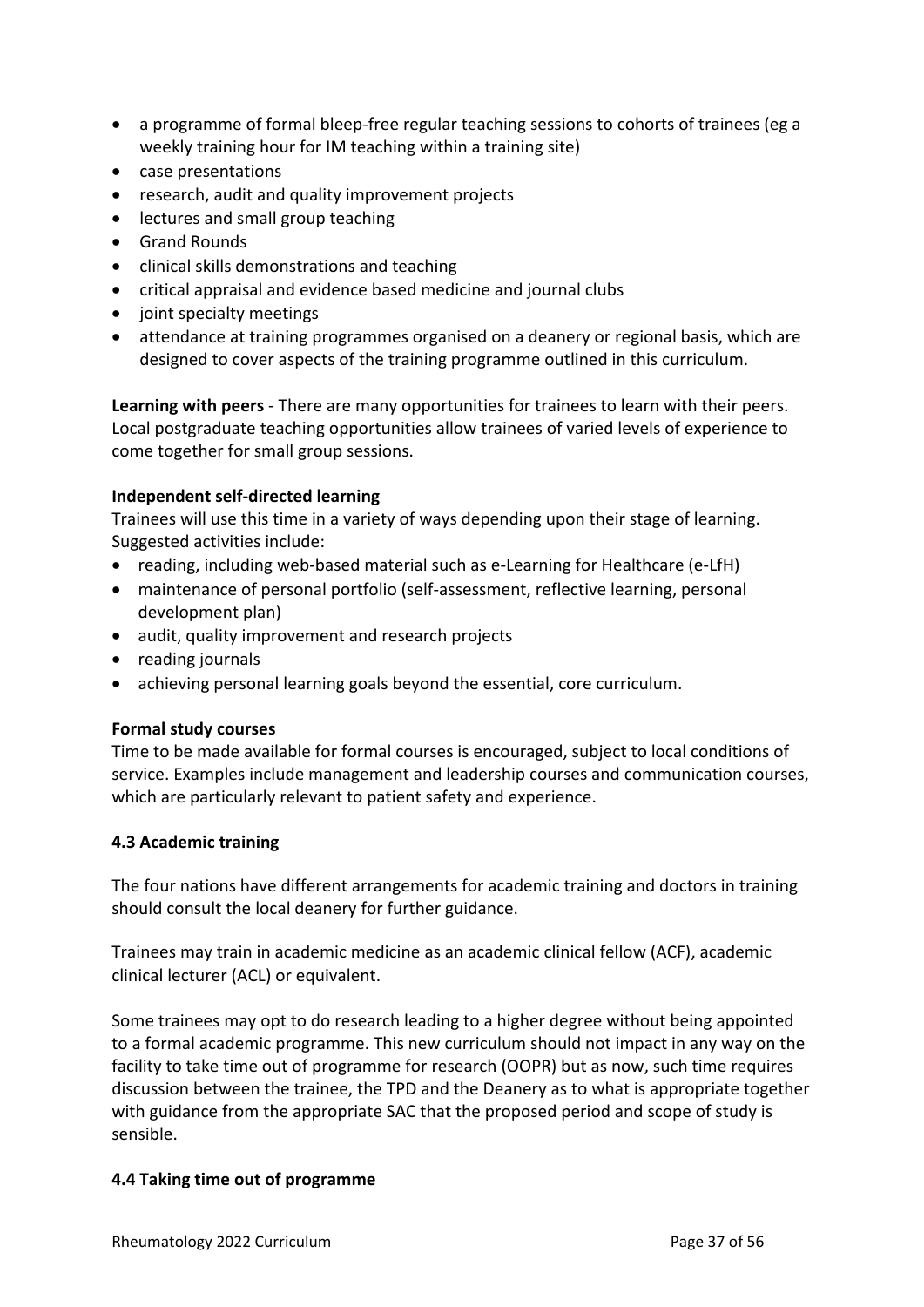There are a number of circumstances when a trainee may seek to spend some time out of specialty training, such as undertaking a period of research or taking up a fellowship post. All such requests must be agreed by the postgraduate dean in advance and trainees are advised to discuss their proposals as early as possible. Full guidance on taking time out of programme can be found in the Gold Guide.

## <span id="page-37-0"></span>**4.5 Acting up as a consultant**

A trainee coming towards the end of their training may spend up to three months "actingup" as a consultant, provided that a consultant supervisor is identified for the post and satisfactory progress is made. As long as the trainee remains within an approved training programme, the GMC does not need to approve this period of "acting up" and their original CCT date will not be affected. More information on acting up as a consultant can be found in the Gold Guide.

# <span id="page-37-1"></span>**5 Programme of Assessment**

#### <span id="page-37-2"></span>**5.1 Purpose of assessment**

The purpose of the programme of assessment is to:

- Assess trainees' actual performance in the workplace.
- Enhance learning by providing formative assessment, enabling trainees to receive immediate feedback, understand their own performance and identify areas for development.
- Drive learning and enhance the training process by making it clear what is required of trainees and motivating them to ensure they receive suitable training and experience
- Demonstrate trainees have acquired the GPCs and meet the requirements of GMP.
- ensure that trainees possess the essential underlying knowledge required for their specialty.
- Provide robust, summative evidence that trainees are meeting the curriculum standards during the training programme.
- Inform the ARCP, identifying any requirements for targeted or additional training where necessary and facilitating decisions regarding progression through the training programme.
- Identify trainees who should be advised to consider changes of career direction.

#### <span id="page-37-3"></span>**5.2 Programme of Assessment**

Our programme of assessment refers to the integrated framework of exams, assessments in the workplace and judgements made about a learner during their approved programme of training. The purpose of the programme of assessment is to robustly evidence, ensure and clearly communicate the expected levels of performance at critical progression points in, and to demonstrate satisfactory completion of training as required by the curriculum.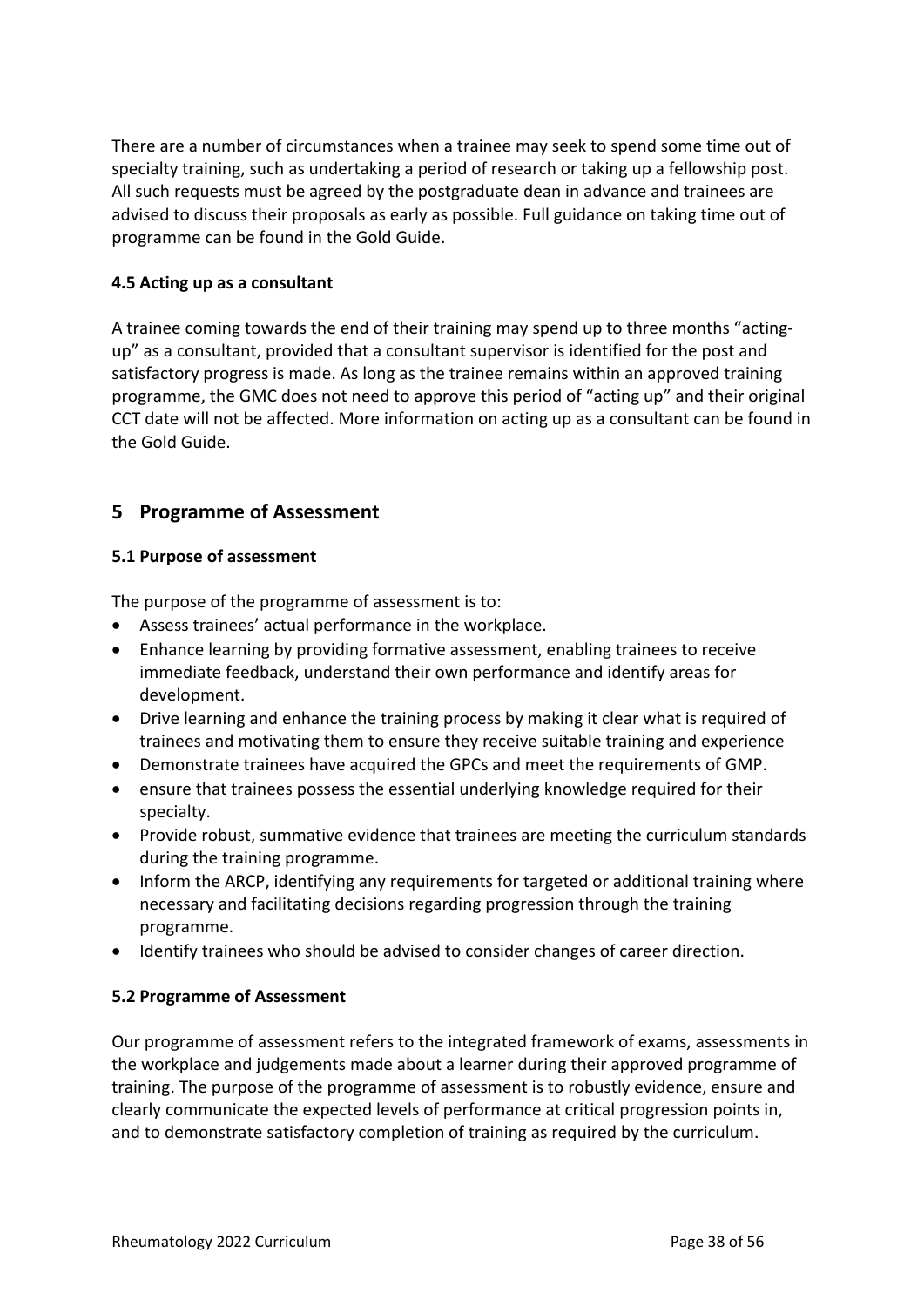The programme of assessment is comprised of several different individual types of assessment. A range of assessments is needed to generate the necessary evidence required for global judgements to be made about satisfactory performance, progression in, and completion of, training. All assessments, including those conducted in the workplace, are linked to the relevant curricular learning outcomes (eg through the blueprinting of assessment system to the stated curricular outcomes).

The programme of assessment emphasises the importance and centrality of professional judgement in making sure learners have met the learning outcomes and expected levels of performance set out in the approved curricula. Assessors will make accountable, professional judgements. The programme of assessment includes how professional judgements are used and collated to support decisions on progression and satisfactory completion of training.

The assessments will be supported by structured feedback for trainees. Assessment tools will be both formative and summative and have been selected on the basis of their fitness for purpose.

Assessment will take place throughout the training programme to allow trainees continually to gather evidence of learning and to provide formative feedback. Those assessment tools which are not identified individually as summative will contribute to summative judgements about a trainee's progress as part of the programme of assessment. The number and range of these will ensure a reliable assessment of the training relevant to their stage of training and achieve coverage of the curriculum.

Reflection and feedback should be an integral component to all SLEs and WBPAs. In order for trainees to maximise benefit, reflection and feedback should take place as soon as possible after an event. Every clinical encounter can provide a unique opportunity for reflection and feedback and this process should occur frequently. Feedback should be of high quality and should include an action plan for future development for the trainee. Both trainees and trainers should recognise and respect cultural differences when giving and receiving feedback.

## <span id="page-38-0"></span>**5.3 Assessment of CiPs**

Assessment of CiPs involves looking across a range of different skills and behaviours to make global decisions about a learner's suitability to take on particular responsibilities or tasks.

Clinical supervisors and others contributing to assessment will provide formative feedback to the trainee on their performance throughout the training year. This feedback will include a global rating in order to indicate to the trainee and their educational supervisor how they are progressing at that stage of training. To support this, workplace based assessments and multiple consultant reports will include global assessment anchor statements.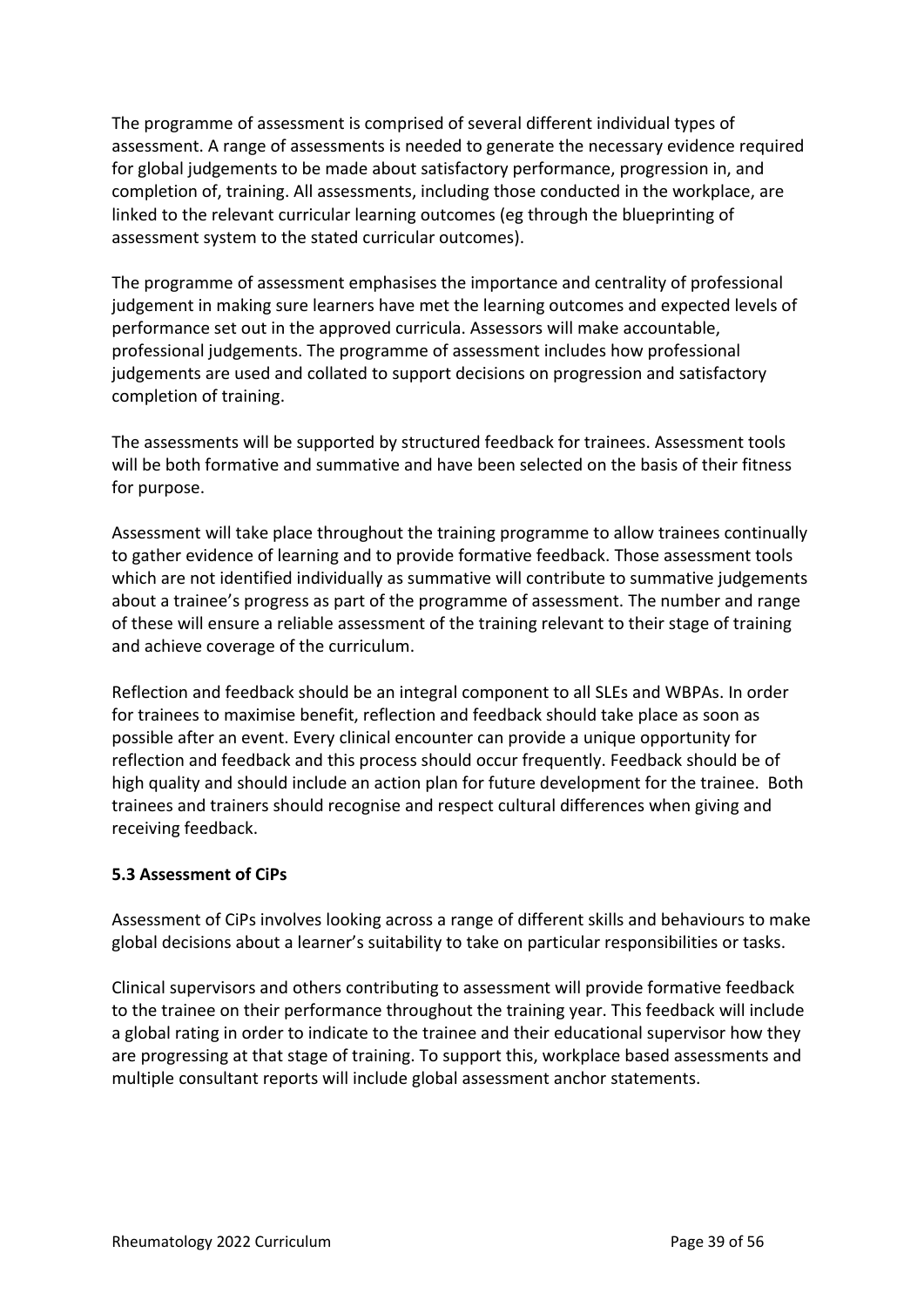#### **Global assessment anchor statements**

- $\triangleright$  Below expectations for this year of training; may not meet the requirements for critical progression point
- $\triangleright$  Meeting expectations for this year of training; expected to progress to next stage of training
- ➢ Above expectations for this year of training; expected to progress to next stage of training

Towards the end of the training year, trainees will make a self-assessment of their progression for each CiP and record this in the eportfolio with signposting to the evidence to support their rating.

The educational supervisor (ES) will review the evidence in the eportfolio including workplace based assessments, feedback received from clinical supervisors (via the Multiple Consultant Report) and the trainee's self-assessment and record their judgement on the trainee's performance in the ES report, with commentary.

For **generic CiPs**, the ES will indicate whether the trainee is meeting expectations or not using the global anchor statements above. Trainees will need to be meeting expectations for the stage of training as a minimum to be judged satisfactory to progress to the next training year.

For **clinical and specialty CiPs**, the ES will make an entrustment decision for each CiP and record the indicative level of supervision required with detailed comments to justify their entrustment decision. The ES will also indicate the most appropriate global anchor statement (see above) for overall performance.

#### **Level descriptors for clinical and specialty CiPs**

| Level   | <b>Descriptor</b>                                                                       |
|---------|-----------------------------------------------------------------------------------------|
| Level 1 | Entrusted to observe only - no provision of clinical care                               |
| Level 2 | <b>Entrusted to act with direct supervision:</b>                                        |
|         | The trainee may provide clinical care, but the supervising physician is physically      |
|         | within the hospital or other site of patient care and is immediately available if       |
|         | required to provide direct bedside supervision                                          |
| Level 3 | <b>Entrusted to act with indirect supervision:</b>                                      |
|         | The trainee may provide clinical care when the supervising physician is not physically  |
|         | present within the hospital or other site of patient care, but is available by means of |
|         | telephone and/or electronic media to provide advice, and can attend at the bedside if   |
|         | required to provide direct supervision                                                  |
| Level 4 | <b>Entrusted to act unsupervised</b>                                                    |
|         |                                                                                         |

The ARCP will be informed by the ES report and the evidence presented in the eportfolio. The ARCP panel will make the final summative judgement on whether the trainee has achieved the generic outcomes and the appropriate level of supervision for each CiP. The ARCP panel will determine whether the trainee can progress to the next year/level of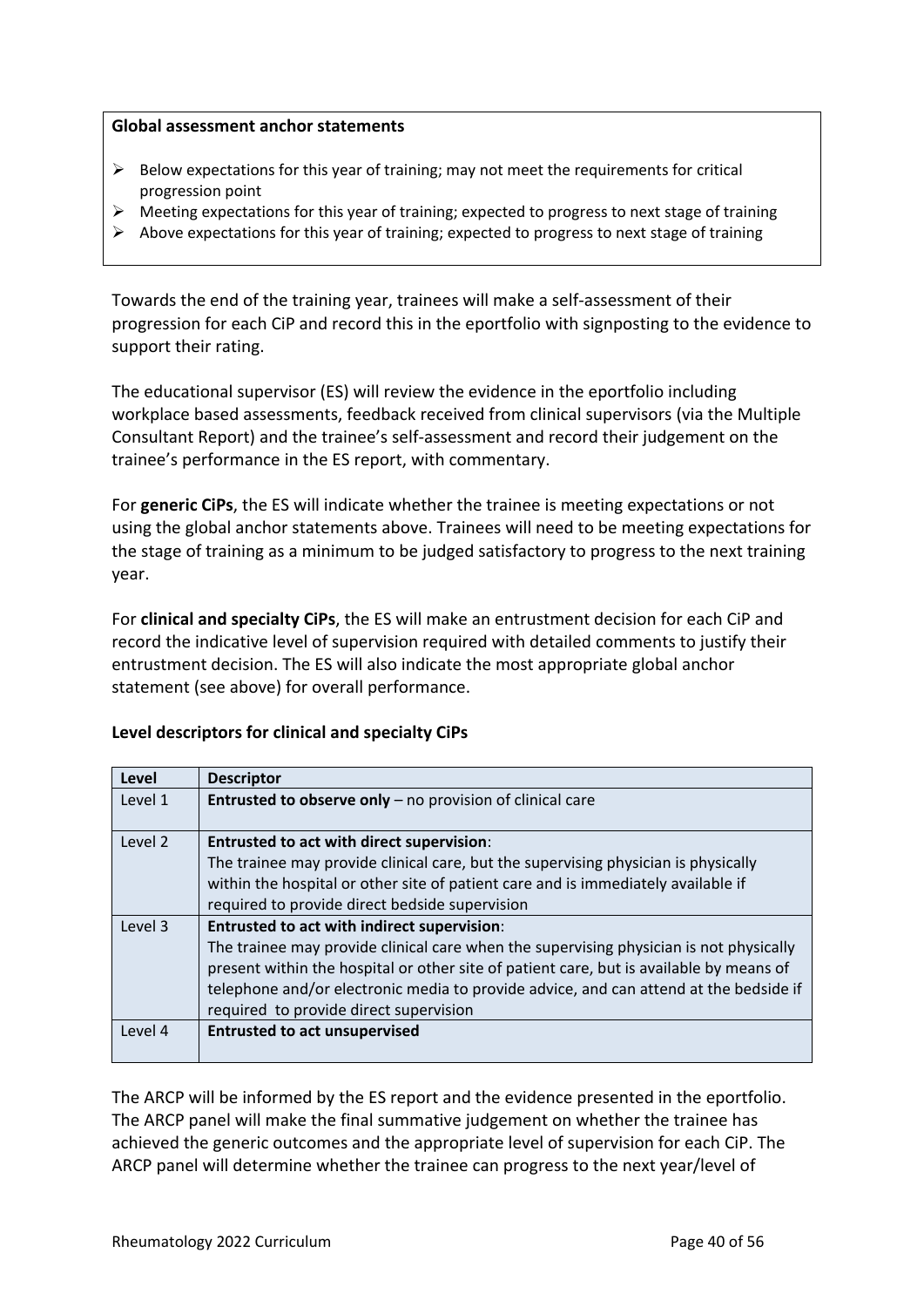training in accordance with the Gold Guide. ARCPs will be held for each training year. The final ARCP will ensure trainees have achieved level 4 in all CiPs for the critical progression point at completion of training.

## <span id="page-40-0"></span>**5.4 Critical progression points**

There will be a key progression point on completion of specialty training. Trainees will be required to be entrusted at level 4 in all CiPs in order to achieve an ARCP outcome 6 and be recommended for a CCT.

The educational supervisor report will make a recommendation to the ARCP panel as to whether the trainee has met the defined levels for the CiPs and acquired the procedural competence required for each year of training. The ARCP panel will make the final decision on whether the trainee can be signed off and progress to the next year/level of training [see section 5.6].

The outline grids below set out the expected level of supervision and entrustment for the IM clinical CiPs and the specialty CiPs and include the critical progression points across the whole training programme.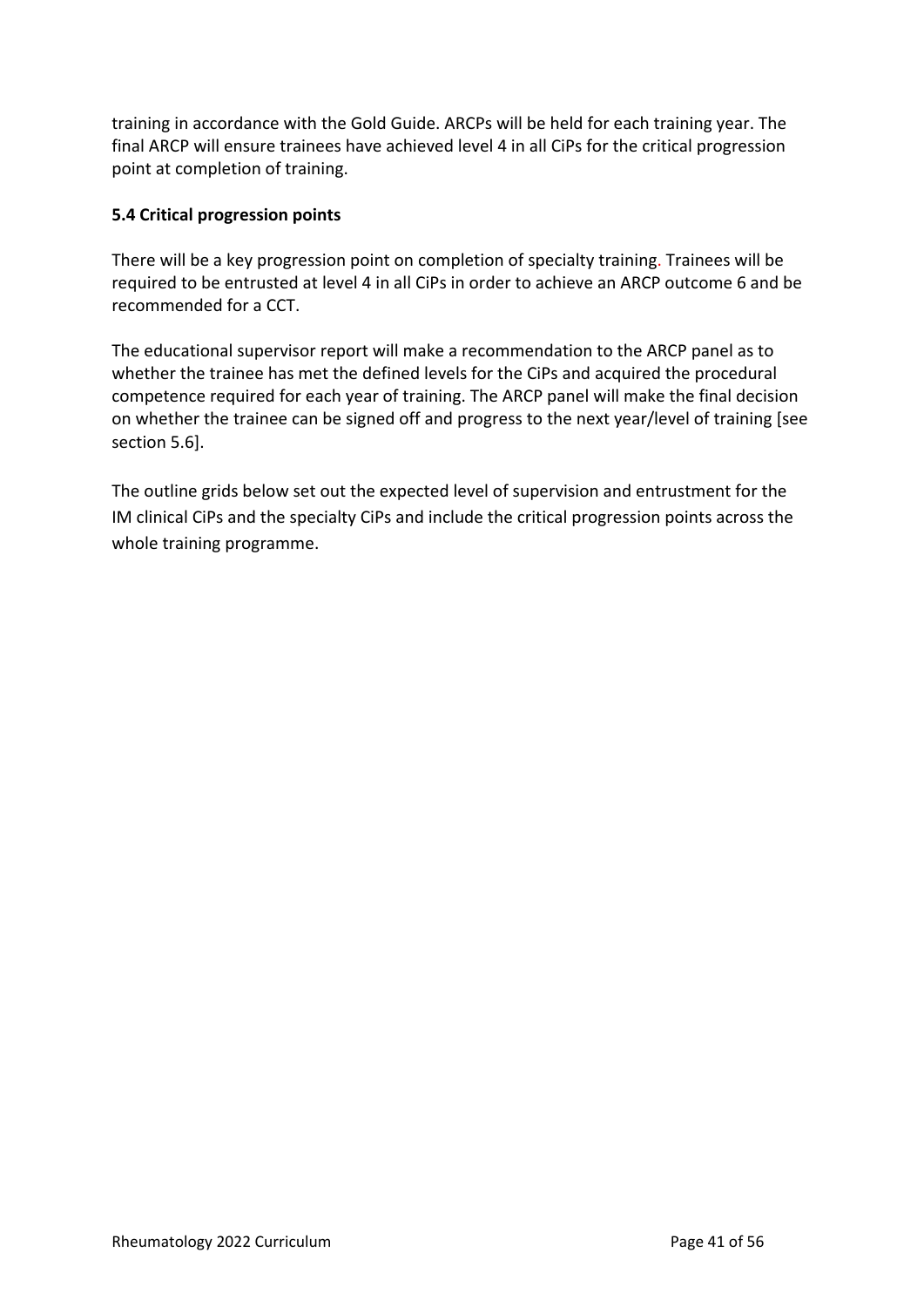## **Table 1: Outline grid of levels expected for Internal Medicine clinical capabilities in practice (CiPs)**

#### **Level descriptors**

Level 1: Entrusted to observe only – no clinical care Level 2: Entrusted to act with direct supervision Level 3: Entrusted to act with indirect supervision Level 4: Entrusted to act unsupervised

| <b>IM Clinical CiP</b>                                                             | ST <sub>4</sub> | ST <sub>5</sub> | ST <sub>6</sub> | ST <sub>7</sub> |   |
|------------------------------------------------------------------------------------|-----------------|-----------------|-----------------|-----------------|---|
| 1. Managing an acute unselected take                                               |                 |                 |                 |                 |   |
| 2. Managing the acute care of patients within a medical specialty service          |                 |                 |                 |                 |   |
| 3. Providing continuity of care to medical inpatients                              |                 |                 |                 |                 |   |
| 4. Managing outpatients with long term conditions                                  |                 |                 |                 |                 | œ |
| 5. Managing medical problems in patients in other specialties and special<br>cases |                 |                 |                 |                 |   |
| 6. Managing an MDT including discharge planning                                    |                 |                 |                 |                 | ឨ |
| 7. Delivering effective resuscitation and managing the deteriorating<br>patient    |                 |                 |                 |                 |   |
| 8. Managing end of life and applying palliative care skills                        |                 |                 |                 |                 |   |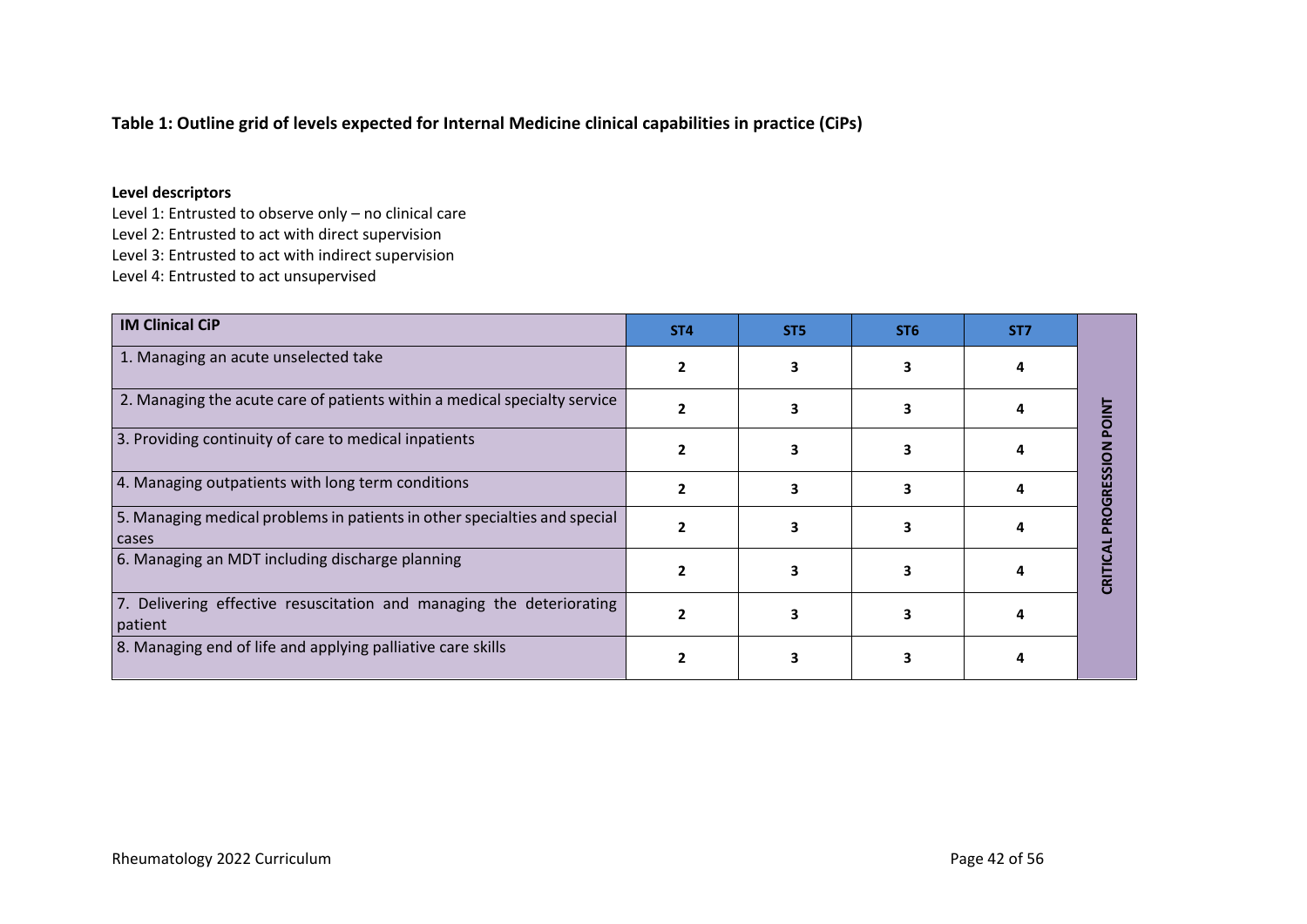## **Table 2: Outline grid of levels expected for Rheumatology specialty capabilities in practice (CiPs)**

**Levels to be achieved by the end of each training year for specialty CiPs**

#### **Level descriptors**

Level 1: Entrusted to observe only – no clinical care

Level 2: Entrusted to act with direct supervision

Level 3: Entrusted to act with indirect supervision

Level 4: Entrusted to act unsupervised

| <b>Specialty CiP</b>                                                                                                                                    | ST <sub>4</sub> | ST <sub>5</sub> | ST <sub>6</sub> | ST <sub>7</sub> |  |
|---------------------------------------------------------------------------------------------------------------------------------------------------------|-----------------|-----------------|-----------------|-----------------|--|
| 1. Managing common rheumatologic disorders across multiple<br>care settings                                                                             |                 |                 |                 |                 |  |
| 2. Managing rheumatologic emergencies                                                                                                                   |                 |                 |                 |                 |  |
| 3. Managing complex rheumatologic disorders across multiple<br>care settings                                                                            |                 |                 |                 |                 |  |
| 4. Managing transitional care, chronic pain, metabolic bone<br>disease and rarer rheumatological disorders                                              |                 |                 |                 |                 |  |
| 5. Competent in all practical procedures for rheumatological conditions<br>as defined by the curriculum                                                 |                 |                 |                 |                 |  |
| 6. Managing and leading a musculoskeletal multidisciplinary team<br>and coordination of care with other specialties                                     |                 |                 |                 |                 |  |
| 7. Ability to manage the interface with primary care and<br>demonstrate effective relationships with primary care teams,<br>patients and patient groups |                 |                 |                 |                 |  |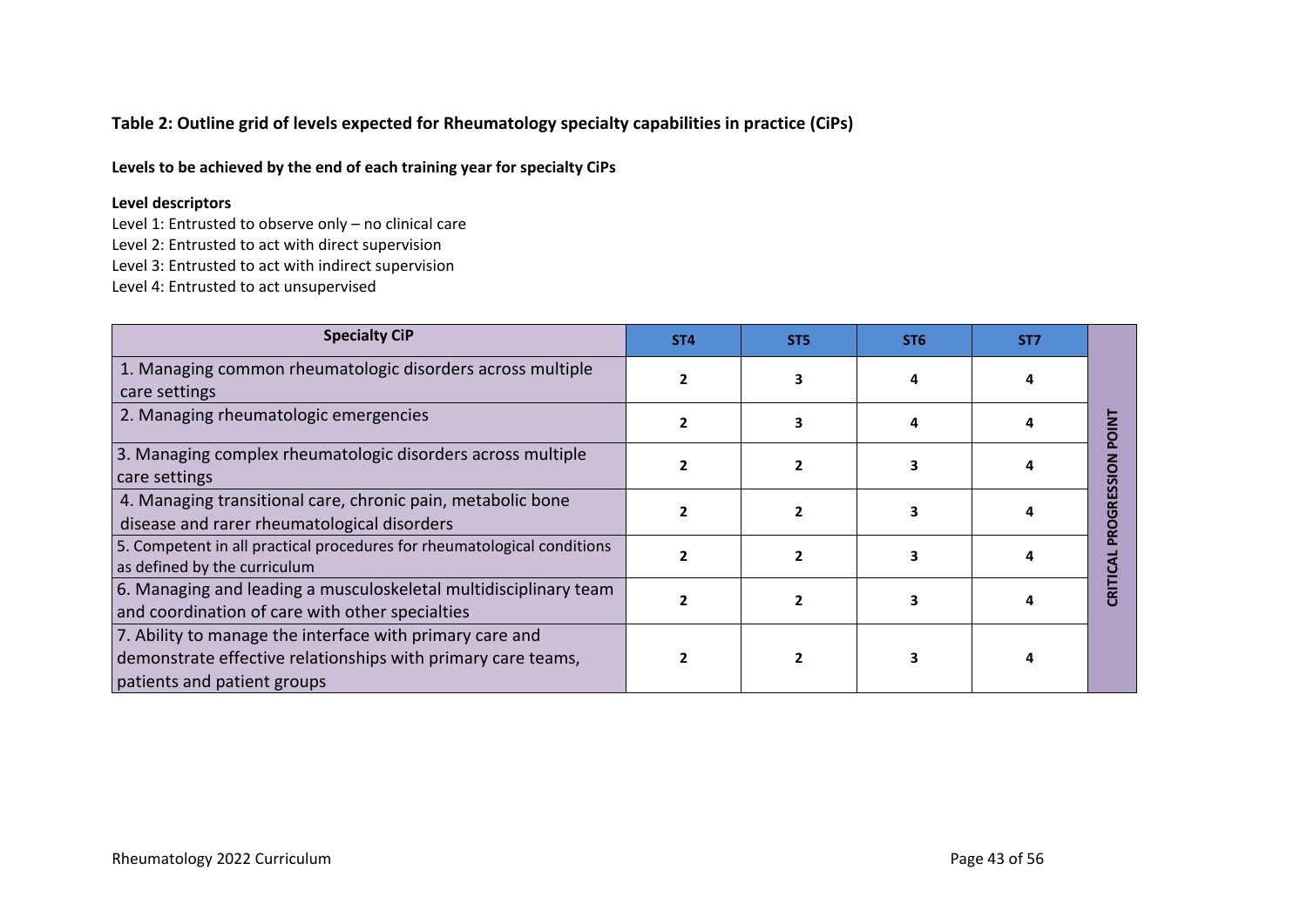## <span id="page-43-0"></span>**5.5 Evidence of progress**

The following methods of assessment will provide evidence of progress in the integrated programme of assessment. The requirements for each training year/level are stipulated in the ARCP decision aid on the [JRCPTB website.](http://www.jrcptb.org.uk/) ().

#### *Summative assessment*

#### **Examinations and certificates**

- Advanced Life Support Certificate (ALS)
- Specialty Certificate Examination (SCE)

#### **Workplace based assessment (WPBA)**

• Direct Observation of Procedural Skills (DOPS) – summative

#### *Formative assessment*

#### **Supervised Learning Events (SLEs)**

- Acute Care Assessment Tool (ACAT)
- Case-Based Discussions (CbD)
- mini-Clinical Evaluation Exercise (mini-CEX)

#### **WPBA**

- Direct Observation of Procedural Skills (DOPS) formative
- Multi-Source Feedback (MSF)
- Patient Survey (PS)
- Quality Improvement Project Assessment Tool (QIPAT)
- Teaching Observation (TO)

#### *Supervisor reports*

- Multiple Consultant Report (MCR)
- Educational Supervisor Report (ESR)

These methods are described briefly below. More information and guidance for trainees and assessors are available in the eportfolio and on the [JRCPTB website](http://www.jrcptb.org.uk/)

Assessment should be recorded in the trainee's eportfolio. These methods include feedback opportunities as an integral part of the programme of assessment.

#### **SCE**

The Specialty Certificate Examination has been developed by the Federation of Royal Colleges of Physicians in conjunction with the British Society for Rheumatology. The examination tests the extra knowledge base that trainees have acquired since taking the MRCP(UK) diploma. The knowledge base itself must be associated with adequate use of such knowledge and passing this examination must be combined with satisfactory progress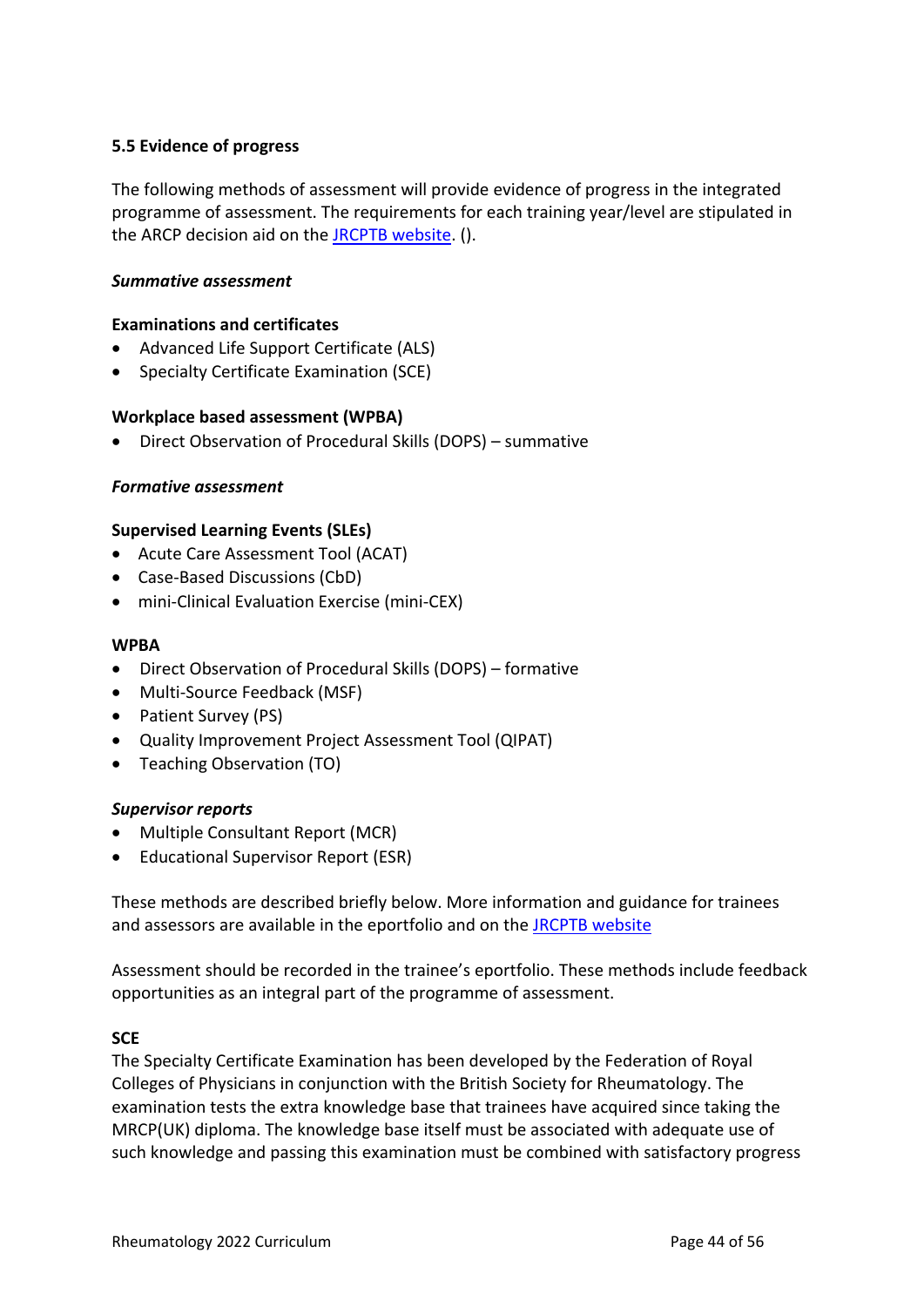in workplace based assessments for the trainee to successfully reach the end of training and be awarded the CCT in Rheumatology. Information is available on th[e MRCPUK website.](https://www.mrcpuk.org/mrcpuk-examinations/specialty-certificate-examinations/specialties/respiratory-medicine)

## **Acute Care Assessment Tool (ACAT)**

The ACAT is designed to assess and facilitate feedback on a doctor's performance during their practice on the acute medical take. It is primarily for assessment of their ability to prioritise, to work efficiently, to work with and lead a team, and to interact effectively with nursing and other colleagues. It can also be used for assessment and feedback in relation to care of individual patients. Any doctor who has been responsible for the supervision of the acute medical take can be the assessor for an ACAT.

## **Case-based Discussion (CbD)**

The CbD assesses the performance of a trainee in their management of a patient to provide an indication of competence in areas such as clinical reasoning, decision-making and application of medical knowledge in relation to patient care. It also serves as a method to document conversations about, and presentations of, cases by trainees. The CbD should focus on a written record (such as written case notes, out-patient letter, and discharge summary). A typical encounter might be when presenting newly referred patients in the out-patient department.

## **mini-Clinical Evaluation Exercise (mini-CEX)**

This tool evaluates a clinical encounter with a patient to provide an indication of competence in skills essential for good clinical care such as history taking, examination and clinical reasoning. The trainee receives immediate feedback to aid learning. The mini-CEX can be used at any time and in any setting when there is a trainee and patient interaction and an assessor is available.

## **Direct Observation of Procedural Skills (DOPS)**

A DOPS is an assessment tool designed to evaluate the performance of a trainee in undertaking a practical procedure, against a structured checklist. The trainee receives immediate feedback to identify strengths and areas for development. DOPS can be undertaken as many times as the trainee and their supervisor feel is necessary (formative). A trainee can be regarded as competent to perform a procedure independently after they are signed off as such by an appropriate assessor (summative).

#### **Multi-source feedback (MSF)**

This tool is a method of assessing generic skills such as communication, leadership, team working, reliability etc, across the domains of Good Medical Practice. This provides systematic collection and feedback of performance data on a trainee, derived from a number of colleagues. 'Raters' are individuals with whom the trainee works, and includes doctors, administrative staff, and other allied professionals. Raters should be agreed with the educational supervisor at the start of the training year. The trainee will not see the individual responses by raters. Feedback is given to the trainee by the Educational Supervisor.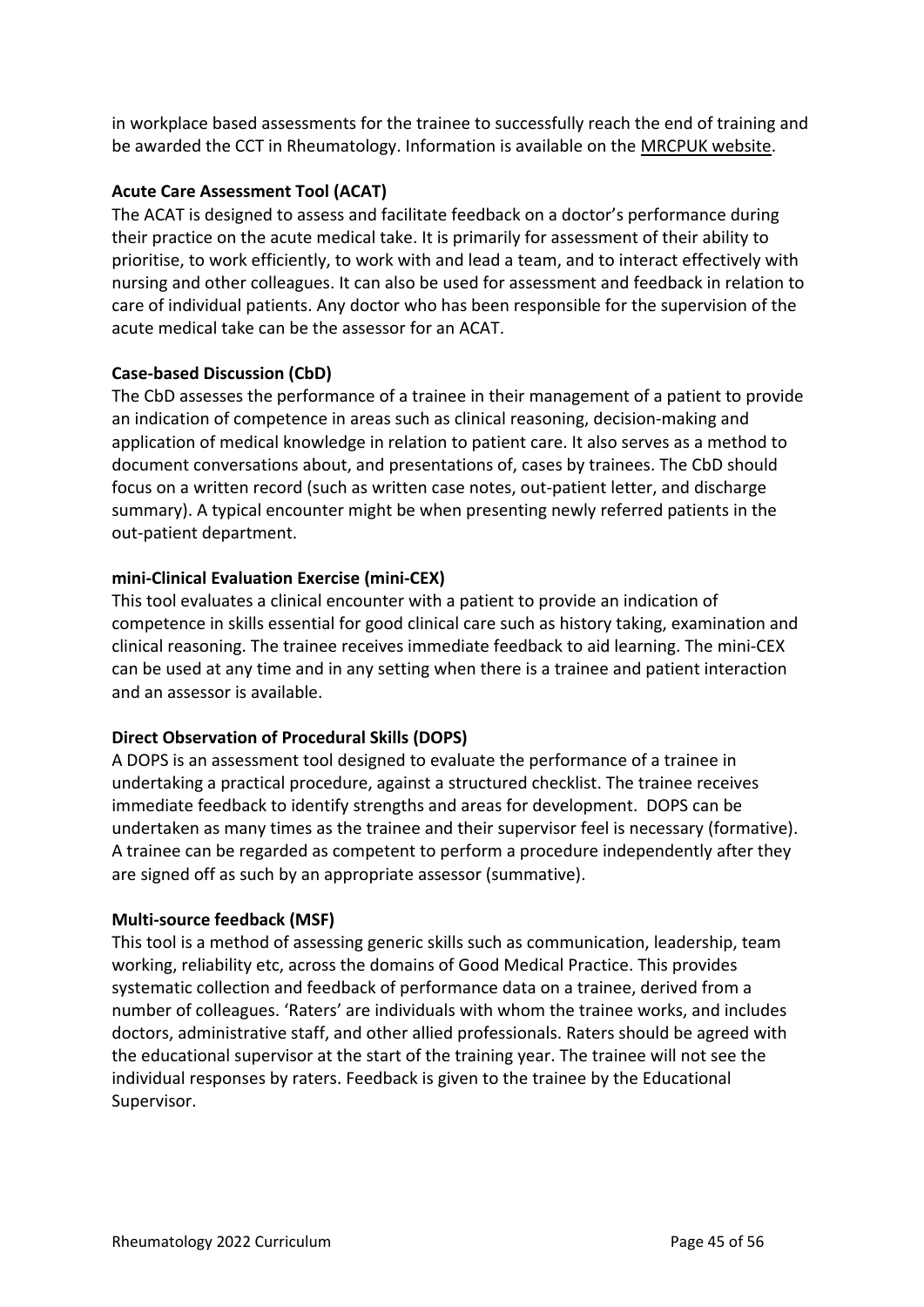## **Patient Survey (PS)**

A trainee's interaction with patients should be continually observed and assessed. The Patient Survey provides a tool to assess a trainee during a consultation period. The Patient Survey assesses the trainee's performance in areas such as interpersonal skills, communication skills and professionalism.

## **Quality Improvement Project Assessment Tool (QIPAT)**

The QIPAT is designed to assess a trainee's competence in completing a quality improvement project. The QIPAT can be based on review of quality improvement project documentation or on a presentation of the quality improvement project at a meeting. If possible the trainee should be assessed on the same quality improvement project by more than one assessor.

## **Teaching Observation (TO)**

The TO form is designed to provide structured, formative feedback to trainees on their competence at teaching. The TO can be based on any instance of formalised teaching by the trainee which has been observed by the assessor. The process should be trainee-led (identifying appropriate teaching sessions and assessors).

## *Supervisors' reports*

## **Multiple Consultant Report (MCR)**

The MCR captures the views of consultant supervisors based on observation on a trainee's performance in practice. The MCR feedback and comments received give valuable insight into how well the trainee is performing, highlighting areas of excellence and areas of support required. MCR feedback will be available to the trainee and contribute to the educational supervisor's report.

#### **Educational supervisors report (ESR)**

The ES will periodically (at least annually) record a longitudinal, global report of a trainee's progress based on a range of assessment, potentially including observations in practice or reflection on behaviour by those who have appropriate expertise and experience. The ESR will include the ES's summative judgement of the trainee's performance and the entrustment decisions given for the learning outcomes (CiPs). The ESR can incorporate commentary or reports from longitudinal observations, such as from supervisors (MCRs) and formative assessments demonstrating progress over time.

#### <span id="page-45-0"></span>**5.6 Decisions on progress (ARCP)**

The decisions made at critical progression points and upon completion of training should be clear and defensible. They must be fair and robust and make use of evidence from a range of assessments, potentially including exams and observations in practice or reflection on behaviour by those who have appropriate expertise or experience. They can also incorporate commentary or reports from longitudinal observations, such as from supervisors or formative assessments demonstrating progress over time.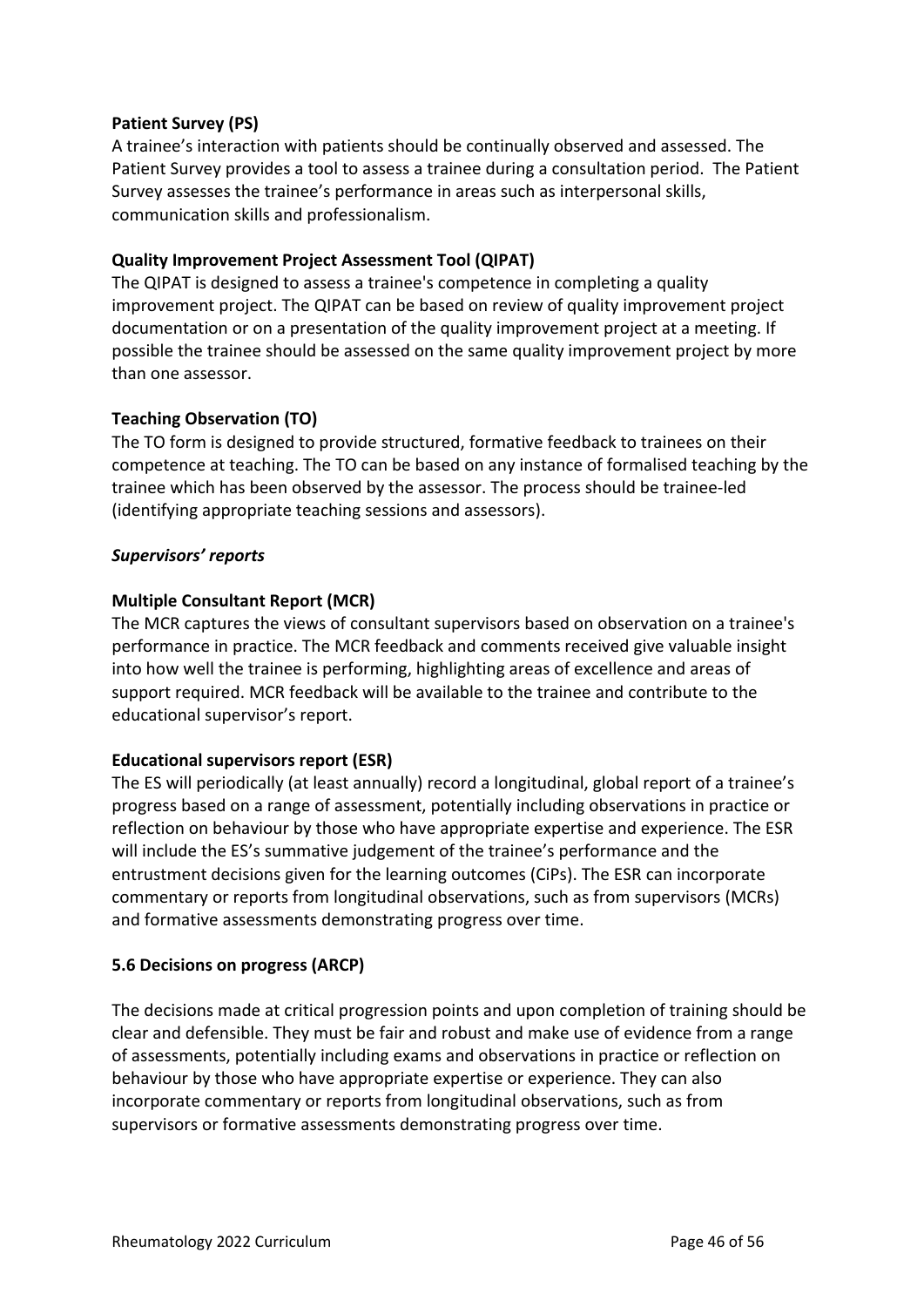Periodic (at least annual) review should be used to collate and systematically review evidence about a doctor's performance and progress in a holistic way and make decisions about their progression in training. The annual review of progression (ARCP) process supports the collation and integration of evidence to make decisions about the achievement of expected outcomes.

Assessment of CiPs involves looking across a range of different skills and behaviours to make global decisions about a learner's suitability to take on particular responsibilities or tasks, as do decisions about the satisfactory completion of presentations/conditions and procedural skills set out in this curriculum. The outline grid in section 5.4 sets out the level of supervision expected for each of the clinical and specialty CiPs. The table of practical procedures sets out the minimum level of performance expected at the end of each year or training. The requirements for each year of training are set out in the ARCP decision aid on the [JRCPTB website.](http://www.jrcptb.org.uk/)

The ARCP process is described in the Gold Guide. Deaneries are responsible for organising and conducting ARCPs. The evidence to be reviewed by ARCP panels should be collected in the trainee's ePortfolio.

As a precursor to ARCPs, JRCPTB strongly recommend that trainees have an informal eportfolio review either with their educational supervisor or arranged by the local school of medicine. These provide opportunities for early detection of trainees who are failing to gather the required evidence for ARCP.

There should be review of the trainee's progress to identify any outstanding targets that the trainee will need to complete to meet all the learning outcomes for completion training approximately 12-18 months before CCT. This should include an external assessor from outside the training programme.

In order to guide trainees, supervisors and the ARCP panel, JRCPTB has produced an ARCP decision aid which sets out the requirements for a satisfactory ARCP outcome at the end of each training year and critical progression point. The ARCP decision aid is available on the [JRCPTB website.](http://www.jrcptb.org.uk/)

Poor performance should be managed in line with the Gold Guide.

## <span id="page-46-0"></span>**5.7 Assessment blueprint**

The table below show the possible methods of assessment for each CiP. It is not expected that every method will be used for each competency and additional evidence may be used to help make a judgement on capability.

| 11 L L      |                            |            |                                   |
|-------------|----------------------------|------------|-----------------------------------|
| <b>ACAT</b> | Acute care assessment tool | CbD        | Case-based discussion             |
| <b>DOPS</b> | Direct observation of      | Mini-      | Mini-clinical evaluation exercise |
|             | procedural skills          | <b>CEX</b> |                                   |
| <b>MCR</b>  | Multiple consultant report | <b>MSF</b> | Multi source feedback             |

**KEY**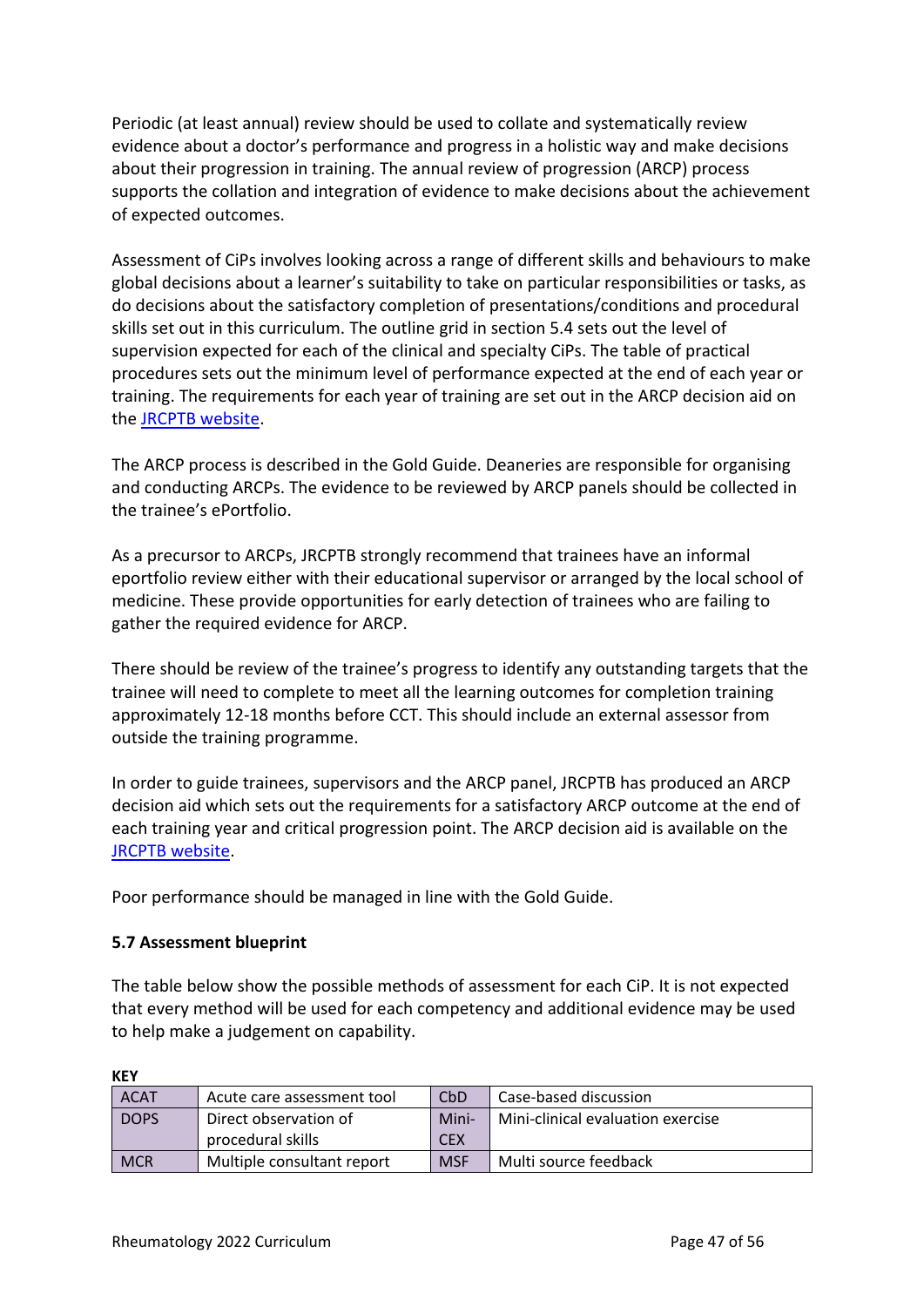|            | Patient survey               | <b>QIPAT</b> | Quality improvement project assessment |
|------------|------------------------------|--------------|----------------------------------------|
|            |                              |              | tool                                   |
| <b>SCE</b> | <b>Specialty Certificate</b> | TO           | Teaching observation                   |
|            | Examination                  |              |                                        |

# **Blueprint of assessments mapped to the Rehabilitation Medicine Capabilities in Practice (CiPs)**

| <b>Learning outcomes</b>                      |            |            |            |             |            |            | ჯ<br>ა     |              | $\vec{c}$  | SCE        |
|-----------------------------------------------|------------|------------|------------|-------------|------------|------------|------------|--------------|------------|------------|
|                                               | ACAT       | <b>G</b>   | DOPS       | <b>N</b> CR | Mini -CEX  | SK         |            | <b>QIPAT</b> |            |            |
|                                               |            |            |            |             |            |            |            |              |            |            |
|                                               |            |            |            |             |            |            |            |              |            |            |
| <b>Generic CiPs</b>                           |            |            |            |             |            |            |            |              |            |            |
| Able to function successfully within NHS      |            |            |            | $\sqrt{ }$  |            | $\sqrt{ }$ |            |              |            |            |
| organisational and management systems         |            |            |            |             |            |            |            |              |            |            |
| Able to deal with ethical and legal issues    |            | $\sqrt{ }$ | $\sqrt{ }$ | $\sqrt{ }$  | $\sqrt{ }$ | $\sqrt{ }$ |            |              |            |            |
| related to clinical practice                  |            |            |            |             |            |            |            |              |            |            |
| Communicates effectively and is able to share |            |            |            | $\sqrt{ }$  |            | $\sqrt{ }$ | $\sqrt{ }$ |              |            |            |
| decision making, while maintaining            |            |            |            |             |            |            |            |              |            |            |
| appropriate situational awareness,            |            |            |            |             |            |            |            |              |            |            |
| professional behaviour and professional       |            |            |            |             |            |            |            |              |            |            |
| judgement                                     |            |            |            |             |            |            |            |              |            |            |
| Is focused on patient safety and delivers     |            |            |            | v           |            | $\sqrt{ }$ |            | $\sqrt{ }$   |            | $\sqrt{ }$ |
| effective quality improvement in patient care |            |            |            |             |            |            |            |              |            |            |
| Carrying out research and managing data       |            |            |            | $\sqrt{ }$  |            | $\sqrt{ }$ |            |              |            | $\sqrt{ }$ |
| appropriately                                 |            |            |            |             |            |            |            |              |            |            |
| Acting as a clinical teacher and clinical     |            |            |            | $\sqrt{ }$  |            | $\sqrt{ }$ |            |              | $\sqrt{ }$ |            |
| supervisor                                    |            |            |            |             |            |            |            |              |            |            |
| <b>Clinical CiPs</b>                          |            |            |            |             |            |            |            |              |            |            |
| Managing an acute unselected take             | $\sqrt{ }$ | $\sqrt{ }$ |            | $\sqrt{ }$  |            | V          |            |              |            |            |
|                                               |            |            |            |             |            |            |            |              |            |            |
| Managing the acute care of patients within a  | $\sqrt{ }$ | $\sqrt{ }$ |            | $\sqrt{ }$  |            | $\sqrt{ }$ |            |              |            |            |
| medical specialty service                     |            |            |            |             |            |            |            |              |            |            |
| Providing continuity of care to medical       | $\sqrt{ }$ |            | $\sqrt{ }$ | $\sqrt{ }$  | $\sqrt{ }$ | $\sqrt{ }$ |            |              |            | $\sqrt{ }$ |
| inpatients, including management of           |            |            |            |             |            |            |            |              |            |            |
| comorbidities and cognitive impairment        |            |            |            |             |            |            |            |              |            |            |
| Managing patients in an outpatient clinic,    | $\sqrt{ }$ |            |            | $\sqrt{ }$  | $\sqrt{ }$ |            | $\sqrt{ }$ |              |            |            |
| ambulatory or community setting, including    |            |            |            |             |            |            |            |              |            |            |
| management of long term conditions            |            |            |            |             |            |            |            |              |            |            |
| Managing medical problems in patients in      | $\sqrt{ }$ | V          |            | V           |            |            |            |              |            |            |
| other specialties and special cases           |            |            |            |             |            |            |            |              |            |            |
| Managing a multidisciplinary team including   | $\sqrt{ }$ |            |            | $\sqrt{ }$  |            | $\sqrt{ }$ |            |              |            |            |
| effective discharge planning                  |            |            |            |             |            |            |            |              |            |            |
| Delivering effective resuscitation and        | $\sqrt{ }$ |            | V          | $\sqrt{ }$  |            | $\sqrt{ }$ |            |              |            |            |
| managing the acutely deteriorating patient    |            |            |            |             |            |            |            |              |            |            |
| Managing end of life and applying palliative  |            | $\sqrt{ }$ |            | $\sqrt{ }$  | $\sqrt{ }$ | $\sqrt{ }$ |            |              |            |            |
| care skills                                   |            |            |            |             |            |            |            |              |            |            |
| Practical procedural skills                   |            |            | V          |             |            |            |            |              |            |            |
|                                               |            |            |            |             |            |            |            |              |            |            |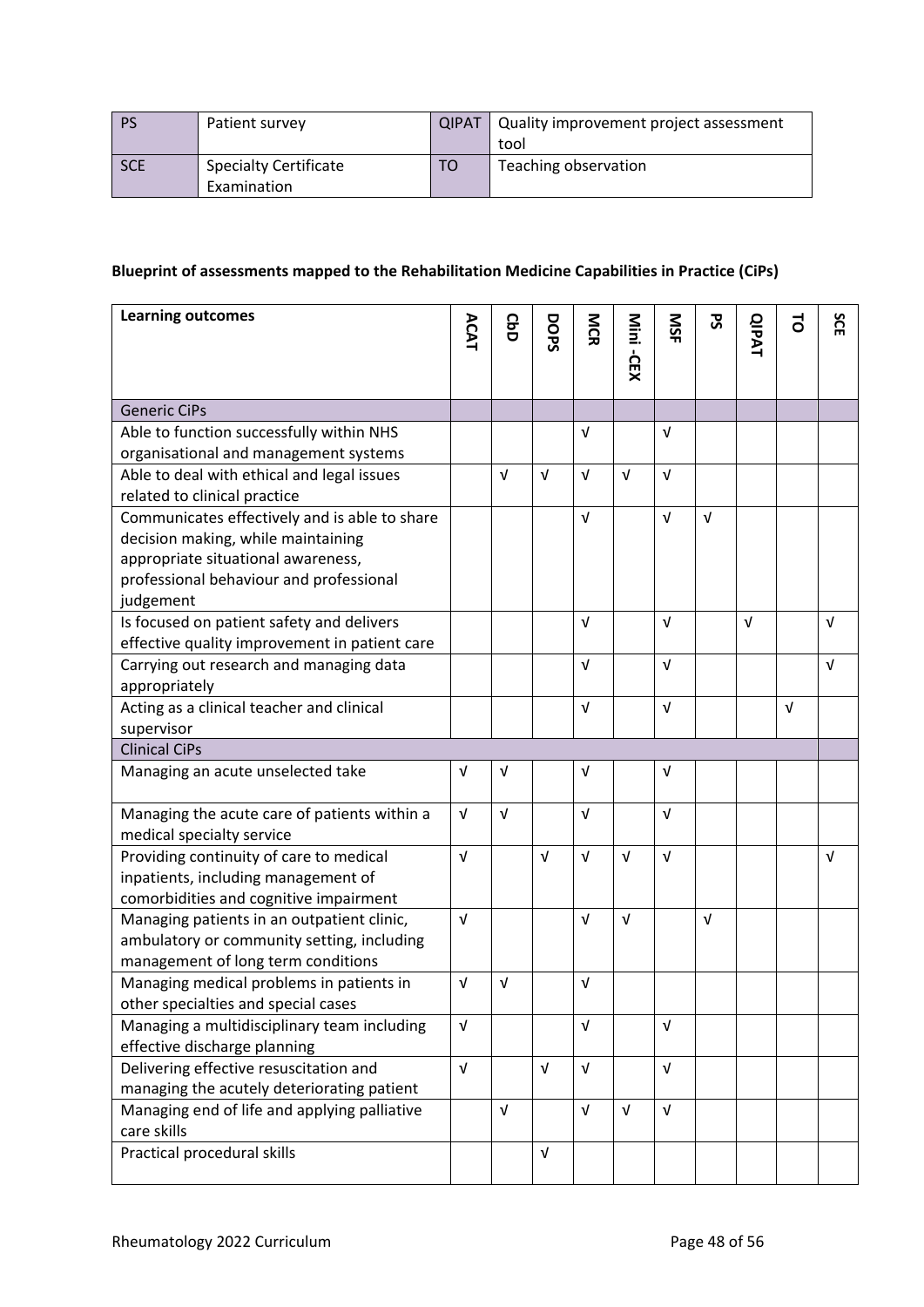| <b>Learning outcomes</b>                                                                                                                                | ACAT       | <b>GbD</b> | DOPS       | <b>NGR</b> | Nini<br>-CEX | SM         | ट्र        | <b>QIPAT</b> | ಕ | SCE        |
|---------------------------------------------------------------------------------------------------------------------------------------------------------|------------|------------|------------|------------|--------------|------------|------------|--------------|---|------------|
|                                                                                                                                                         |            |            |            |            |              |            |            |              |   |            |
| Rheumatology specialty CiPs                                                                                                                             |            |            |            |            |              |            |            |              |   |            |
| Managing common rheumatologic disorders<br>across multiple care settings                                                                                | $\sqrt{ }$ | $\sqrt{ }$ |            | v          | $\sqrt{ }$   |            | $\sqrt{ }$ |              |   | $\sqrt{ }$ |
| Managing rheumatic emergencies                                                                                                                          | $\sqrt{ }$ | $\sqrt{ }$ |            | $\sqrt{ }$ |              |            |            |              |   | $\sqrt{ }$ |
| Managing complex rheumatologic disorders<br>across multiple care settings                                                                               | $\sqrt{ }$ | $\sqrt{ }$ |            | $\sqrt{ }$ | $\sqrt{ }$   |            | $\sqrt{ }$ |              |   | $\sqrt{ }$ |
| Managing transitional care, chronic pain,<br>metabolic bone disease and rarer<br>rheumatological disorders                                              | $\sqrt{ }$ | $\sqrt{ }$ |            | $\sqrt{ }$ | $\sqrt{ }$   |            |            |              |   | $\sqrt{ }$ |
| Competent is all practical procedures for<br>rheumatological conditions as defined by the<br>curriculum                                                 |            |            | $\sqrt{ }$ | $\sqrt{ }$ |              |            |            |              |   | $\sqrt{ }$ |
| Managing and leading a musculoskeletal<br>multidisciplinary team and coordination of<br>care with other specialists                                     |            |            |            | $\sqrt{ }$ |              | $\sqrt{ }$ |            |              |   | $\sqrt{ }$ |
| Ability to manage the interface with primary<br>care and demonstrate effective relationships<br>with primary care teams, patients and patient<br>groups |            |            |            | v          |              | $\sqrt{ }$ | $\sqrt{ }$ | $\sqrt{ }$   |   |            |

# <span id="page-48-0"></span>**6 Supervision and feedback**

This section of the curriculum describes how trainees will be supervised, and how they will receive feedback on performance. For further information please refer to the AoMRC guidance on Improving feedback and reflection to improve learning<sup>5</sup>.

Access to high quality, supportive and constructive feedback is essential for the professional development of the trainee. Trainee reflection is an important part of the feedback process and exploration of that reflection with the trainer should ideally be a two way dialogue. Effective feedback is known to enhance learning and combining self-reflection to feedback promotes deeper learning.

Trainers should be supported to deliver valuable and high quality feedback. This can be by providing face to face training to trainers. Trainees would also benefit from such training as they frequently act as assessors to junior doctors, and all involved could also be shown how best to carry out and record reflection.

## <span id="page-48-1"></span>**6.1 Supervision**

All elements of work in training posts must be supervised with the level of supervision varying depending on the experience of the trainee and the clinical exposure and case mix

<sup>&</sup>lt;sup>5</sup> [Improving feedback and reflection to improve learning. A practical guide for trainees and trainers](http://www.aomrc.org.uk/publications/reports-guidance/improving-feedback-reflection-improve-learning-practical-guide-trainees-trainers/)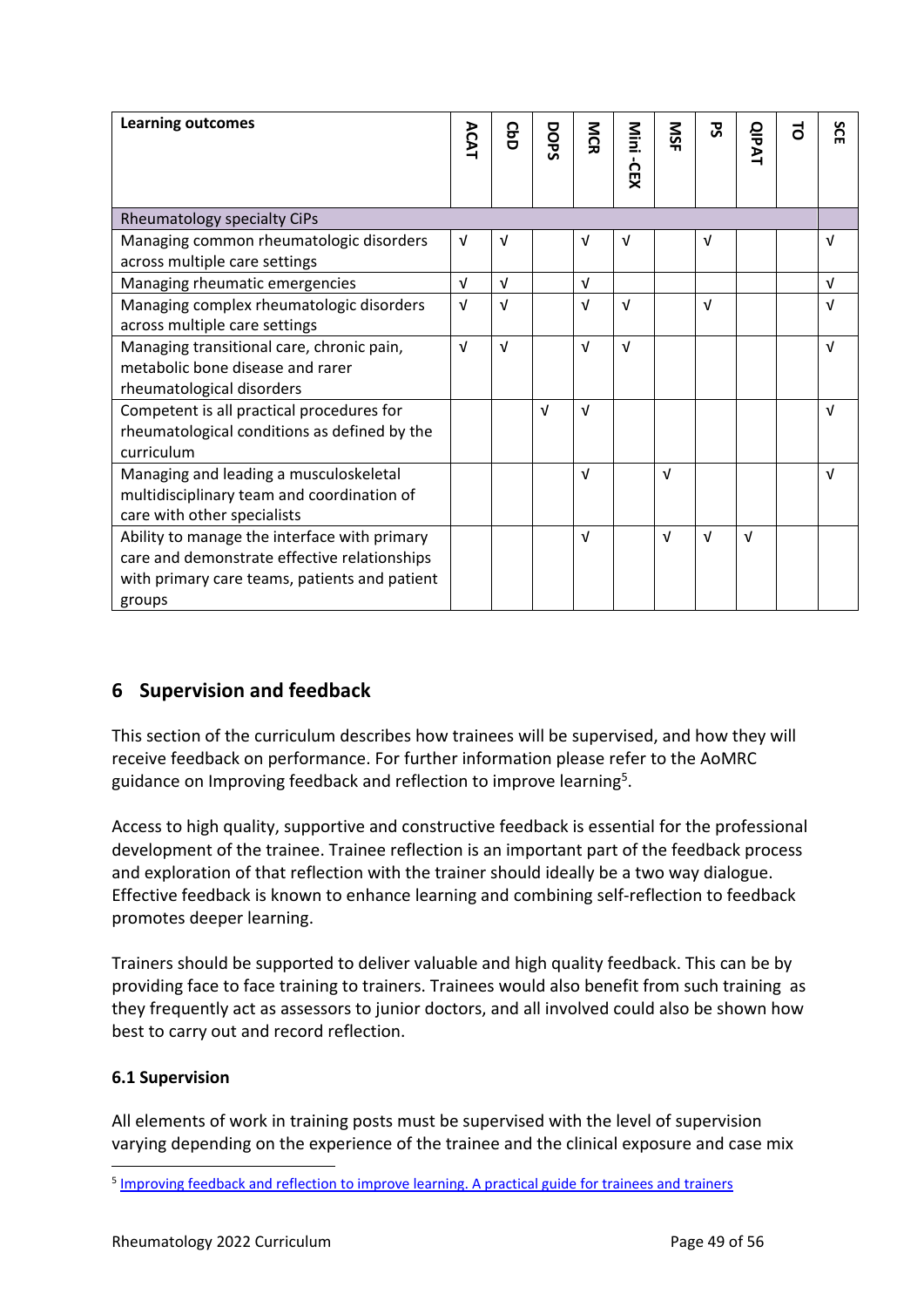undertaken. Outpatient and referral supervision must routinely include the opportunity to discuss all cases with a supervisor if appropriate. As training progresses the trainee should have the opportunity for increasing autonomy, consistent with safe and effective care for the patient.

Organisations must make sure that each doctor in training has access to a named clinical supervisor and a named educational supervisor. Depending on local arrangements these roles may be combined into a single role of educational supervisor. However, it is preferred that a trainee has a single named educational supervisor for (at least) a full training year, in which case the clinical supervisor is likely to be a different consultant during some placements.

The role and responsibilities of supervisors have been defined by the GMC in their standards for medical education and training<sup>6</sup>.

#### **Educational supervisor**

The educational supervisor is responsible for the overall supervision and management of a doctor's educational progress during a placement or a series of placements. The educational supervisor regularly meets with the doctor in training to help plan their training, review progress and achieve agreed learning outcomes. The educational supervisor is responsible for the educational agreement, and for bringing together all relevant evidence to form a summative judgement about progression at the end of the placement or a series of placements. Trainees on a dual training program may have a single educational supervisor responsible for their internal medicine and specialty training, or they may have two educational supervisors, one responsible for internal medicine and one for specialty.

#### **Clinical supervisor**

Consultants responsible for patients that a trainee looks after provide clinical supervision for that trainee and thereby contribute to their training; they may also contribute to assessment of their performance by completing a 'Multiple Consultant Report (MCR)' and other WPBAs. A trainee may also be allocated (for instance, if they are not working with their educational supervisor in a particular placement) a named clinical supervisor, who is responsible for reviewing the trainee's training and progress during a particular placement. It is expected that a named clinical supervisor will provide a MCR for the trainee to inform the Educational Supervisor's report.

The educational and (if relevant) clinical supervisors, when meeting with the trainee, should discuss issues of clinical governance, risk management and any report of any untoward clinical incidents involving the trainee. If the service lead (clinical director) has any concerns about the performance of the trainee, or there are issues of doctor or patient safety, these would be discussed with the clinical and educational supervisors (as well as the trainee). These processes, which are integral to trainee development, must not detract from the statutory duty of the Trust to deliver effective clinical governance through its management systems.

<sup>6</sup> [Promoting excellence: standards for medical education and training](http://www.gmc-uk.org/education/standards.asp)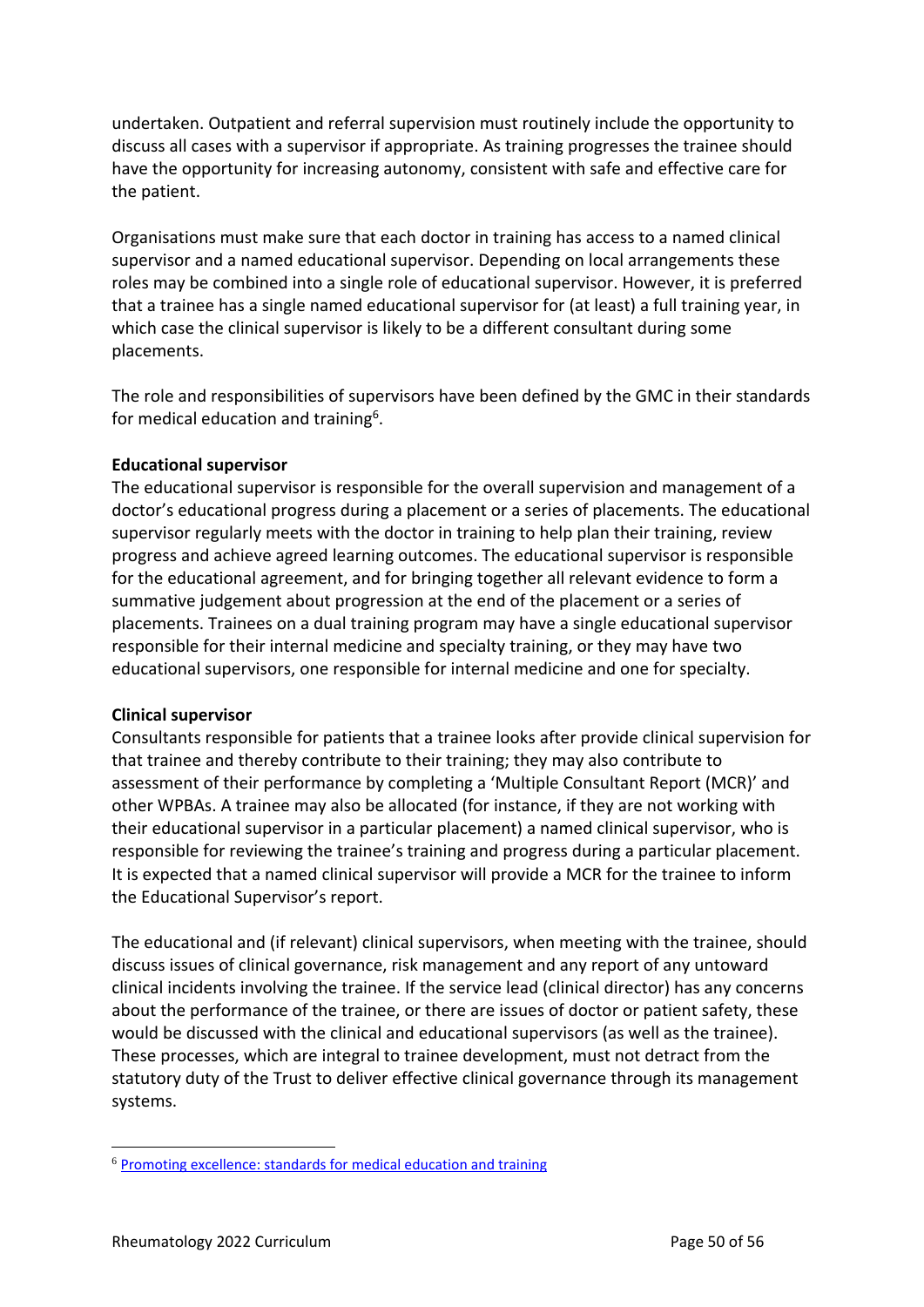Educational and clinical supervisors need to be formally recognised by the GMC to carry out their roles<sup>7</sup>. It is essential that training in assessment is provided for trainers and trainees in order to ensure that there is complete understanding of the assessment system, assessment methods, their purposes and use. Training will ensure a shared understanding and a consistency in the use of the WPBAs and the application of standards.

Opportunities for feedback to trainees about their performance will arise through the use of the workplace based assessments, regular appraisal meetings with supervisors, other meetings and discussions with supervisors and colleagues, and feedback from ARCP.

## **Trainees**

Trainees should make the safety of patients their first priority and they should not be practising in clinical scenarios which are beyond their experiences and competencies without supervision. Trainees should actively devise individual learning goals in discussion with their trainers and should subsequently identify the appropriate opportunities to achieve said learning goals. Trainees would need to plan their WPBAs accordingly to enable their WPBAs to collectively provide a picture of their development during a training period. Trainees should actively seek guidance from their trainers in order to identify the appropriate learning opportunities and plan the appropriate frequencies and types of WPBAs according to their individual learning needs. It is the responsibility of trainees to seek feedback following learning opportunities and WPBAs. Trainees should self-reflect and self-evaluate regularly with the aid of feedback. Furthermore, trainees should formulate action plans with further learning goals in discussion with their trainers.

## <span id="page-50-0"></span>**6.2 Appraisal**

A formal process of appraisals and reviews underpins training. This process ensures adequate supervision during training, provides continuity between posts and different supervisors and is one of the main ways of providing feedback to trainees. All appraisals should be recorded in the eportfolio

#### **Induction Appraisal**

The trainee and educational supervisor should have an appraisal meeting at the beginning of each post to review the trainee's progress so far, agree learning objectives for the post ahead and identify the learning opportunities presented by the post. Reviewing progress through the curriculum will help trainees to compile an effective Personal Development Plan (PDP) of objectives for the upcoming post. This PDP should be agreed during the Induction Appraisal. The trainee and supervisor should also both sign the educational agreement in the e-portfolio at this time, recording their commitment to the training process.

#### **Mid-point Review**

This meeting between trainee and educational supervisor is not mandatory (particularly when an attachment is shorter than 6 months) but is encouraged particularly if either the trainee or educational or clinical supervisor has training concerns or the trainee has been set specific targeted training objectives at their ARCP). At this meeting trainees should

<sup>7</sup> [Recognition and approval of trainers](http://www.gmc-uk.org/education/10264.asp)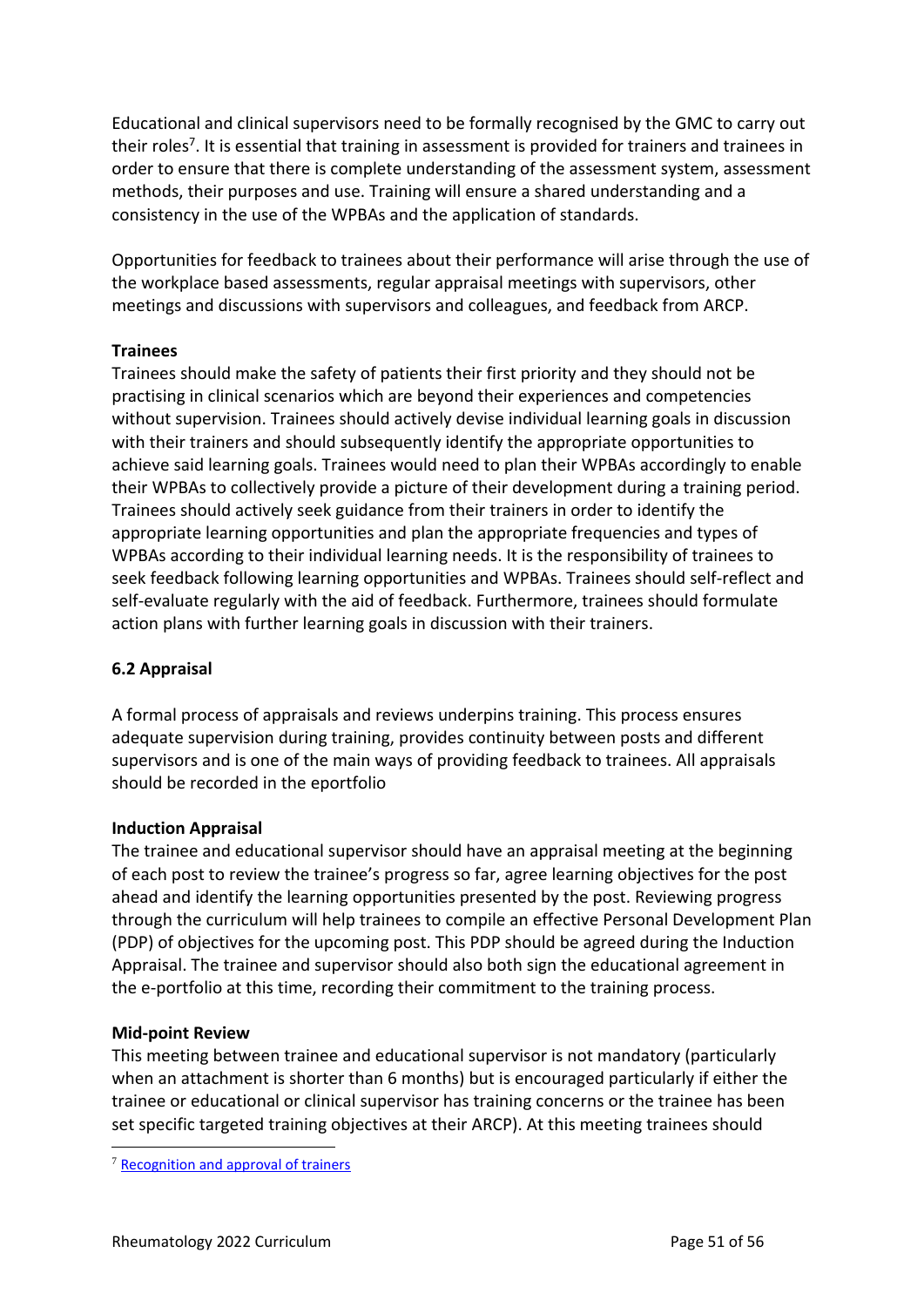review their PDP with their supervisor using evidence from the e-portfolio. Workplace based assessments and progress through the curriculum can be reviewed to ensure trainees are progressing satisfactorily, and attendance at educational events should also be reviewed. The PDP can be amended at this review.

## **End of Attachment Appraisal**

Trainees should review the PDP and curriculum progress with their educational supervisor using evidence from the e-portfolio. Specific concerns may be highlighted from this appraisal. The end of attachment appraisal form should record the areas where further work is required to overcome any shortcomings. Further evidence of competence in certain areas may be needed, such as planned workplace based assessments, and this should be recorded. If there are significant concerns following the end of attachment appraisal then the programme director should be informed. Supervisors should also identify areas where a trainee has performed about the level expected and highlight successes.

# <span id="page-51-0"></span>**7 Quality Management**

The organisation of training programs is the responsibility of the deaneries. The deaneries will oversee programmes for postgraduate medical training in their regions. The Schools of Medicine in England, Wales and Northern Ireland and the Medical Specialty Training Board in Scotland will undertake the following roles:

- oversee recruitment and induction of trainees into the specialty
- allocate trainees into particular rotations appropriate to their training needs
- oversee the quality of training posts provided locally
- ensure adequate provision of appropriate educational events
- ensure curricula implementation across training programmes
- oversee the workplace based assessment process within programmes
- coordinate the ARCP process for trainees
- provide adequate and appropriate career advice
- provide systems to identify and assist doctors with training difficulties
- provide flexible training.

Educational programmes to train educational supervisors and assessors in workplace based assessment may be delivered by deaneries or by the colleges or both.

Development, implementation, monitoring and review of the curriculum are the responsibility of the JRCPTB and the SAC. The committee will be formally constituted with representatives from each health region in England, from the devolved nations and with trainee and lay representation. It will be the responsibility of the JRCPTB to ensure that curriculum developments are communicated to heads of school, regional specialty training committees and TPDs.

The JRCPTB has a role in quality management by monitoring and driving improvement in the standard of all medical specialties on behalf of the three Royal Colleges of Physicians in Edinburgh, Glasgow and London. The SACs are actively involved in assisting and supporting deaneries to manage and improve the quality of education within each of their approved training locations. They are tasked with activities central to assuring the quality of medical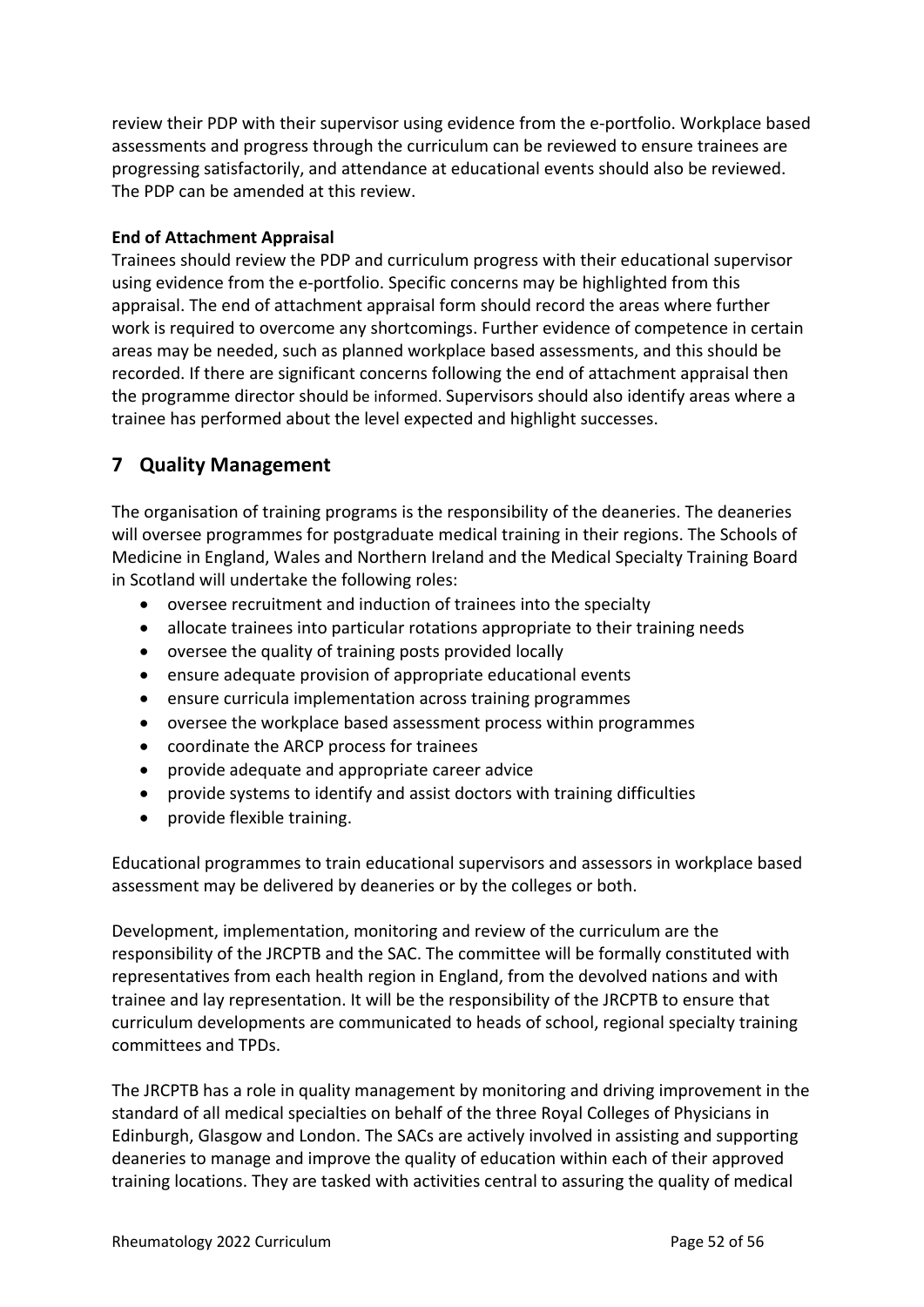education such as writing the curriculum and assessment systems, reviewing applications for new posts and programmes, provision of external advisors to deaneries and recommending trainees eligible for CCT or Certificate of Eligibility for Specialist Registration (CESR).

JRCPTB uses data from six quality datasets across its specialties and subspecialties to provide meaningful quality management. The datasets include the GMC national Training Survey (NTS) data, ARCP outcomes, examination outcomes, new consultant survey, external advisor reports and the monitoring visit reports.

Quality criteria have been developed to drive up the quality of training environments and ultimately improve patient safety and experience. These are monitored and reviewed by JRCPTB to improve the provision of training and ensure enhanced educational experiences.

# <span id="page-52-0"></span>**8 Intended use of curriculum by trainers and trainees**

This curriculum and ARCP decision aid are available from the Joint Royal Colleges of Physicians Training Board (JRCPTB) via th[e website.](http://www.jrcptb.org.uk/)

Clinical and educational supervisors should use the curriculum and decision aid as the basis of their discussion with trainees, particularly during the appraisal process. Both trainers and trainees are expected to have a good knowledge of the curriculum and should use it as a guide for their training programme.

Each trainee will engage with the curriculum by maintaining an eportfolio. The trainee will use the curriculum to develop learning objectives and reflect on learning experiences.

## **Recording progress in the eportfolio**

On enrolling with JRCPTB trainees will be given access to the eportfolio. The eportfolio allows evidence to be built up to inform decisions on a trainee's progress and provides tools to support trainees' education and development.

The trainee's main responsibilities are to ensure the eportfolio is kept up to date, arrange assessments and ensure they are recorded, prepare drafts of appraisal forms, maintain their personal development plan, record their reflections on learning and record their progress through the curriculum.

The supervisor's main responsibilities are to use eportfolio evidence such as outcomes of assessments, reflections and personal development plans to inform appraisal meetings. They are also expected to update the trainee's record of progress through the curriculum, write end-of-attachment appraisals and supervisor's reports.

Deaneries, training programme directors, college tutors and ARCP panels may use the eportfolio to monitor the progress of trainees for whom they are responsible.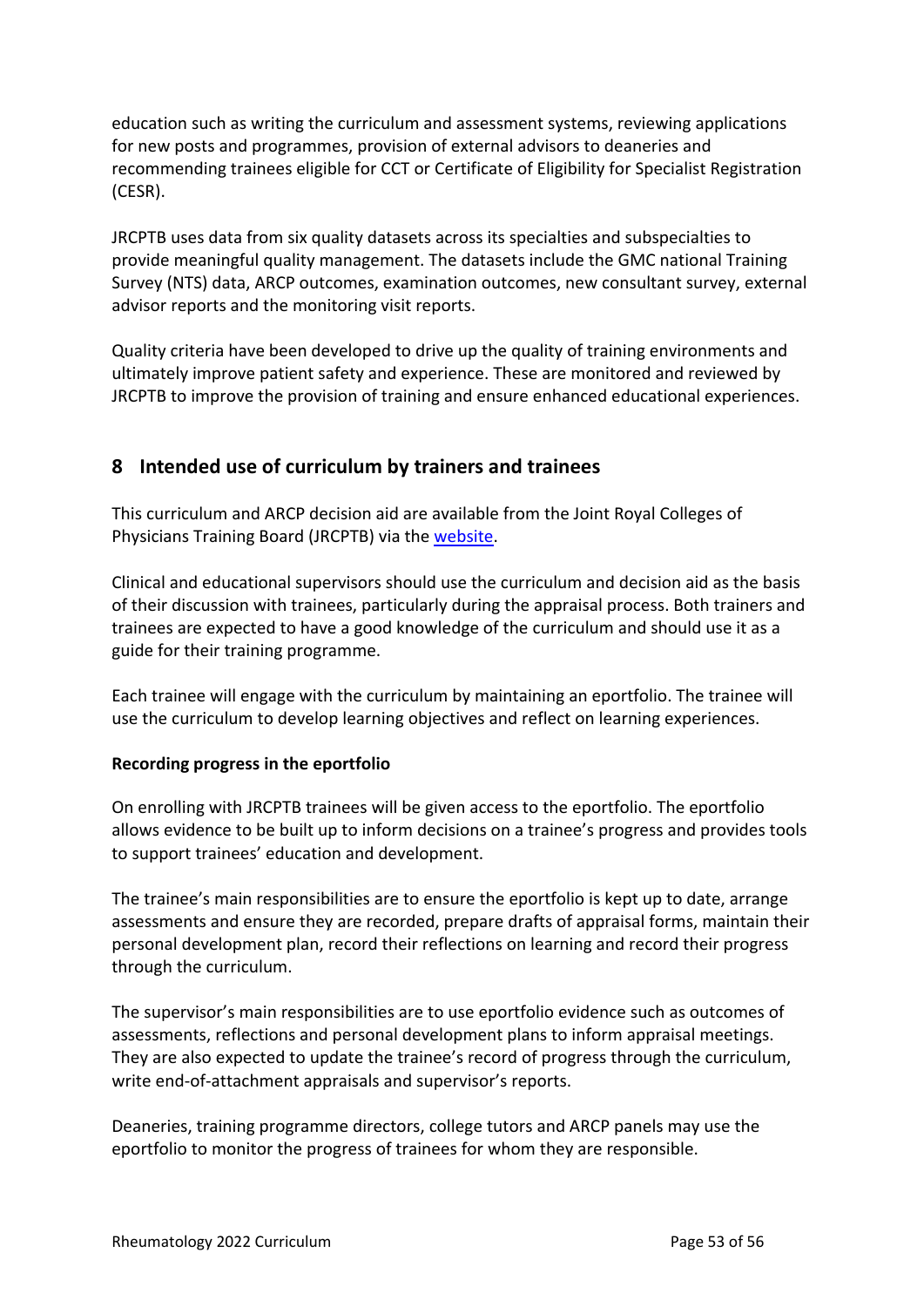JRCPTB will use summarised, anonymous eportfolio data to support its work in quality assurance.

All appraisal meetings, personal development plans and workplace based assessments (including MSF) should be recorded in the eportfolio. Trainees are encouraged to reflect on their learning experiences and to record these in the eportfolio. Reflections can be kept private or shared with supervisors.

Reflections, assessments and other eportfolio content should be used to provide evidence towards acquisition of curriculum capabilities. Trainees should add their own selfassessment ratings to record their view of their progress. The aims of the self-assessment are:

- To provide the means for reflection and evaluation of current practice
- To inform discussions with supervisors to help both gain insight and assists in developing personal development plans.
- To identify shortcomings between experience, competency and areas defined in the curriculum so as to guide future clinical exposure and learning.

Supervisors can sign-off and comment on curriculum capabilities to build up a picture of progression and to inform ARCP panels.

# <span id="page-53-0"></span>**9 Equality and diversity**

The Royal Colleges of Physicians will comply, and ensure compliance, with the requirements of equality and diversity legislation set out in the Equality Act 2010.

The Federation of the Royal Colleges of Physicians believes that equality of opportunity is fundamental to the many and varied ways in which individuals become involved with the Colleges, either as members of staff and Officers; as advisers from the medical profession; as members of the Colleges' professional bodies or as doctors in training and examination candidates.

Deaneries quality assurance will ensure that each training programme complies with the equality and diversity standards in postgraduate medical training as set by GMC. They should provide access to a professional support unit or equivalent for trainees requiring additional support.

Compliance with anti-discriminatory practice will be assured through:

- Monitoring of recruitment processes.
- Ensuring all College representatives and Programme Directors have attended appropriate training sessions prior to appointment or within 12 months of taking up post.
- Deaneries ensuring that educational supervisors have had equality and diversity training (for example, an e-learning module) every three years.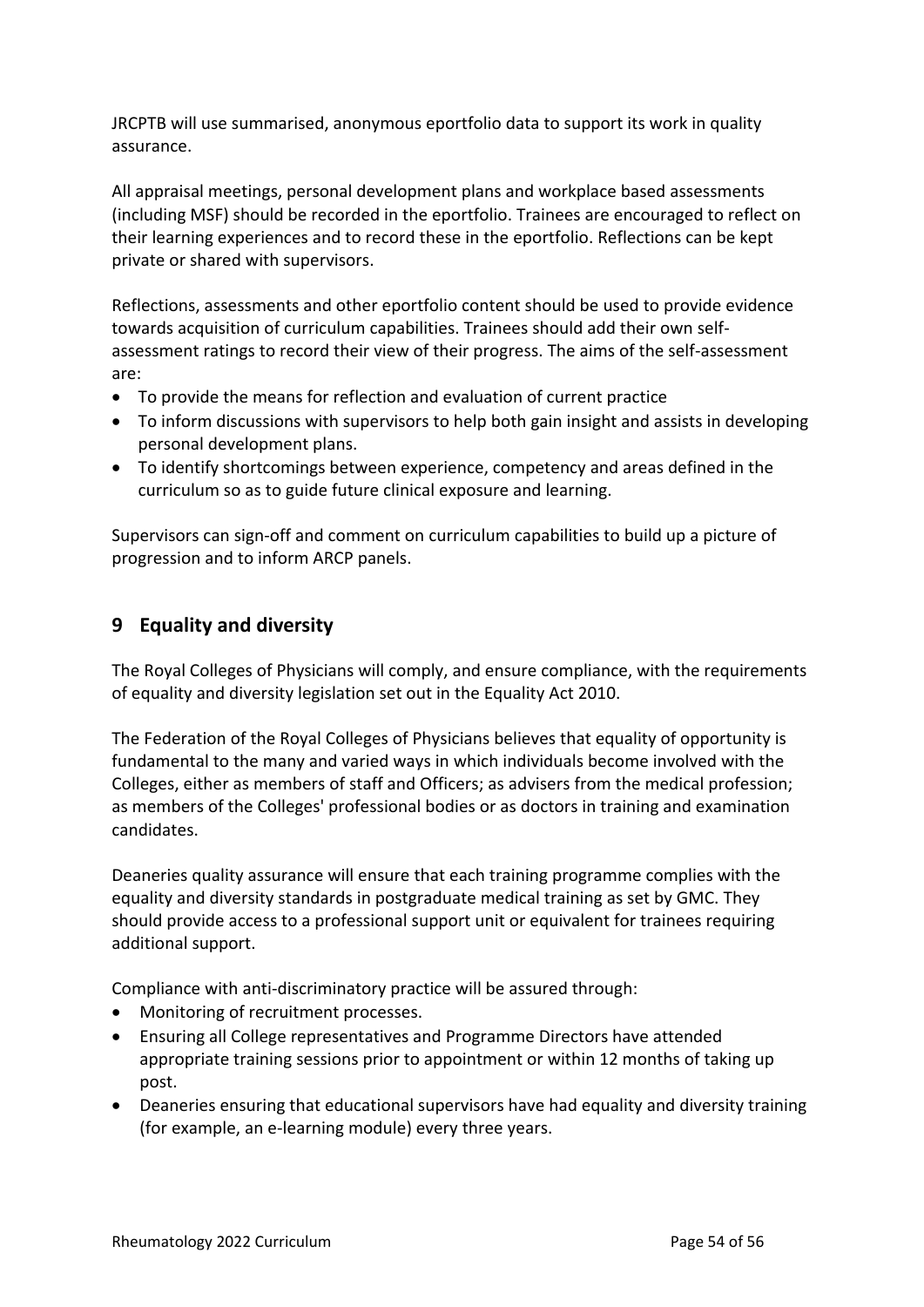- Deaneries ensuring that any specialist participating in trainee interview/appointments committees or processes has had equality and diversity training (at least as an emodule) every three years.
- Ensuring trainees have an appropriate, confidential and supportive route to report examples of inappropriate behaviour of a discriminatory nature. Deaneries and Programme Directors must ensure that on appointment trainees are made aware of the route in which inappropriate or discriminatory behaviour can be reported and supplied with contact names and numbers. Deaneries must also ensure contingency mechanisms are in place if trainees feel unhappy with the response or uncomfortable with the contact individual.
- Providing resources to trainees needing support (for example, through the provision of a professional support unit or equivalent).
- Monitoring of College Examinations.
- Ensuring all assessments discriminate on objective and appropriate criteria and do not unfairly advantage or disadvantage a trainee with any of the Equality Act 2010 protected characteristics. All efforts shall be made to ensure the participation of people with a disability in training through reasonable adjustments.